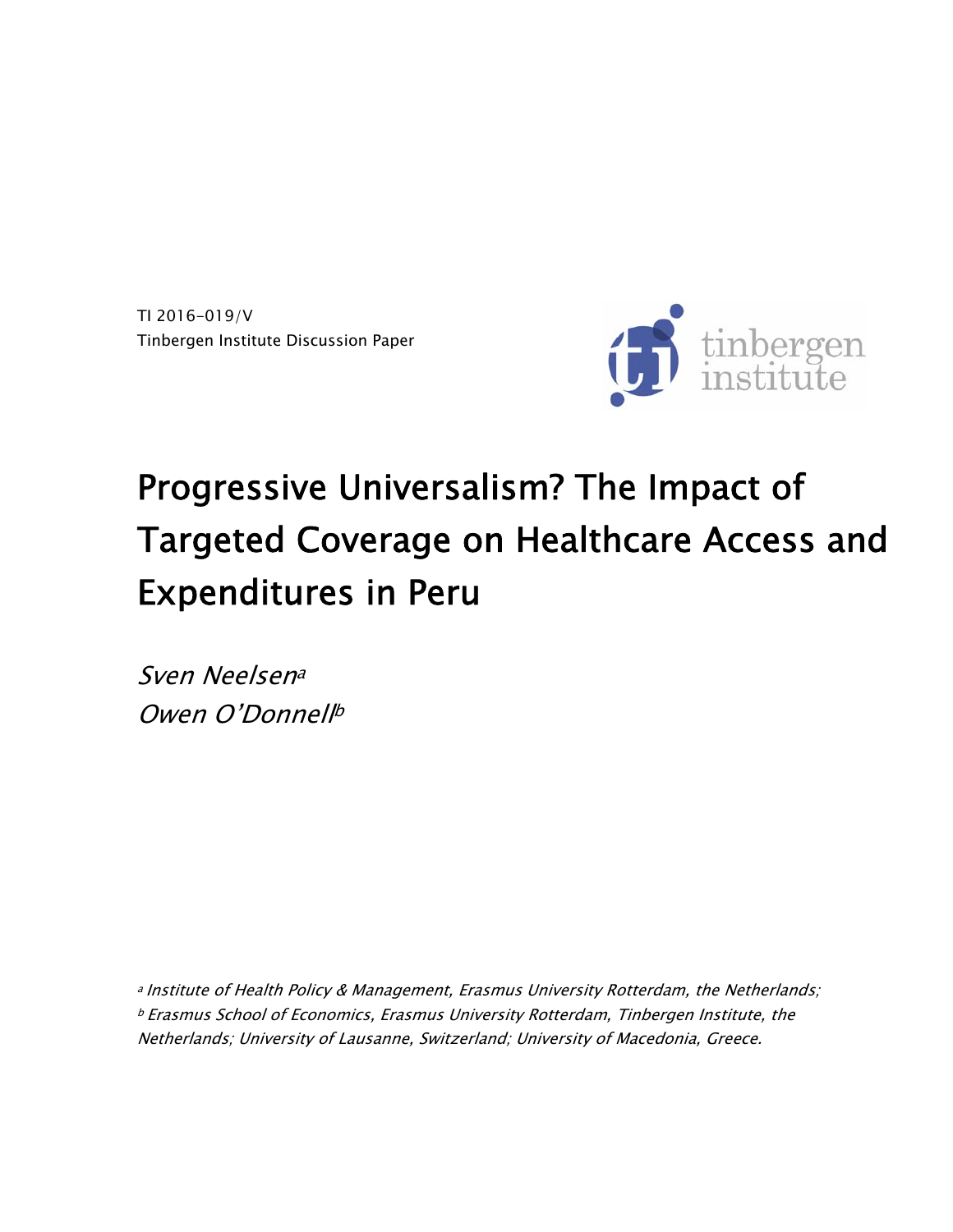Tinbergen Institute is the graduate school and research institute in economics of Erasmus University Rotterdam, the University of Amsterdam and VU University Amsterdam.

More TI discussion papers can be downloaded at http://www.tinbergen.nl

Tinbergen Institute has two locations:

Tinbergen Institute Amsterdam Gustav Mahlerplein 117 1082 MS Amsterdam The Netherlands Tel.: +31(0)20 525 1600

Tinbergen Institute Rotterdam Burg. Oudlaan 50 3062 PA Rotterdam The Netherlands Tel.: +31(0)10 408 8900 Fax: +31(0)10 408 9031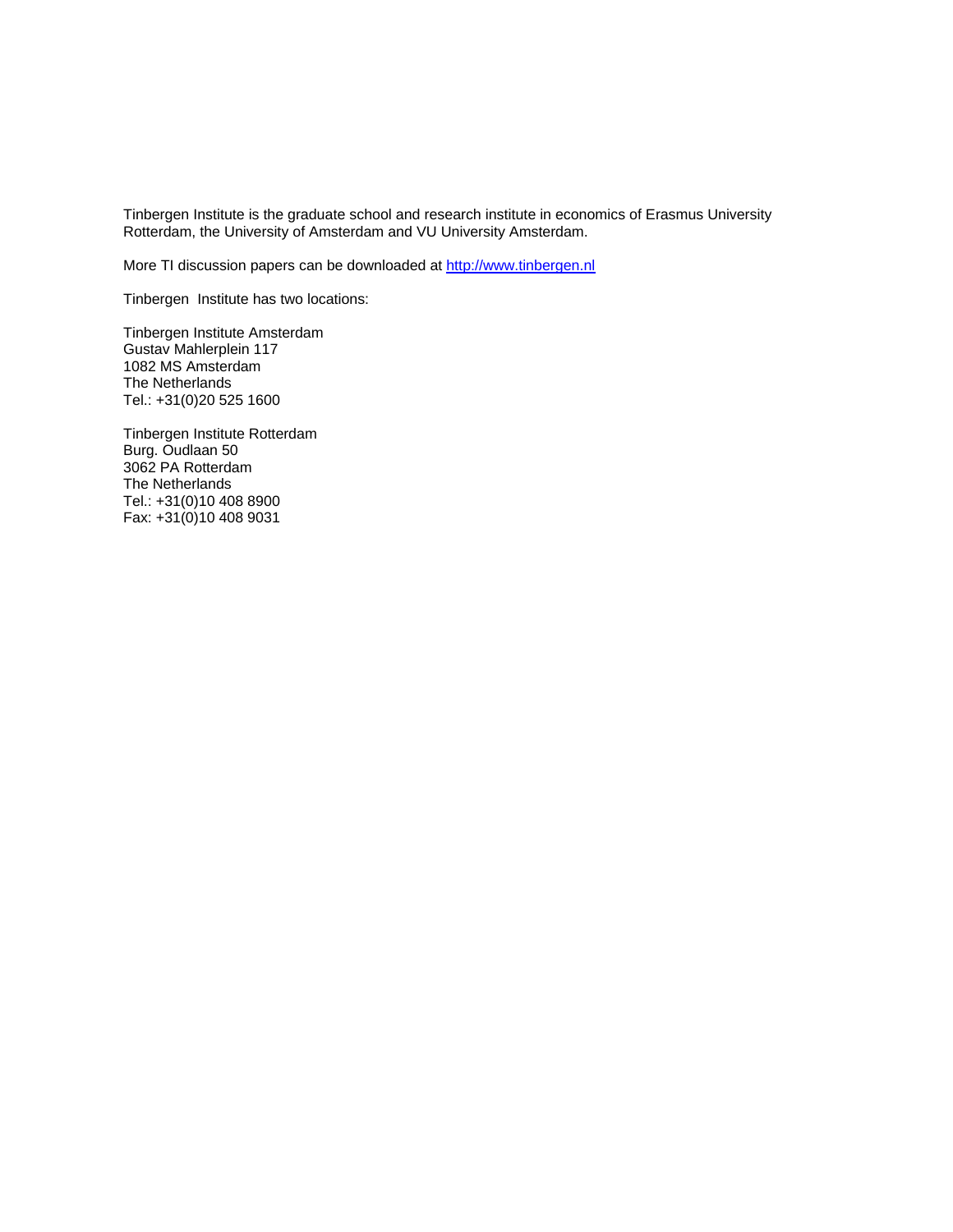## Progressive universalism? The impact of targeted coverage on healthcare access and expenditures in Peru

Sven Neelsen<sup>a\*</sup> and Owen O'Donnellb,c,d,e\*\*

<sup>a</sup> Institute of Health Policy & Management, Erasmus University Rotterdam

*b Erasmus School of Economics, Erasmus University Rotterdam* 

*c Tinbergen Institute, the Netherlands* 

*d Faculty of Business and Economics, University of Lausanne* 

*e School of Economics and Regional Studies, University of Macedonia, Greece* 

#### March 2016

## Abstract

Like other countries seeking a progressive path to universalism, Peru has attempted to reduce inequalities in access to healthcare by granting the poor entitlement to tax-financed basic care without charge. We identify the impact of this policy by comparing the target population's change in healthcare utilization with that of poor adults already covered through employment-based insurance. There are positive effects on receipt of ambulatory care and medication that are largest among the elderly and the poorest. The probability of getting formal healthcare when sick is increased by almost two fifths, while the likelihood of being unable to afford treatment is reduced by more than a quarter. Consistent with the shallow cover offered, there is no impact on use of inpatient care. Mean out-of-pocket (OOP) expenditure on healthcare is unaffected but spending is reduced by up to one quarter at some points of the distribution. Among healthcare users, medical spending is reduced across much of the distribution and in relative terms falls most at lower quantiles, which is consistent with limited nominal and effective coverage of expensive treatments.

#### **JEL Classification:** H42, H51, I18

**Keywords:** Health insurance, health financing, healthcare, Universal Coverage, Peru

**Acknowledgements**: Sven Neelsen received funding from the EU FP7 Marie Curie Intra European Fellowship HEALTHEVENT (PIEF-GA-2012-331815). He thanks the Economics Department of the University of Piura and Deutsche Gesellschaft für Internationale Zusammenarbeit (GIZ) for facilitating a research stay in Lima. We are indebted to Zósimo Juan Pichihua Serna and Luis Alexander Orrego Ferreyros for their insights into the Peruvian health system, and to Noelia Bernal Lobato, Miguel Ángel Carpio, José Luis Chumbe Casas and Pilar García Gómez for valuable discussions. We are grateful for comments received at seminars at Erasmus, Harvard, Lancaster, Lugano and Piura, as well as the XXXIV Jornadas Economía de la Salud (Pamplona).

\* Corresponding author: Institute of Health Policy and Management, Erasmus University Rotterdam, P.O. Box 1738, 3000 DR Rotterdam, the Netherlands, E-mail address: neelsen@bmg.eur.nl

\*\* odonnell@ese.eur.nl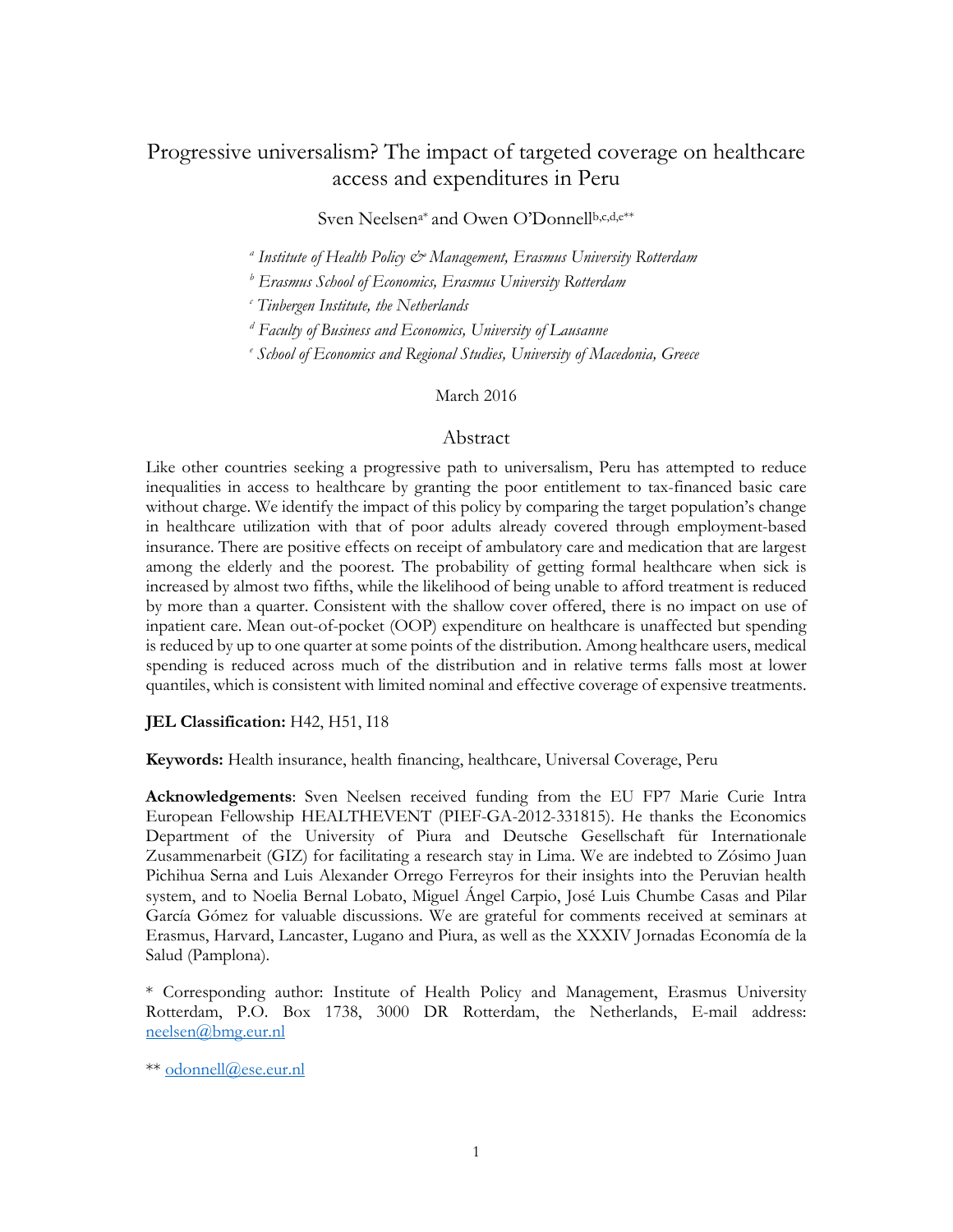#### **1. Introduction**

Provision of basic healthcare for the poor is proposed as a stepping stone on a bottom-up path to universal health coverage (Cotlear et al 2015). It aims to direct resources of severely constrained public health systems to the priority of improved access for the poor. Yet this form of *progressive universalism* (Jamison et al. 2013; Gwatkin and Ergo 2011) can be thrown off track by inaccurate targeting of the poor, ineffective fee waivers, inadequate budgets that leave underfunded and understaffed facilities with little capacity to respond to increased demand, sparse provision in rural areas and a narrow benefit package that does nothing to reduce the risk of immiserizing payments for hospital care. Free public healthcare for the poor cannot be presumed to deliver on the promise of more equitable access and improved protection from medical expenditure risks, and there is relatively little evidence on the extent to which it does.

This paper evaluates an attempt to reduce inequality in access by providing poor Peruvian adults with fully subsidized cover for basic healthcare at public facilities. Potential brakes on the effectiveness of the programme included reliance on a proxy means test to identify the poor, tight supply-side constraints due to manpower shortages and inadequate provision in rural areas, and weak incentives for facilities to meet demand arising from the removal of user fees that were previously an important source of revenue.

We identify the impact of the reform by comparing the target population's change in healthcare utilization and out-of-pocket expenditure with those of poor adults who were already covered through employment-based insurance. We find positive effects on receipt of ambulatory care, medication and diagnostic tests that are large relative to baseline rates. The estimates are generally robust to identification by either linear or nonlinear difference-in-differences and to alternative methods of conditioning on covariates. There is no evidence that the treatment and comparison groups were following different trends prior to the reform. The impacts increase over time, suggesting that the reform took a couple of years to become fully effective. They are larger in the older and the poorest populations that are likely to have had the greatest unmet need for care prior to being covered.

There is no significant impact on receipt of inpatient treatment. This is consistent with the exclusion of much tertiary care from the benefit package and with ceilings placed on coverage, but it may also be attributable to the weak incentives for providers to deliver high cost procedures at a low rate of reimbursement. Supply constraints appear to have left effective coverage short of nominal coverage for higher level treatments.

The increased use of ambulatory care appears to be due to effective implementation of the mandated exemption of the poor from fees at public facilities. The probability that a poor person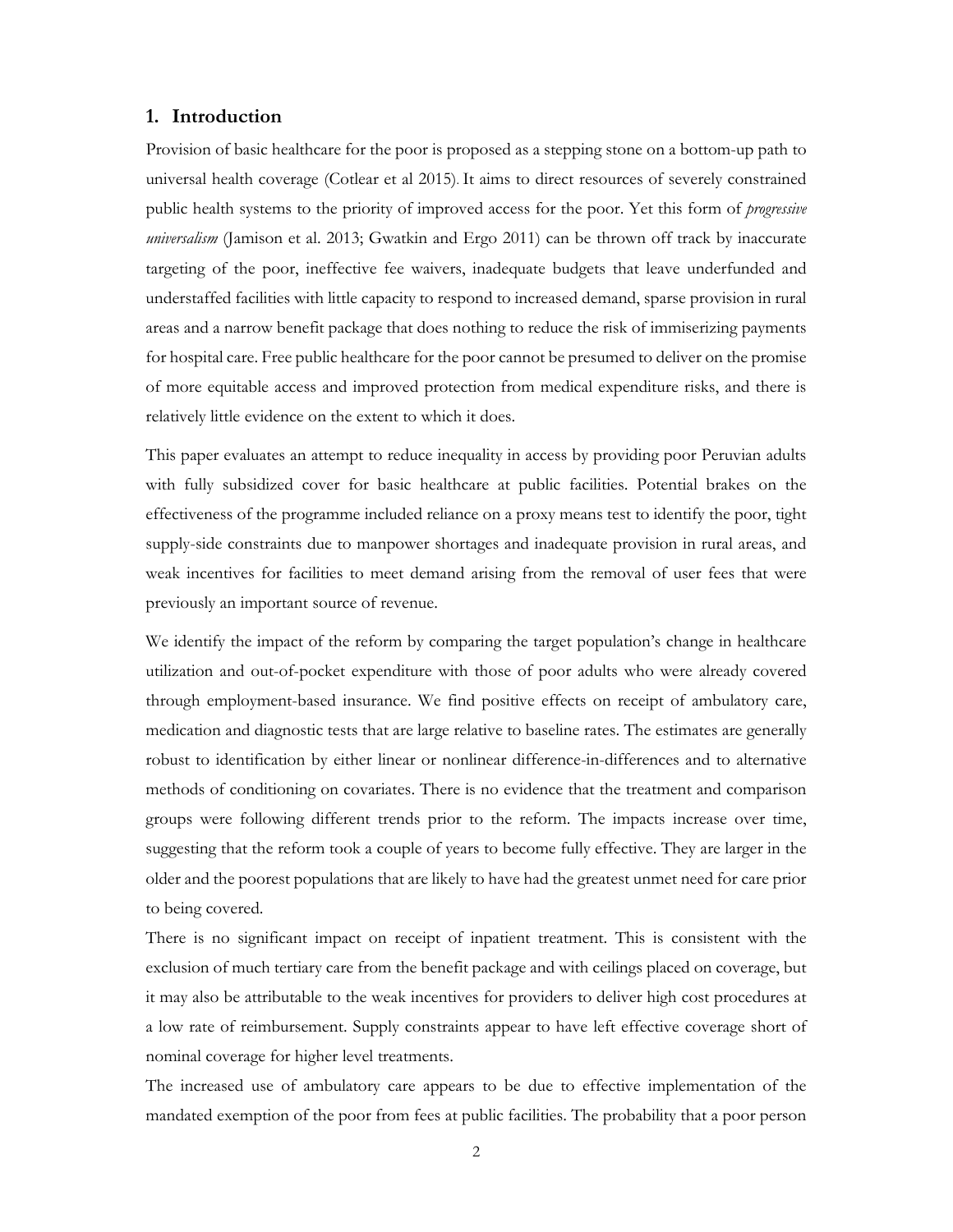is treated by a formal healthcare provider when sick is increased by almost two fifths, while the probability that financial circumstances prevent the infirm from seeking formal treatment is reduced by more than a quarter. Despite this, there is no impact on mean out-of-pocket (OOP) medical expenditure. This is likely due to the offsetting effect of increased utilization of treatments that are only partially covered. There are significant reductions of 17-26% around the third quartile of the distribution of OOP expenditure. Among users of healthcare, spending is reduced at most points in the distribution and, consistent with limited cover of high cost tertiary treatment, the reduction is larger in relative terms at lower quantiles.

Bernal, Carpio, and Klein (2015) evaluate public healthcare for the poor in Lima four years after the programme was introduced nationwide, and after deepening of the benefit package and revision of the means test. Using variation in entitlement around the poverty threshold, they find positive effects on use of ambulatory care and medicines that are larger than our estimates. Unlike the present paper, they detect a significant positive impact of the more generous coverage on inpatient treatment. Also contrary to our findings, they estimate a positive effect on household OOP expenditure and attribute this to improved access to healthcare that increases awareness of medical needs and, consequently, willingness to pay for medicines and treatments that are not fully covered.

This paper complements Bernal, Carpio, and Klein (2015) in a number of respects. The latter, like evaluations of public health insurance for the poor in Georgia (Bauhoff, Hotchkiss, and Smith 2011) and Colombia (Miller, Pinto, and Vera-Hernández 2013), identifies the effect of cover on individuals at the margin of poverty. This is relevant to the extension of coverage to near poor populations, which is on the policy agenda of many upper middle-income countries. The evidence we present on the impact of covering the poor adult population is of greater relevance to countries that are contemplating taking this step and are looking to learn from those that have.

By restricting attention to Lima, Bernal et al do not provide evidence on the impact of the programme in parts of the country where need is substantially greater and medical facilities and manpower are considerably more sparse than they are in the capital city. Mexico's public health insurance for the poor appears to have reduced OOP medical expenditures only in urban centres and in the rural areas with more health facilities (Grogger et al. 2015). Our point estimates suggest smaller impacts on utilization in rural areas, although the differences are not significant.

Bernal et al identify the eligible through a proxy mean test that was administered by an independent agency. In the period we study, the means test was conducted on presentation for treatment at a health facility. While this is more prone to manipulation, it is typical of the procedure used to establish entitlement to fee exemptions in many lower income settings. We estimate intention-to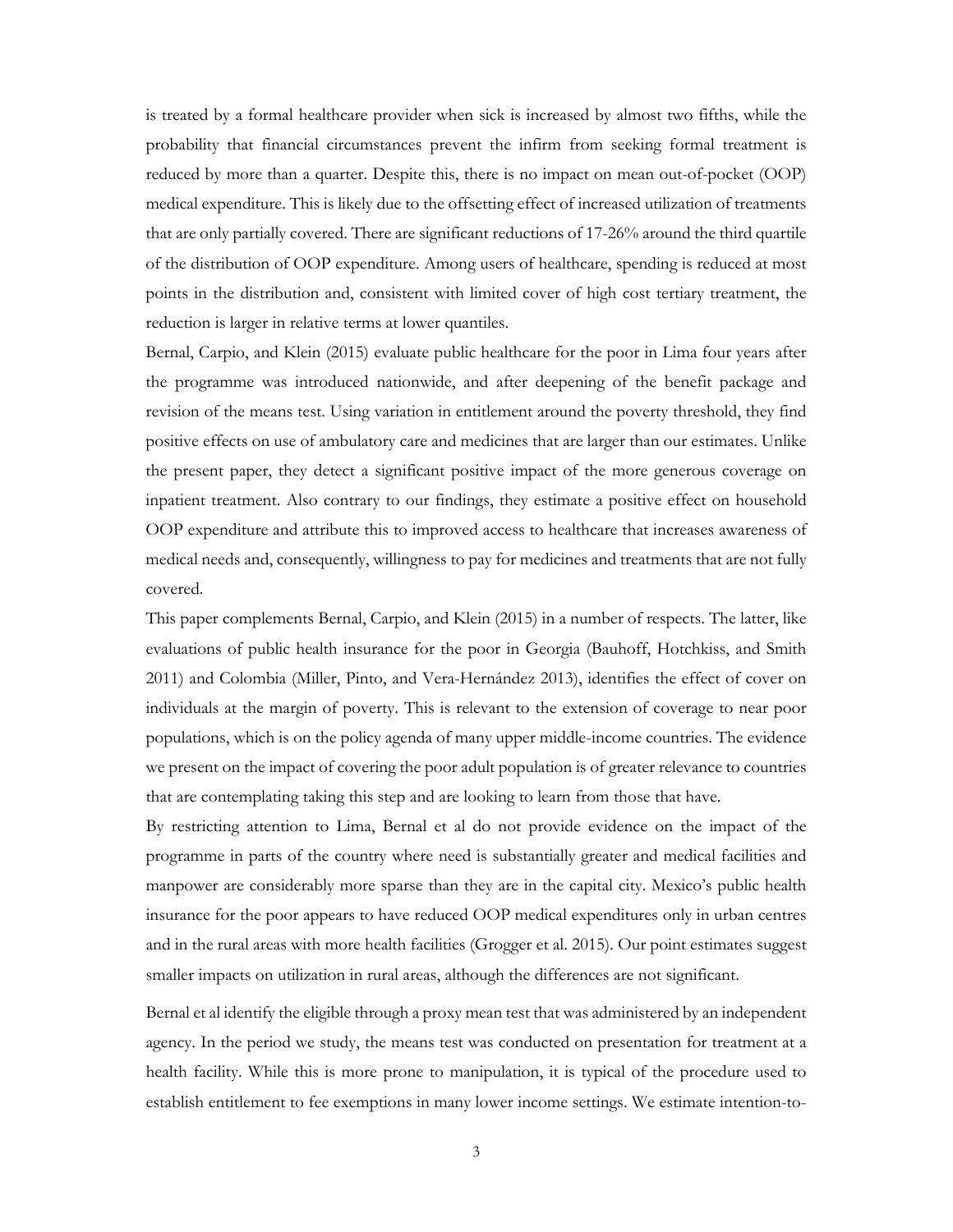treat effects on the policy's target population – poor adults identified according to the official measure of poverty. These estimates capture both the efficiency of the targeting achieved by the means test and the impact on the poor who are granted entitlement.

There is surprisingly little credible evidence on the impact of fully subsidized public healthcare for the poor.<sup>1</sup> An Indonesian scheme that provides the poor with access to basic healthcare at public facilities without charge is found, like the similar Peruvian programme we evaluate, to increase use of ambulatory care (Sparrow, Suryahadi, and Widyanti 2013). Less consistent with our results, but similar to Bernal, Carpio, and Klein (2015), this study finds some evidence of a positive impact on OOP spending, particularly in urban areas and among richer households that manage to enroll despite the targeting. Health insurance for the poor in Colombia, which differs markedly from the Peruvian and Indonesian variants, is found to raise preventive care and consultations when sick, but not hospitalization rates (Miller, Pinto, and Vera-Hernández 2013). The level and the variance of OOP spending are reduced, consistent with insurance offering substantial protection against medical expenditure risk. A similar managed competition insurance programme in Georgia that has no copayments for medical care but excludes drugs from the benefit package also appears to reduce mean OOP payments and the risk of heavy spending on inpatient treatment but with no impact on utilization (Bauhoff, Hotchkiss, and Smith 2011). Mexico's Seguro Popular, which in principle offers fully subsidized health insurance only to the poor but in practice covers all who enrol without charge, has also been found to reduce OOP spending without impacting on healthcare utilization (King et al. 2009). The same conclusion is reached with respect to the impact of health insurance for the poor in Vietnam (Wagstaff 2010).

Despite the controversy generated by user fees, there is even less sound evidence on their effects than there is for targeted health insurance (Lagarde and Palmer 2008).<sup>2</sup> We know of no study that convincingly identifies the impact of individual, as opposed to geographic, targeted removal of user fees.<sup>3</sup> Before-and-after studies generally show increased utilization of outpatient but not inpatient care after universal removal of user fees (ibid, Table 7). Comparison between rural districts of Zambia in which fees were removed and (peri-) urban areas in which they were not (until later) reveals no impact on utilization but the near elimination of OOP medical expenditures (Lépine, Lagarde, and Le Nestour 2015).

<sup>1</sup> We consider only studies with a credible strategy to identify the impact of a nationwide programme offering fully subsidized coverage to poor adults identified through an explicit targeting mechanism, such a proxy mean-test.

<sup>2</sup> Prior to user fees for public healthcare being levied in Peru, Gertler, Locay, and Sanderson (1987) argued that they would result in a substantial welfare loss due to a shift in the health financing burden from richer taxpayers to poorer users. They argued in favour of the policy we evaluate – user fees contingent on ability to pay.

<sup>3</sup> Flores et al. (2013) find that fee waivers made effective by compensating facilities for lost revenue reduce OOP payments in Cambodia. A randomized experiment that removed user fees for households with young children in one district of Ghana found health gains – raised haemoglobin of anaemic children (Powell-Jackson et al. 2014).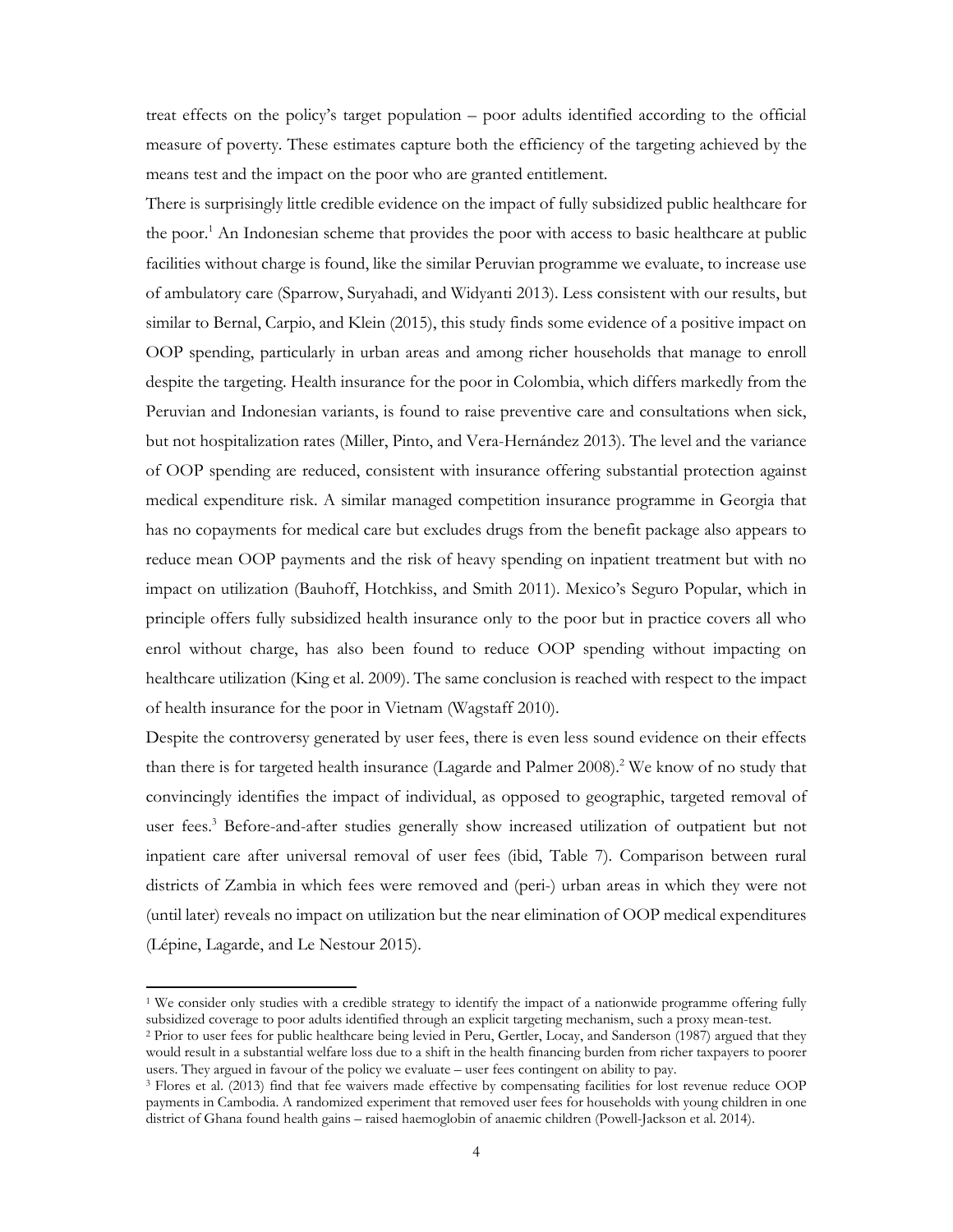Overall, evidence on the impact of subsidized healthcare for the poor in low- and middle-income countries is scant and contradictory. We add evidence on Peru's initial targeted coverage programme that possessed many characteristics typical of attempts to follow a bottom-up path to universal coverage (Cotlear et al 2015). Rather than estimate, as previous studies, the effect on those obtaining coverage by passing a proxy means test, we estimate the impact over the target poor population. This is the effect most relevant to a government aiming to improve access to healthcare and provide protection against medical expenses among the poor.

## **2. Health care and insurance in Peru**

## *2.1. Health insurance before the 2007 reform*

At the time of the coverage extension, Peru was an upper-middle income country spending only 4.5% of GDP on healthcare (World Health Organization 2016). Just over half (54%) of this expenditure was publicly financed. The greatest part of the remainder (40%) was paid for out-ofpocket (ibid). Over three fifths of the 28 million population had no health insurance cover (INEI 2006).<sup>4</sup> They paid out-of-pocket for public and private healthcare, or went without treatment. One quarter of individuals (and one third of the poor) who reported not to have received formal medical treatment when sick claimed the reason was financial (INEI 2006).

From 2002, poor children (<18 years) and poor pregnant women were exempted from paying user fees for basic healthcare at National Health Service (NHS) facilities.<sup>5</sup> Providers were reimbursed through the tax-financed Seguro Integral de Salud (SIS), which covered 16% of the population in 2006. This programme also covered basic emergency care for poor uninsured adults with lifethreatening or potentially permanently damaging conditions.

The programme is not an autonomous fund that purchases healthcare on behalf of its beneficiaries. Rather, it is one of the budgetary channels through which the NHS is financed (World Bank 2011). The budget is set annually by the Ministry of Finance on an ad hoc basis rather than in direct relation to the population covered. In 2006, the budget allowed spending of just \$18 per beneficiary. During the period studied, facilities were reimbursed according to tariffs set to cover the costs of medicines and consumables, plus a markup. Salary and capital costs were not reimbursed. They had to be covered from the general NHS budget. Claims usually exceeded the

<sup>4</sup> Estimated from the nationally representative household survey, ENAHO.

<sup>5</sup> Also exempted were citizens active in social grass-root organizations. From 2006, victims of human rights violations, certain ethnic minorities, shoe shiners, the homeless and community health workers also gained coverage. Even so, poor children and poor pregnant women constituted 96% of those enrolled and accounted for 97% of programme spending in 2006 (SIS 2007).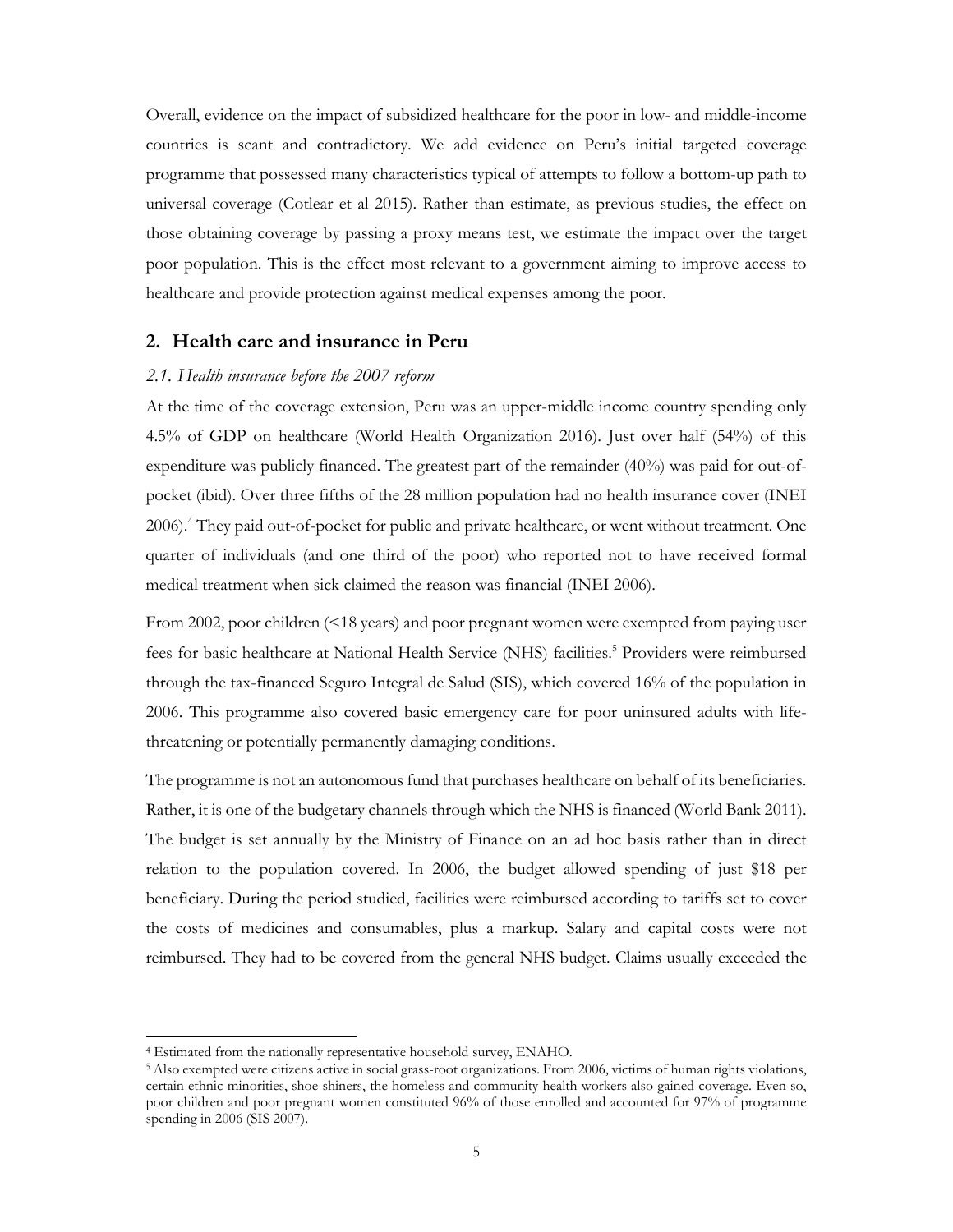programme's regional budget resulting in delay or outright refusal of reimbursement (World Bank 2011; Francke 2013).

There was and remains a gross shortage of medical manpower. In 2006, there were only 1.24 health workers in public facilities per 1,000 population (Ministerio de Salud 2015). This is well below the recommended threshold of 2.3 for effective delivery of primary care (World Health Organization 2013). The average masks stark inequality to the disadvantage of rural areas – the medical workerpopulation rate ranges from 0.7 to 3.7 across 25 regions.

Before and after the 2007 reform, formal sector employees and their dependents were covered by the *El Seguro Social en Salud* (EsSalud). Coverage through this scheme is retained after retirement and for up to one year of unemployment. Finance is by a 9% payroll tax. Independent workers can enroll voluntarily but very few do.<sup>6</sup> The programme covered 18% of the population in 2006. The benefit package comprehensively covers ambulatory and inpatient care, including high-cost treatments, as well as medicines. There is no cost-sharing. Care is accessed through the scheme's own provider network that does not overlap with the NHS facilities accessed through the programme for the poor. Spending per beneficiary was \$205 in 2006, one third above the national average.<sup>7</sup> Still, resources were strained and long waiting times resulted in a non-trivial share of beneficiaries opting to pay OOP for direct access to private health services (INEI 2006).

## *2.2. The 2007 reform*

Legislation extending coverage through the Seguro Integral de Salud (SIS) programme to the entire poor population was passed in June 2005 but it was not put into effect until March 2007. This gave six million Peruvian adults  $-21\%$  of the population – entitlement to basic healthcare at public NHS facilities without charge.<sup>8</sup> Previously, these individuals were required to pay user fees ranging from \$2 for an outpatient consultation to \$53 for a hospitalization with major surgery, not including payments for medicines and medical supplies.

Simultaneous to the extension of population coverage, the SIS benefit package was made more comprehensive. In principle, it fully covered treatments for conditions estimated to account for around a quarter of the burden of disease (Francke 2013). Treatment of other conditions was supposedly covered up to a ceiling of \$2875 per episode, and a high-cost disease fund provided

<sup>&</sup>lt;sup>6</sup> In 2006, 1.8% of EsSalud beneficiaries were covered through one of its subsidized voluntary options (EsSalud 2008).<br><sup>7</sup> Calculated from total expenditure given in 2006 annual report (EsSalud 2007) divided by the benefi million) estimated from 2006 ENAHO survey data. Using the official 2006 beneficiary count of 6.4 million gives \$162 per capita.

 $8$  The reform also established a semi-contributory option for the near-poor. Despite heavily subsidized premiums, uptake has been minimal. Not even 1% of SIS beneficiaries were covered through this option in 2010 (SIS 2011).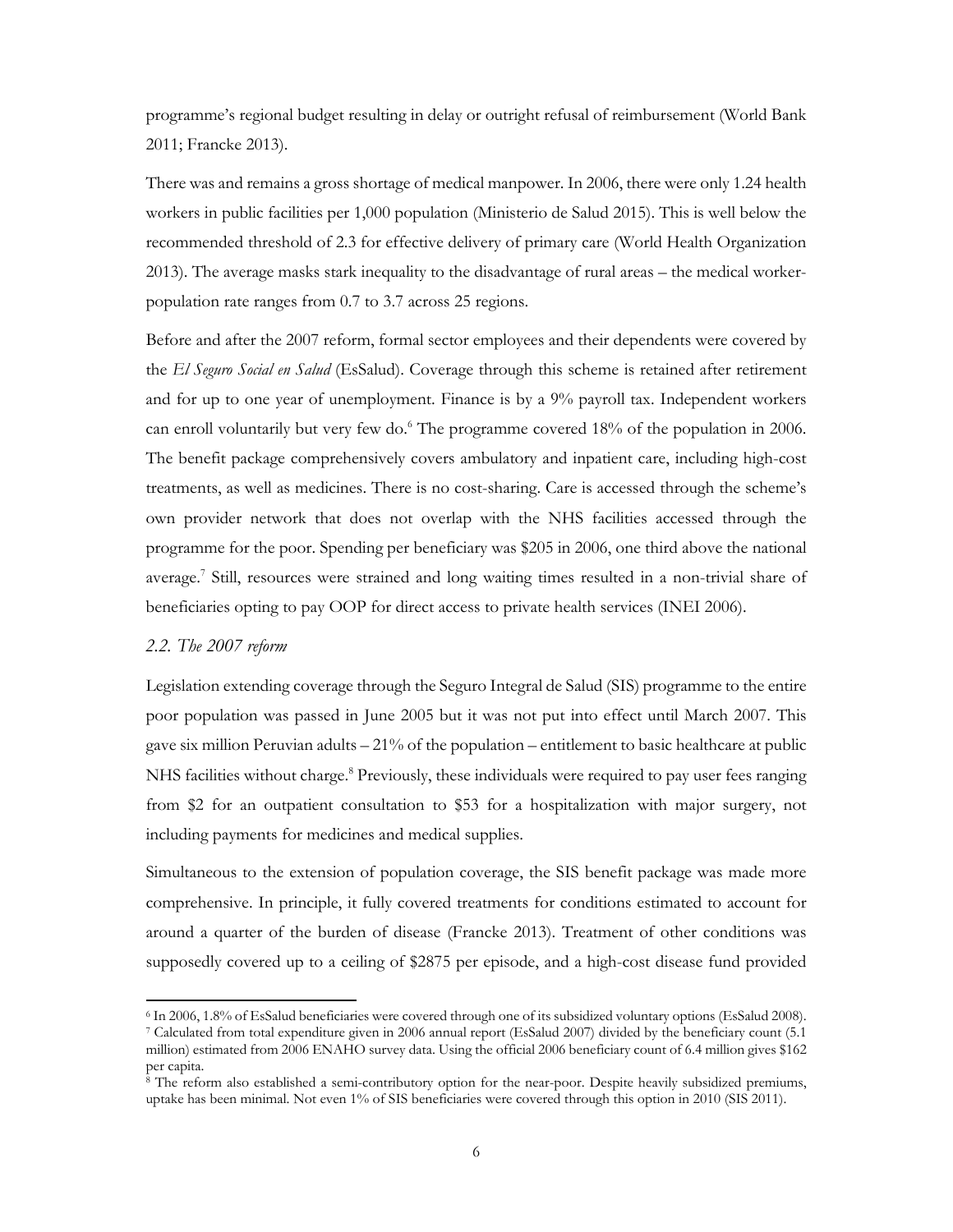additional coverage for treatments costing up to \$5750.<sup>9</sup> There were no copayments for treatments in the benefit package. However, lack of budgeting for the projected costs of delivering the benefit package, the continued exclusion of salary costs from the reimbursement rates, poor access to facilities in rural areas, manpower shortages, ineffective medicines procurement and widespread lack of inputs necessary for surgery mean that the service coverage actually available is likely to have fallen well short of that promised (Francke 2013; Vermeersch, Medici, and Narvaez 2014; Bernal, Carpio, and Klein 2015). Effective coverage of inpatient treatment was likely to have been particularly limited.

Two strategies were used to enroll the poor population. In the poorest 880 (/1,832) districts, every uninsured individual could enroll when accessing a NHS facility. In the rest of the country, as had been the case for children and pregnant women prior to the reform, the poor were identified by a proxy means test. This was administered at an NHS facility on the basis of information on asset ownership, housing conditions, demographics, education and occupation provided by the applicant. Poverty status was determined by an algorithm that was kept secret to reduce the risk of gaming. Enrolment was immediate if there was a computer at the facility and otherwise took up to eight weeks. It was free of charge and remained valid for three years.

Means testing at the facility is potentially vulnerable to both adverse selection by non-poor claimants in bad health and strategic rejection of poor applicants by providers seeking to protect user fee revenue given modest and unreliable reimbursement from the insurance programme. Facilities are more certain of user fee income and have greater autonomy in spending it (Francke 2013). Estimates of the programme's target efficiency vary. Leakage to the non-poor and betteroff is estimated to be 12-14% (Arróspide, Rozas, and Valderrama 2009; Vermeersch, Medici, and Narvaez 2014). The gap in coverage among the poor is estimated in the range of 16-24% (Arróspide, Rozas, and Valderrama 2009; Vermeersch, Medici, and Narvaez 2014). These inaccuracies reflect not only strategic behaviour on the part of both patients and providers but also the inevitable discrepancy between a proxy means test and a more complete measure of poverty based on consumption data (Vermeersch, Medici, and Narvaez 2014).

Figure 1 shows coverage rates based on health insurance status reported in the nationally representative ENAHO household survey. From 2007, enrolment in the programme for the poor rises and there is a corresponding fall in the estimated fraction of the population without cover

<sup>9</sup> Conditions not in the core benefit package but covered up to the ceiling included asthma, benign breast tumours, diseases of the urinary tract, gallstones, skin infections, eye and eyelid infections, epilepsy, back pains, early detection of diabetes mellitus and dyslipidaemia, and neoplasms. The coverage ceiling was \$1725 for the treatment of neoplasms. The benefit package was more comprehensive for those aged below 20 years.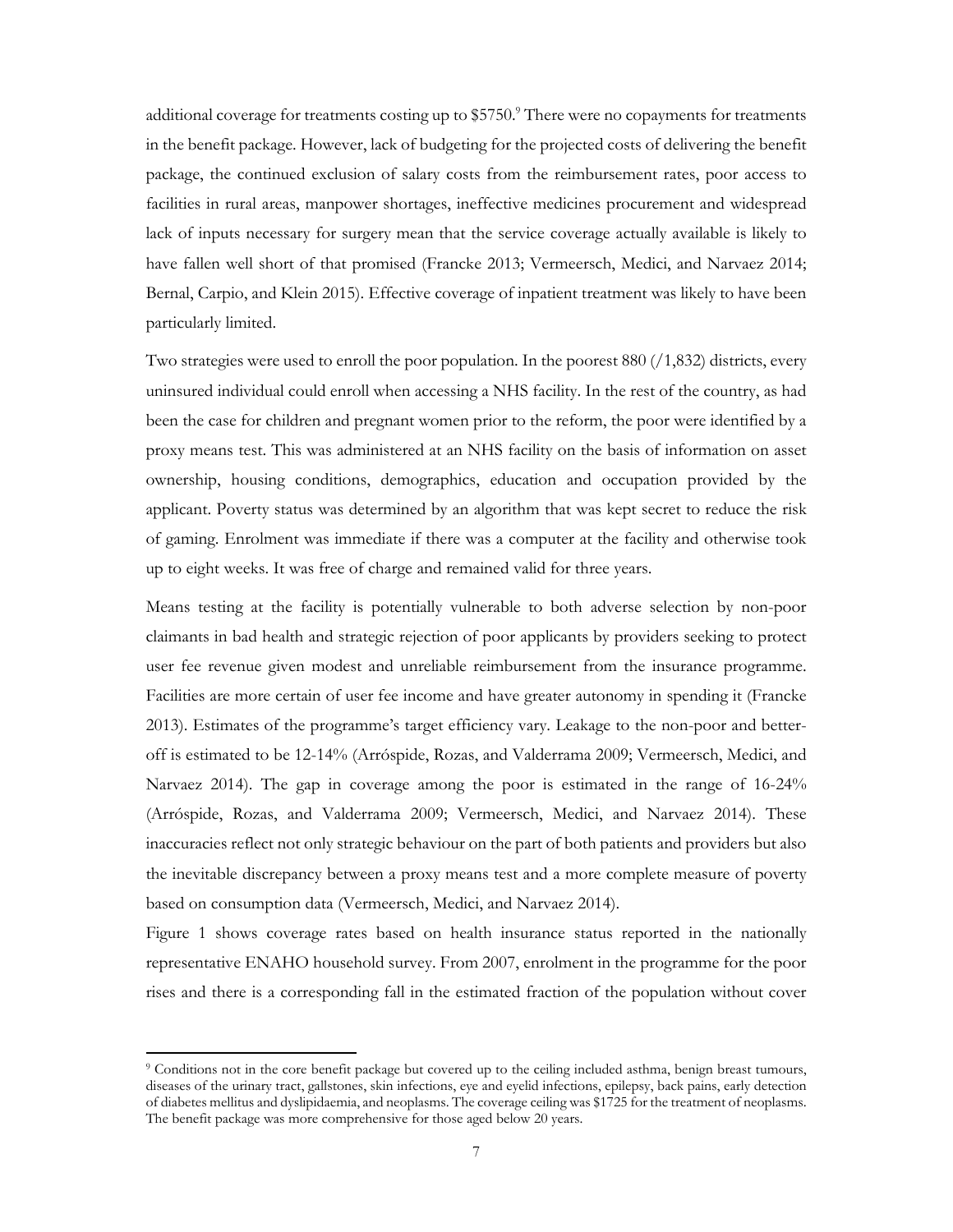from 62% in 2006 to 46% in 2008. Over the next two years, the share of the sample that reports being uninsured falls by an additional ten percentage points. In the target population of poor adults, which we identify using the official poverty line, the fraction uninsured is estimated to fall from 90% in 2006 to 40% by 2010. In that year, one half report being enrolled in the health insurance for the poor programme. Only one percent had been enrolled in 2006. Most likely, the gradual increase in reported coverage during the post-reform period is because potential beneficiaries postponed enrolment until treatment was needed, given cover took effect immediately. It may also be because many were unaware of their acquired entitlement due to limited promotion of the coverage extension (Arróspide, Rozas, and Valderrama 2009), or had been denied cover by facilities operating strategically.



#### **Figure 1**: **Health insurance coverage rates**

**Notes:** National household survey (ENAHO) estimates of percentage reporting each type of health insurance cover. Population weights applied. 'Insurance for the poor' is reported enrolment in the SIS programme. 'Employmentbased insurance' is reported enrolment in the EsSalud scheme. 'Other' includes schemes for the military and police, plus private insurance. The target population consists of adults (> 19 years) with household per capita consumption below the official poverty line.

The coverage extension was accompanied by increased spending on healthcare (Figure 2). Due to rapid economic growth, health expenditure as a share of GDP held stable until 2008 before increasing in 2009 due to the sharp increase in real health expenditure and the stalling of the economy in the wake of the financial crisis. Real public health expenditure per capita increased by 18.7% between 2006 and 2008, compared with an increase of only 3.7% between 2004 and 2006 (World Health Organization 2016). By 2009, public expenditure was 44% above what it had been in 2006 and the budget of the SIS programme had risen by 47%. But this was not nearly proportionate to the expansion of population coverage, with the result that real programme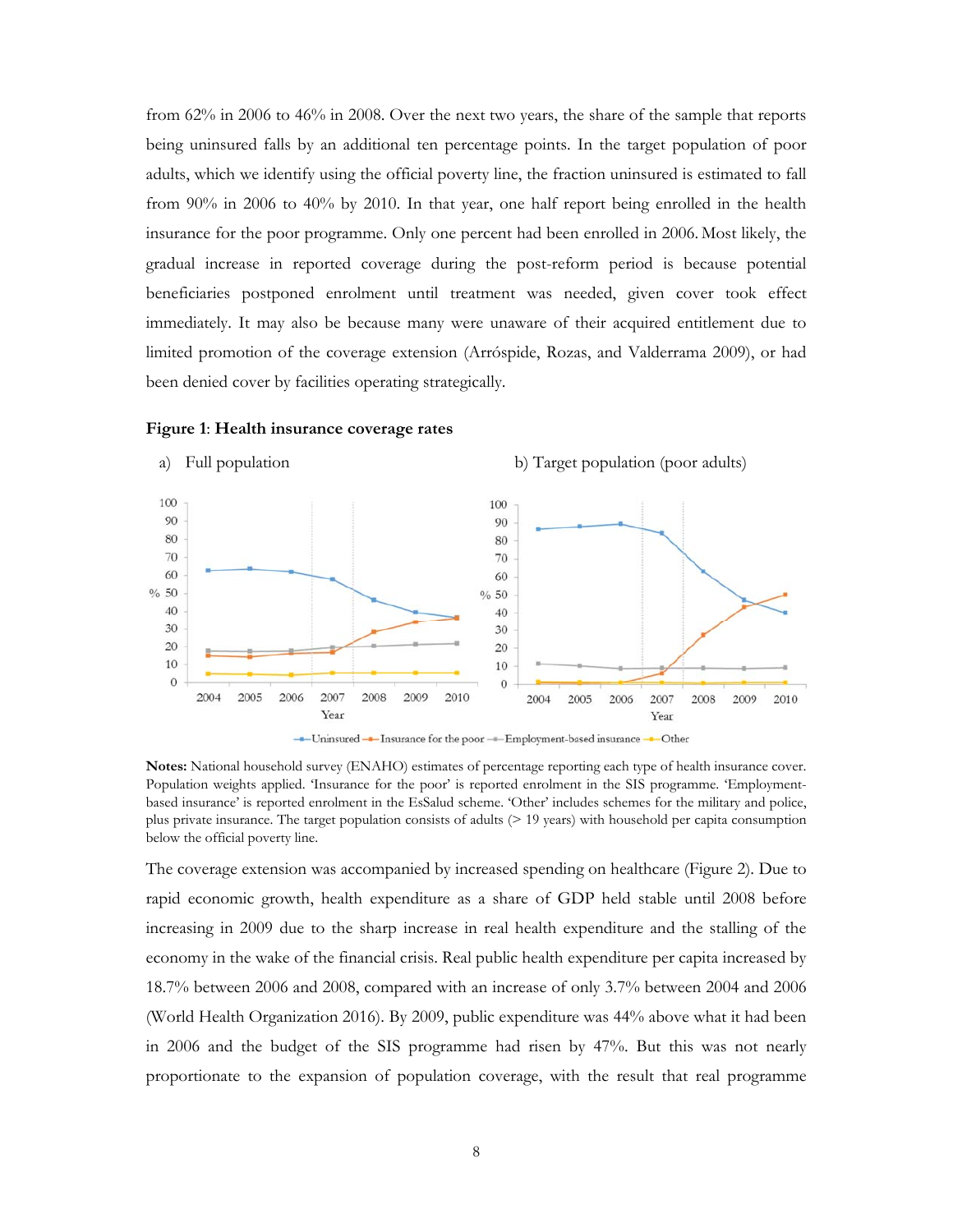spending per person covered decreased by 31%.<sup>10</sup> The gap between nominal and effective coverage most likely widened. Implicit rationing was necessary to keep spending within the programme budget that was not set on the basis of a costed benefit plan and size of the covered population (Francke 2013).

#### **Figure 2: Total and public health expenditure**



**Source:** WHO Global Health Expenditure Database (World Health Organization 2016).

## **3. Data**

#### *3.1. Sample*

We use four waves of the nationally representative ENAHO cross-section survey conducted by Peru's National Institute of Statistics in the period 2005-2009. A consistent sampling design and questionnaire is used to survey around 20,000 households containing about 90,000 individuals annually. Interviews take places throughout the year.

The individual is the unit of analysis. While the reform increased the depth of coverage for population groups – principally, poor children and poor pregnant women – previously covered by the insurance for the poor programme, we restrict attention to the impact on those not previously covered – poor adults. We identify this target group as follows. First, we drop from the sample individuals who report private insurance cover, those below the age of 20 and women reporting to have used antenatal care or delivery assistance over the past 12 months.<sup>11</sup> Second, we restrict the sample to individuals identified as poor. Poverty status is assessed not on the basis of the proxy

<sup>&</sup>lt;sup>10</sup> Own calculations based on SIS annual reports, www.sis.gob.pe/Portal/transparencia/organizacion.html.<br><sup>11</sup> We also drop those with cover through the military and police forces. We exclude individuals aged 18 and 19 si the benefits they became entitled to in 2007 differed from those aged 20+. Our sample will include some pregnant women who did not report using antenatal care or birth attendance in the past 12 months although they were entitled to access these services even before the reform.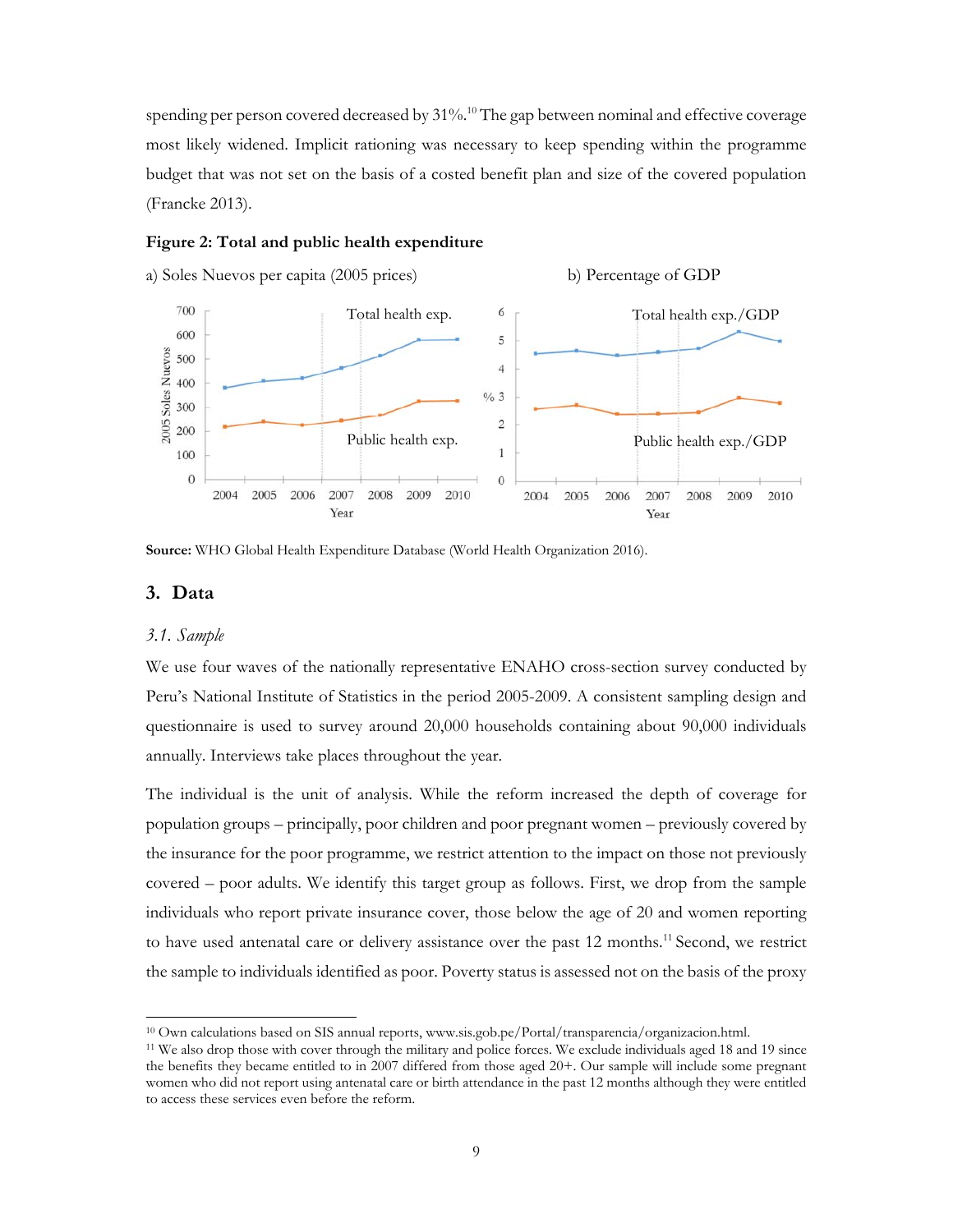means test used at health facilities to assess eligibility but using the official definition of household per capita consumption below the regional poverty line.12 This identifies the target poor population that would be covered by the programme if it were feasible to assess entitlement using the most comprehensive measure of poverty. Our goal is to estimate the intention-to-treat effect on this target population. The less efficient was the means test in targeting the poor and the less awareness there was of programme entitlement, the greater will be the divergence between our analytical sample and a random sample of those awarded coverage. This will not result in a biased estimate of the effect in the target population. Rather, it will correctly estimate an effect that is reduced by deficiencies in targeting the poor and alerting them of their entitlement.

The third restriction we impose on the sample is to drop observations from the 880 poorest districts where the automatic enrollment procedure applied. These districts benefited from the national poverty alleviation strategy (CRECER) consisting of numerous nutrition and social programmes implemented near simultaneously to the extension of health insurance coverage from 2007 (Borra 2010). While the anti-poverty programme focused on (malnutrition of) children and the healthcare coverage reform targeted poor adults, disentangling the effects of the two policies is difficult. We demonstrate robustness of our estimates to including these districts.

## *3.2. Treatment & comparison groups*

Within the selected sample of poor adults, we assign those who report being covered by employment-based social health insurance (EsSalud) to the comparison group and all other individuals to the treatment group. The comparison group consists of low-paid salaried employees, poor retired and unemployed former salaried employees, certain categories of workers, and adult dependents of these groups.<sup>13</sup> Nominal and effective coverage for beneficiaries of the employment-based programme were stable over the 2005-9 period: the benefit package was unchanged and real expenditure per enrollee increased little from \$198 in 2005 to \$204 in 2009 (EsSalud 2006; EsSalud 2010).

The treatment group consists of individuals who report being covered by the health insurance for the poor programme or having no insurance. As is clear from Figure 1b, a substantial fraction of

<sup>12</sup> We diverge from the official measure by comparing household consumption net, not gross, of health payments with the poverty line. This avoids classifying individuals as non-poor because of high OOP spending financed from savings, credit, etc.. This does not rule out selection on the outcome if health spending is partly financed by cutting back on other consumption. There is some evidence that households can smooth consumption over temporary illness and medical treatments in Peru (Diaz and Valdivia 2011). Nevertheless, we check the robustness of our estimates to using total consumption gross of health payments to identify the poor.

<sup>&</sup>lt;sup>13</sup> The comparison group may include some rural workers, domestic servants, fishermen and certain other independent workers who enrolled voluntarily in the social insurance programme at a reduced contribution rate. Such workers constituted only one percent of total enrolment in 2009 (EsSalud 2010). Our estimates are robust to excluding households with an independent worker from the comparison group.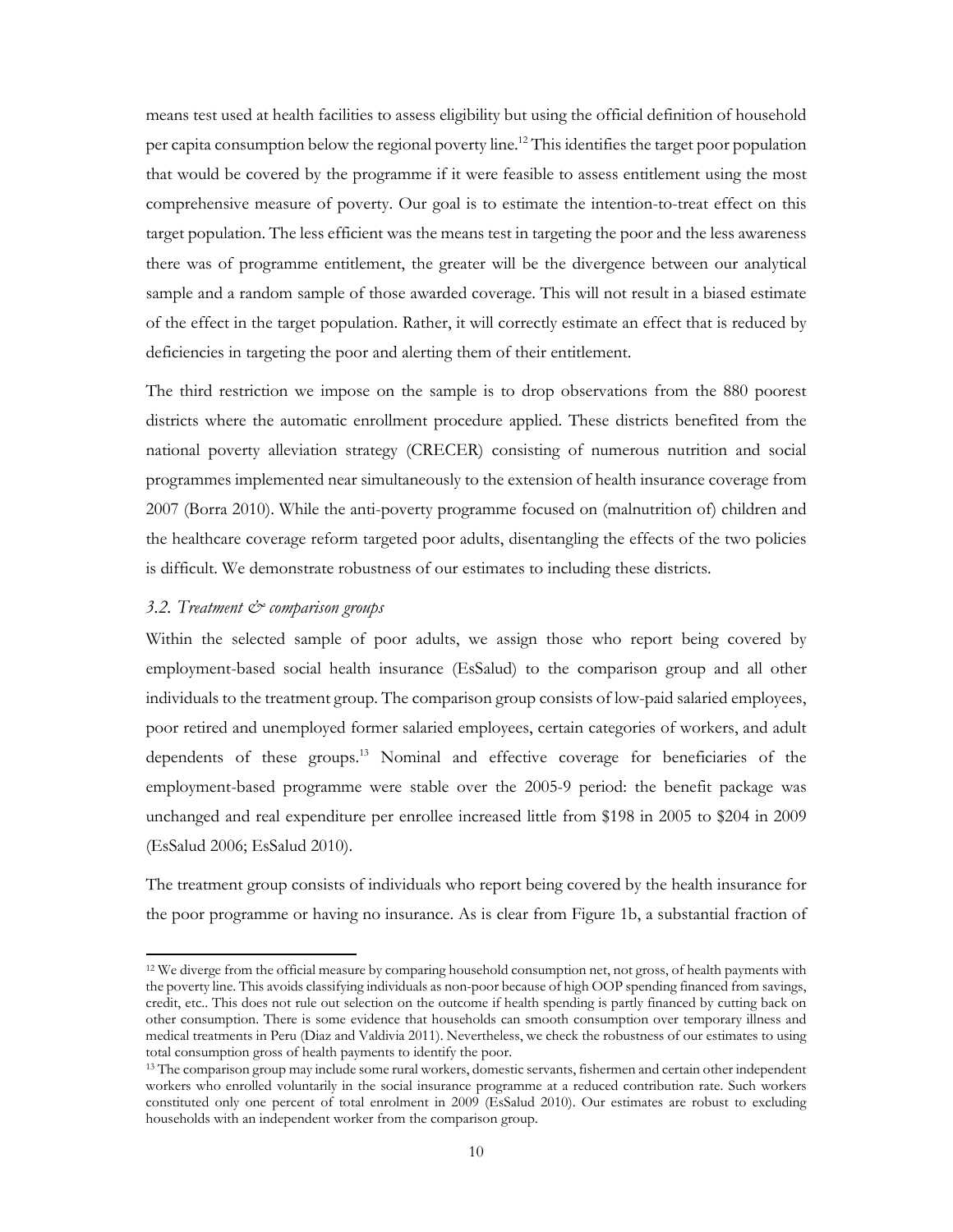the target group continues to report being uninsured after the reform. Besides being consistent with the identification of intention-to-treat effects, inclusion of these individuals in the treatment group avoids bias that would arise if enrollees were compared with non-enrollees given that enrolment can take place at the time of healthcare utilization.

Data from the 2005 and 2006 surveys are used to provide information on the pre-reform period and those from 2008 and 2009 document the post-reform period. Over the four cross-sections, we have 47,997 observations in the treatment group and 5,716 in the comparison group.

The left panel of Table 1 shows means of covariates in the pre-reform period for the treatment and comparison groups. This reveals substantial and statistically significant differences in sociodemographic characteristics that reflect the attachment of only one group to the formal economy. Among other things, the comparison group is older and has a larger share of individuals not working due to the inclusion of retired social insurance beneficiaries. It also has a larger share of married individuals because coverage extends to spouses. Because social insurance is tied to formal sector employment, the comparison group also has higher shares of employment in services and non-manual occupations, it is better educated, more likely to reside in urban areas and, on average, has a higher level of consumption (below the poverty threshold). Moreover, the comparison group enjoys better living conditions, with higher rates of access to improved water sources, sanitation and modern cooking fuels (see online Appendix Table A1).

The right-hand panel of Table 1 shows the pre-post reform change in the mean of each covariate for each group. There are fewer differences in the differences than there are in the levels. The treatment group somewhat catches up in mean age but the difference in the gender balance widens. There are also some differences in changes in education and service sector employment, and consumption growth is faster in the treatment group than it is in the comparison group.

Controlling for these time varying covariates will help reduce the risk of compositional bias in our difference-in-differences estimates. But given the baseline differences in observables, it bears emphasis that the estimates will only be informative of the impact of the coverage extension if the comparison group, conditional on covariates, is indicative of the outcomes that the treatment group would have experienced in the absence of the reform. To increase the plausibility of this identification condition, we demonstrate robustness of the estimates to both weighting the comparison observations to make them more similar to the treated and restricting the treatment group to observations that are more similar to the controls.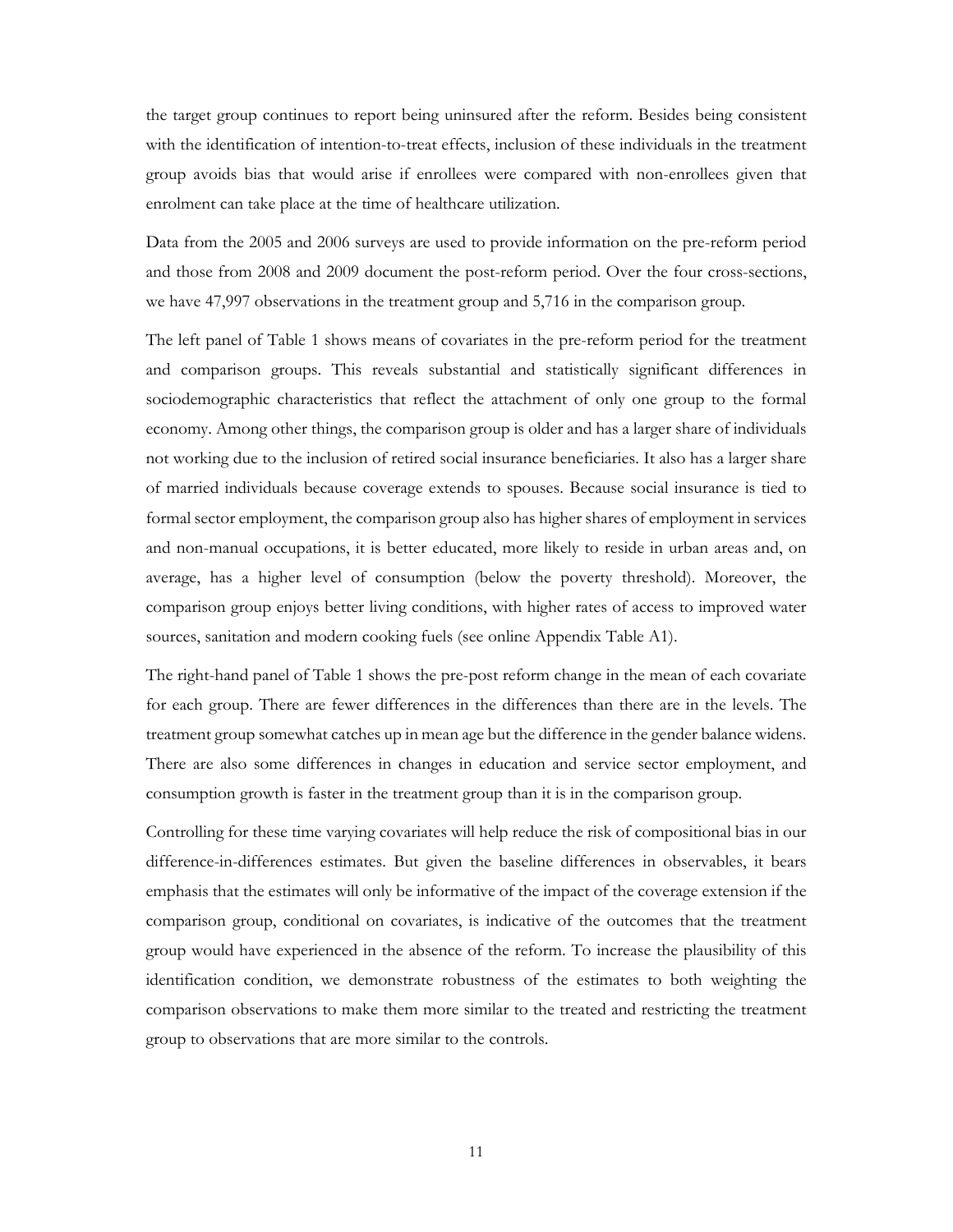|                                              | Pre-reform $(2005/6)$ |                |         |              | Change (2008/9-2005/6) |                             |  |
|----------------------------------------------|-----------------------|----------------|---------|--------------|------------------------|-----------------------------|--|
|                                              |                       |                | $T = C$ | Treatment    | Comparison             | $\triangle T = \triangle C$ |  |
|                                              | Treatment (T)         | Comparison (C) | p-value | $(\Delta T)$ | $(\triangle C)$        | p-value                     |  |
| Demographics                                 |                       |                |         |              |                        |                             |  |
| Age in years                                 | 41.04                 | 47.06          | 0.000   | $1.674***$   | 0.522                  | 0.044                       |  |
| Male                                         | 0.503                 | 0.525          | 0.017   | $-0.007$     | $0.038***$             | 0.000                       |  |
| Married or legal partnership                 | 0.651                 | 0.748          | 0.000   | $0.009**$    | 0.013                  | 0.783                       |  |
| # of household members                       | 5.619                 | 5.927          | 0.000   | $-0.157***$  | $-0.211***$            | 0.550                       |  |
| Highest level of education                   |                       |                |         |              |                        |                             |  |
| None                                         | 0.105                 | 0.062          | 0.000   | $0.018***$   | $0.013*$               | 0.573                       |  |
| Incomplete primary                           | 0.227                 | 0.176          | 0.000   | $0.018***$   | $-0.004$               | 0.059                       |  |
| Complete primary                             | 0.182                 | 0.140          | 0.000   | $-0.003$     | $-0.003$               | 0.988                       |  |
| Incomplete secondary                         | 0.161                 | 0.114          | 0.000   | $-0.007**$   | 0.015                  | 0.027                       |  |
| Complete secondary                           | 0.220                 | 0.270          | 0.000   | $-0.015***$  | 0.001                  | 0.230                       |  |
| Any tertiary                                 | 0.104                 | 0.238          | 0.000   | $-0.010***$  | $-0.021*$              | 0.366                       |  |
| Employment sector                            |                       |                |         |              |                        |                             |  |
| Not working                                  | 0.225                 | 0.315          | 0.000   | $-0.026***$  | $-0.046***$            | 0.131                       |  |
| Agriculture/fishing                          | 0.358                 | 0.133          | 0.000   | $0.023***$   | 0.007                  | 0.178                       |  |
| Mining/manufacturing/construction            | 0.103                 | 0.139          | 0.000   | $0.015***$   | 0.010                  | 0.622                       |  |
| Services                                     | 0.314                 | 0.414          | 0.000   | $-0.012***$  | $0.029**$              | 0.006                       |  |
| Occupation                                   |                       |                |         |              |                        |                             |  |
| Professional                                 | 0.021                 | 0.116          | 0.000   | $-0.003**$   | $-0.016*$              | 0.148                       |  |
| Clerical support, service, or sales worker   | 0.093                 | 0.148          | 0.000   | $-0.000$     | 0.010                  | 0.353                       |  |
| Skilled agricultural/forestry/fishery worker | 0.173                 | 0.058          | 0.000   | $0.019***$   | $0.012*$               | 0.343                       |  |
| Craft and related trades worker              | 0.063                 | 0.081          | 0.000   | $0.006**$    | 0.002                  | 0.687                       |  |
| Plant/machine operator, assembler            | 0.056                 | 0.050          | 0.139   | $0.012***$   | $0.015**$              | 0.623                       |  |
| Elementary                                   | 0.370                 | 0.231          | 0.000   | $-0.007$     | $0.023*$               | 0.023                       |  |
| Log monthly non-health consumption p.c.      | 4.900                 | 5.178          | 0.000   | $0.035**$    | 0.013                  | 0.060                       |  |
| Urban (>400 homes)                           | 0.619                 | 0.858          | 0.000   | $-0.013***$  | 0.004                  | 0.207                       |  |
| Number of observations                       | 28,073                | 3,470          |         |              |                        |                             |  |

#### **Table 1: Covariate means and changes in means by treatment status**

Notes: Sample of poor individuals aged 20+ who do not report use of maternity care in past 12 months and reside outside the 880 poorest districts. Treatment group (T) consists of those reporting cover through health insurance for the poor or no insurance. Comparison group (C) includes those reporting employment-based health insurance. \*\*\*, \*\*,  $*$  indicate that that change over time is significant at 1%, 5% and 10% respectively. Means for other covariates included in the estimation models given in Appendix Table A1.

## **4. Impact on healthcare utilization**

#### *4.1 Outcomes and simple difference-in-differences*

The reform was intended to improve the poor's access to healthcare. We estimate the impact on the following indicators of utilization: i) any ambulatory consultation in the last four weeks; ii) any use of medicines (prescribed or not) in the last four weeks; iii) any diagnostic test or examination in the last four weeks; iv) any visit to dentist or ophthalmologist in the last 3 months; and, v) any hospitalization or surgical operation in the last year.<sup>14</sup> Treatments within each of these broadly defined health services are included in the benefit package of the health insurance for the poor programme, although not all treatments within each category are covered. For example, an ambulatory consultation for an acute infection would be covered but treatment for a sequela of that condition would not, unless it was immediately life-threatening. Only medication issued in

<sup>&</sup>lt;sup>14</sup> The information is provided by the survey respondent for all household members.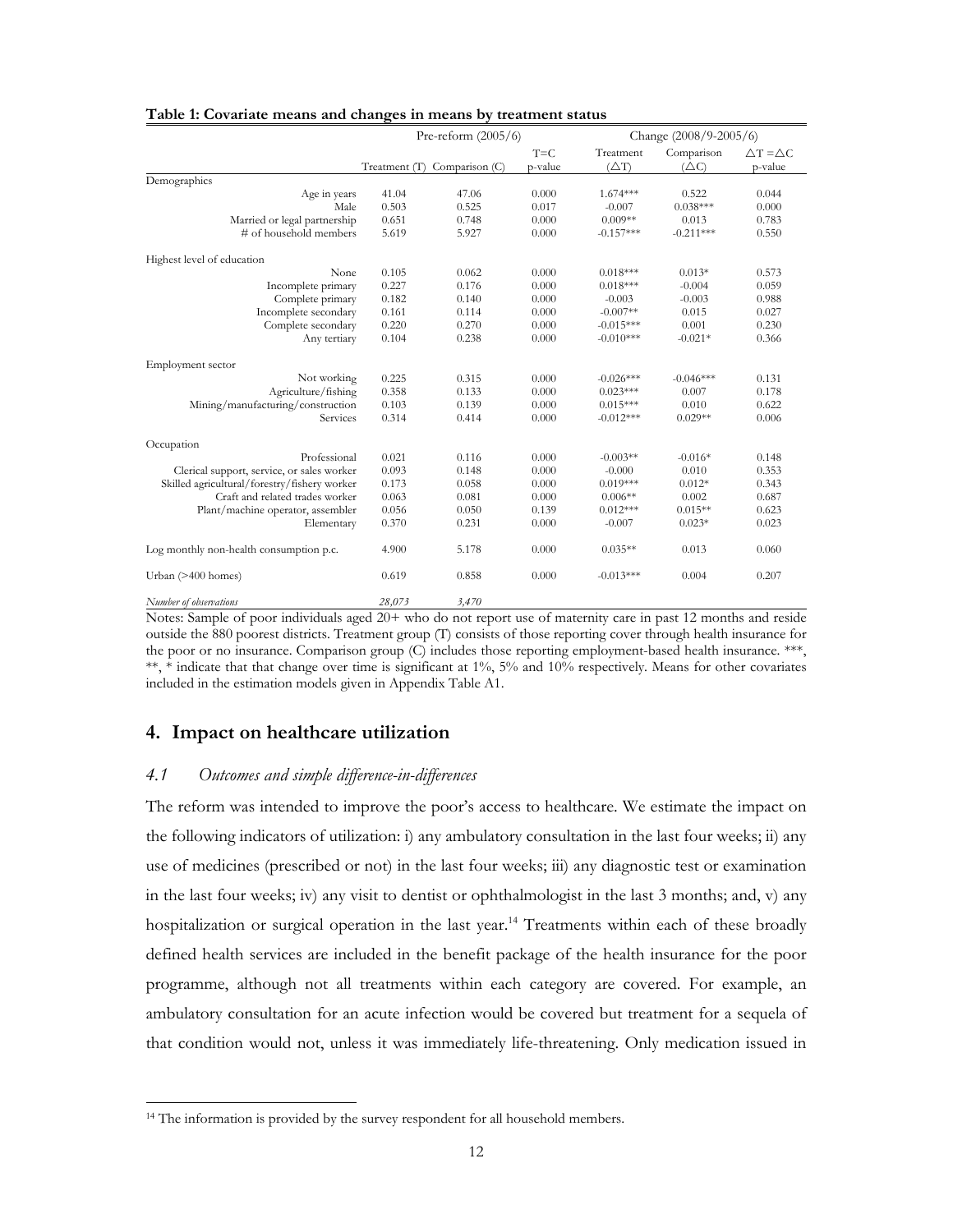NHS facilities is covered. Nominal coverage of dental and ophthalmic care is basic and effective coverage likely even more limited due to a shortage of supply. The programme only covers treatment in NHS facilities, which is not distinguished from treatment in other facilities in the data. This is not a limitation since the aim is to establish whether the reform succeeding in increasing access. If it merely resulted in the substitution of public for private treatment, then no effect will be found.

Table 2 shows the mean of each utilization indicator in the pre- and post-reform periods for the treatment and the comparison group, as well as the simple difference-in-differences across the groups. Prior to the reform, all indicators show substantially lower utilization in the treatment group that lacked insurance compared with the comparison group that did not. Less than 15% of the treatment group had at least one ambulatory consultation in the past four weeks – approximately half the rate of the comparison group. The rate of use of dental or ophthalmic care of the treatment group was also around half of that of the comparison group, while the treatment group's likelihood of getting a diagnostic test was around a third of that of the comparison group. Only 3.6% of the treatment group had an inpatient stay in the last year compared with 6.7% of the comparison group. The smallest relative difference prior to the reform was in utilization of medicines. But even in this case the treatment group was ten percentage points less likely to receive medicines in the last month. All of the baseline differences in the means across groups are statistically significant at 1%.

The third column of Table 2 reveals significant increases in utilization of all types of healthcare except for dental and ophthalmic care in the group to which coverage was extended. For the comparison group, in which coverage was unchanged, there was a significant increase only in ambulatory care and in inpatient care. For ambulatory care, the increase in use by the comparison group is less than half of that by the treatment group. As a result, the simple difference-indifferences (DID) indicates a significant five percentage point rise in the probability of having a consultation, which is attributable to the reform under the assumption that the trends in the utilization rates would have been equal across the groups in the absence of the reform. This is more than a third of the baseline rate of utilization of the treatment group. The simple DID estimate of a significant increase of 4.6 percentage points in the probability of receiving medication is 14% of the baseline rate. For diagnostic tests and dental/ophthalmic care, the point DID estimates are both positive but not significant. The probability of a hospitalization increased by almost twice as much in the comparison group as in the treatment group and so the unconditional DID is negative but not remotely significant.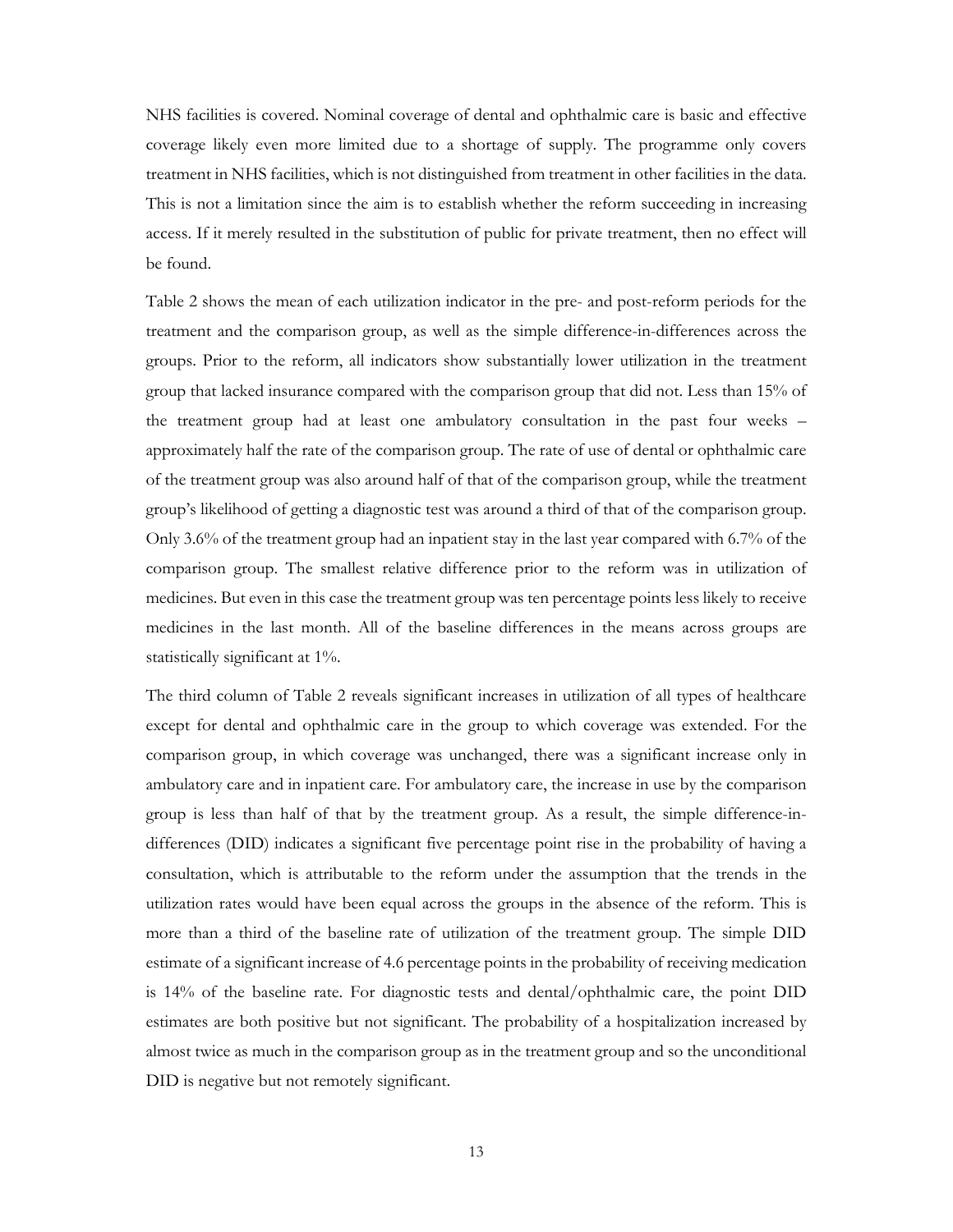Overall, comparison of the changes in means suggests that the reform may have raised utilization of ambulatory care and medicines among the poor adult population previously without cover but that it did not effectively increase access to inpatient treatment.

|                                                      | Pre-reform<br>(2005/6) | Post-reform<br>(2008/9) | Difference<br>(post-pre) | Difference-in-<br>differences | Sample size<br>(by group) |
|------------------------------------------------------|------------------------|-------------------------|--------------------------|-------------------------------|---------------------------|
| Ambulatory consultation in last 4 weeks              |                        |                         |                          |                               |                           |
| Treatment                                            | 0.145                  | 0.230                   | $0.085***$               | $0.050***$                    | 47,997                    |
|                                                      | (0.002)                | (0.003)                 | (0.004)                  | (0.014)                       |                           |
| Comparison                                           | 0.288                  | 0.324                   | $0.036***$               |                               | 5,716                     |
|                                                      | (0.008)                | (0.010)                 | (0.013)                  |                               |                           |
| Medicines in last 4 weeks                            |                        |                         |                          |                               |                           |
| Treatment                                            | 0.332                  | 0.389                   | $0.058***$               | $0.046***$                    | 47,997                    |
|                                                      | (0.003)                | (0.004)                 | (0.005)                  | (0.015)                       |                           |
| Comparison                                           | 0.435                  | 0.447                   | 0.012                    |                               | 5,716                     |
|                                                      | (0.009)                | (0.011)                 | (0.014)                  |                               |                           |
| Diagnostic tests or examinations in last 4 weeks     |                        |                         |                          |                               |                           |
| Treatment                                            | 0.025                  | 0.035                   | $0.011***$               | 0.008                         | 47,997                    |
|                                                      | (0.001)                | (0.001)                 | (0.002)                  | (0.008)                       |                           |
| Comparison                                           | 0.078                  | 0.081                   | 0.003                    |                               | 5,716                     |
|                                                      | (0.005)                | (0.006)                 | (0.007)                  |                               |                           |
| Visit to dentist or ophthalmologist in last 3 months |                        |                         |                          |                               |                           |
| Treatment                                            | 0.063                  | 0.065                   | 0.002                    | 0.001                         | 47,997                    |
|                                                      | (0.002)                | (0.002)                 | (0.002)                  | (0.009)                       |                           |
| Comparison                                           | 0.124                  | 0.125                   | 0.001                    |                               | 5,716                     |
|                                                      | (0.006)                | (0.007)                 | (0.009)                  |                               |                           |
| Inpatient stay or surgery in last 12 months          |                        |                         |                          |                               |                           |
| Treatment                                            | 0.036                  | 0.044                   | $0.008***$               | $-0.006$                      | 47,997                    |
|                                                      | (0.001)                | (0.001)                 | (0.002)                  | (0.008)                       |                           |
| Comparison                                           | 0.067                  | 0.082                   | $0.015**$                |                               | 5,716                     |
|                                                      | (0.004)                | (0.006)                 | (0.007)                  |                               |                           |
| Sample size (by period)                              | 31,543                 | 22,170                  |                          |                               | 53,713                    |

Notes: Sample as well as treatment and comparison groups defined as in notes to Table 1. Robust standard errors adjusted for clustering at the household level in parentheses (Rogers 1994). All differences between the treatment and comparison groups in both the pre- and post-reform periods are significant at the 1% or 5% level. \*\*\*, \*\*,\* indicate significant post-pre difference and difference-in-difference at 1%, 5% and 10% respectively.

While the pre-reform differences in utilization rates between the treatment and comparison groups do not invalidate the difference-in-differences identification strategy, the magnitude of the differences, together with those in covariates documented in Table 1, may give cause to question the plausibility of the common trends assumption. We test whether the outcomes were following common trends in the treatment and comparison groups prior to the reform. We use data from the 2004, 2005 and 2006 ENAHO surveys, select the sample and define treatment and comparison groups as above and test whether the change in utilization rate in 2005 and in 2006 was equal between these groups. There is no differential trend in either ambulatory care or medication (see online Appendix Table A2, columns indicating no control for covariates). This lends credibility to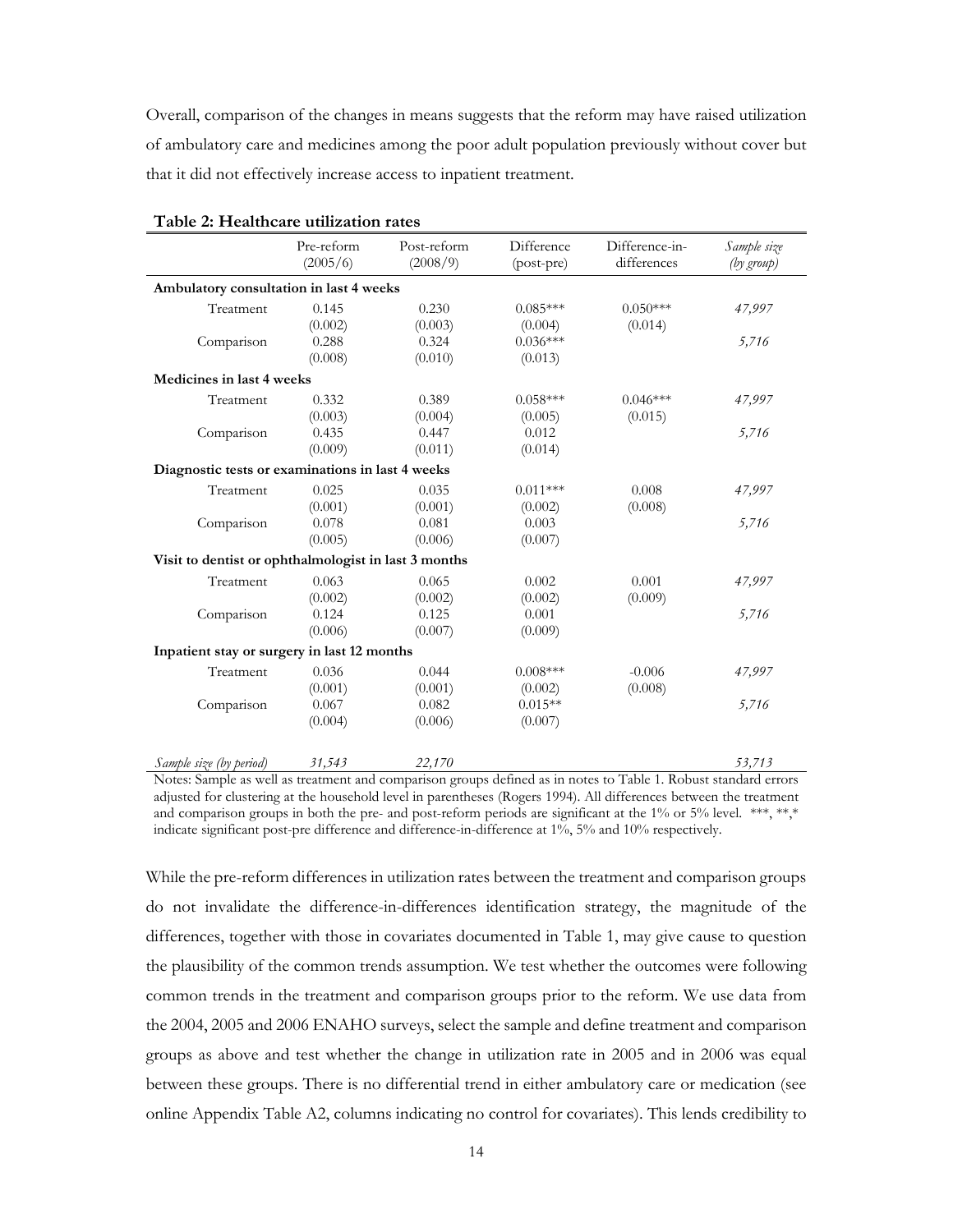interpretation of the simple DID estimate as indicative of a positive impact of the reform on access to each of these types of care. The only period effects that differ significantly across the groups are for dental/ophthalmic care (2005) and inpatient care (2006). But for neither of these types of care is there a significantly positive DID estimate that we risk incorrectly attributing to the reform.

#### *4.2 Conditional difference-in-differences*

Controlling for time varying covariates can help reduce the risk of compositional bias and increase the precision of the estimates. Given all the outcomes are binary and some have low prevalence rates, we estimate the conditional probabilities using logit models specified as follows,

$$
P(y_{it} = 1) = \Lambda \left( \theta Treat_i + \tau_t Year_t + \delta Treat_i \times Post_t + \mathbf{X}_{it} \mathbf{\beta} \right)
$$
 (1)

where  $y_{it} = 1$  indicates that individual *i* in year *t* makes use of one of the health services,  $\Lambda$  is the logistic function,  $Treat_i = 1$  indicates membership of the treatment group,  $Year_i = 1$  indicates the observation is from year *t*,  $Post<sub>t</sub> = 1$  if the observation is from year 2008 or 2009 and  $\mathbf{X}<sub>i</sub>$  is a vector of covariates. The latter includes all the variables listed in Table 1 and Appendix Table A1. Demographics are represented by 12 age-sex group indicators and urbanization of the location is captured by 8 indicators of housing density. In addition, we include indicators of 25 regions and of the month of the survey interview.

If, in the absence of the reform, all the year coefficients in the linear index would be common across the treatment and comparison groups, then the intention-to-treat effect is given by the partial effect of the *Treat×Post* indicator averaged over the (target) treatment group during the postreform period (Puhani 2012),

$$
ITT^{\gamma} = \frac{1}{N_{TP}} \sum_{i} \mathbb{1} \big( Treat_i \times Post_i = 1 \big) \bigg[ \Lambda \big( \hat{\theta} + \hat{\tau}_i Year_i + \hat{\delta} + \mathbf{X}_{ii} \hat{\beta} \big) - \Lambda \big( \hat{\theta} + \hat{\tau}_i Year_i + \mathbf{X}_{ii} \hat{\beta} \big) \bigg] \tag{2}
$$

where 1() is the indicator function and  $N_{TP}$  is the number of observations in the treatment group in the post-reform period. Standard errors are computed by a delta method that is robust to heteroscedasticity and clustering within households, and takes account of the sampling variability of the covariates (Korn and Graubard 2011).

These estimated effects are presented in column (1) of Table 3. The estimated impact on ambulatory care is even larger than the simple DID estimate and suggests that the coverage extension increased the probability of any consultation within a four-week period by 5.9 percentage points, which is 41% of the pre-reform rate for the treated group of poor adults previously without insurance (Table 2).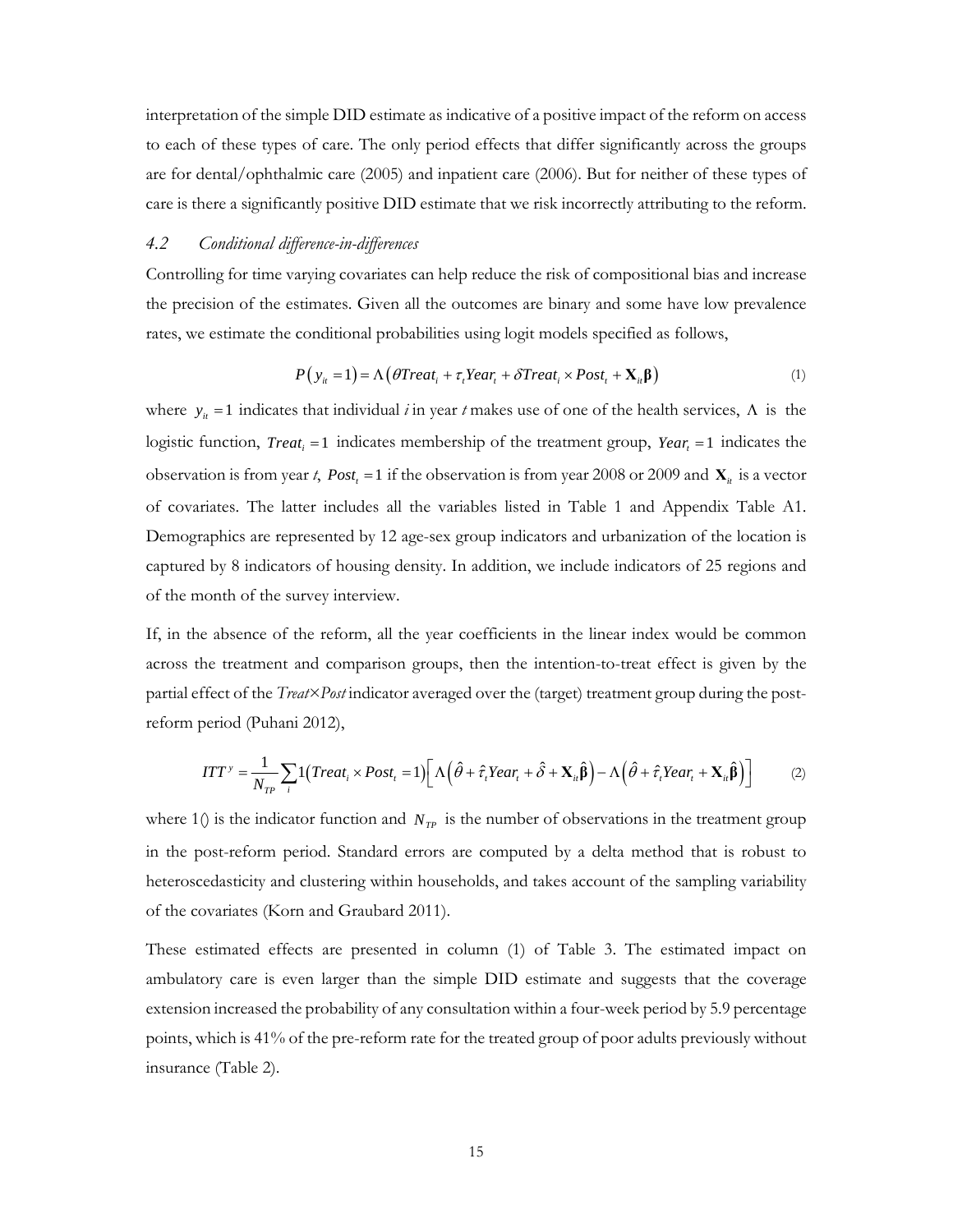It is estimated that the reform raised the probability of making use of medication within a fourweek period by 3.8 percentage points, somewhat less than suggested by the simple DID estimate. The magnitude of the estimated effect on the probability of getting a diagnostic test, which is one third of the baseline rate, is not affected by conditioning on covariates but it becomes strongly significant. As with the simple DID estimate, there is no significant impact on the chance of visiting a dentist or ophthalmologist. The point estimate of the effect on the probability of a hospital admission remains negative but it falls in magnitude and remains not remotely significant.

These estimates suggest that the reform increased access to ambulatory care and medication, and also diagnostic testing, to an extent that is substantial relative to the rates at which poor adults were using these types of medical care prior to acquiring basic insurance cover. There was no impact on care that the programme covered only to a limited extent – inpatient, dental and ophthalmic treatment.

|                             | Main estimate                       |                                                | Robustness to using                       |                                            |  |  |  |  |
|-----------------------------|-------------------------------------|------------------------------------------------|-------------------------------------------|--------------------------------------------|--|--|--|--|
|                             |                                     | only 2006 (pre) $\&$<br>2008 (post) data<br>2) | official measure to<br>select poor<br>(3) | all districts,<br>incl. 880 poorest<br>(4) |  |  |  |  |
| Ambulatory consultation     |                                     |                                                |                                           |                                            |  |  |  |  |
|                             | $0.059***$                          | $0.044***$                                     | $0.054***$                                | $0.053***$                                 |  |  |  |  |
|                             | (0.009)                             | (0.014)                                        | (0.011)                                   | (0.009)                                    |  |  |  |  |
| <b>Medicines</b>            |                                     |                                                |                                           |                                            |  |  |  |  |
|                             | $0.038***$                          | 0.018                                          | $0.039**$                                 | $0.035***$                                 |  |  |  |  |
|                             | (0.005)                             | (0.019)                                        | (0.016)                                   | (0.012)                                    |  |  |  |  |
|                             | Diagnostic test or examinations     |                                                |                                           |                                            |  |  |  |  |
|                             | $0.008***$                          | $0.010**$                                      | 0.004                                     | $0.005*$                                   |  |  |  |  |
|                             | (0.003)                             | (0.004)                                        | (0.003)                                   | (0.003)                                    |  |  |  |  |
|                             | Visit to dentist or ophthalmologist |                                                |                                           |                                            |  |  |  |  |
|                             | 0.002                               | 0.005                                          | 0.002                                     | 0.005                                      |  |  |  |  |
|                             | (0.006)                             | (0.007)                                        | (0.006)                                   | (0.004)                                    |  |  |  |  |
| Any hospitalized or surgery |                                     |                                                |                                           |                                            |  |  |  |  |
|                             | $-0.001$                            | $-0.012$                                       | $-0.000$                                  | 0.001                                      |  |  |  |  |
|                             | (0.005)                             | (0.009)                                        | (0.005)                                   | (0.004)                                    |  |  |  |  |
| Sample size                 | 53,713                              | 26,757                                         | 46,226                                    | 88,735                                     |  |  |  |  |

**Table 3: Logit estimated of effects on healthcare utilization rates and robustness checks** 

**Notes:** Estimates of ITT effects defined in equation (2). In column (1), the sample is as defined in the notes to Table 1. In column (2), only data from 2006 (pre-reform) and 2008 (post-reform) are used. In column (3), the sample of poor adults is selected using household consumption gross (rather than net) of health payments to assess poverty status. In column (4), the sample is expanded to include the 880 poorest districts in which the CRECER poverty alleviation programme was implemented. All models include the covariates listed in Table 1 and A1, plus 12 age-sex group indicators, 25 region indicators, eight housing density indicators, year effects and month effects. Robust standard errors adjusted for clustering within households in parenthesis (Korn and Graubard 2011). \*\*\*, \*\*,\* indicate statistical signif. at 1, 5 and 10%.

The conditions required to identify the policy impact are that the logit function correctly specifies the conditional expectation of the outcome and that under the counterfactual of no reform the time coefficients in the linear index would be equal across the treatment and comparison groups (Puhani 2012). In the pre-reform period (2004-06), the latter restriction is not rejected for each of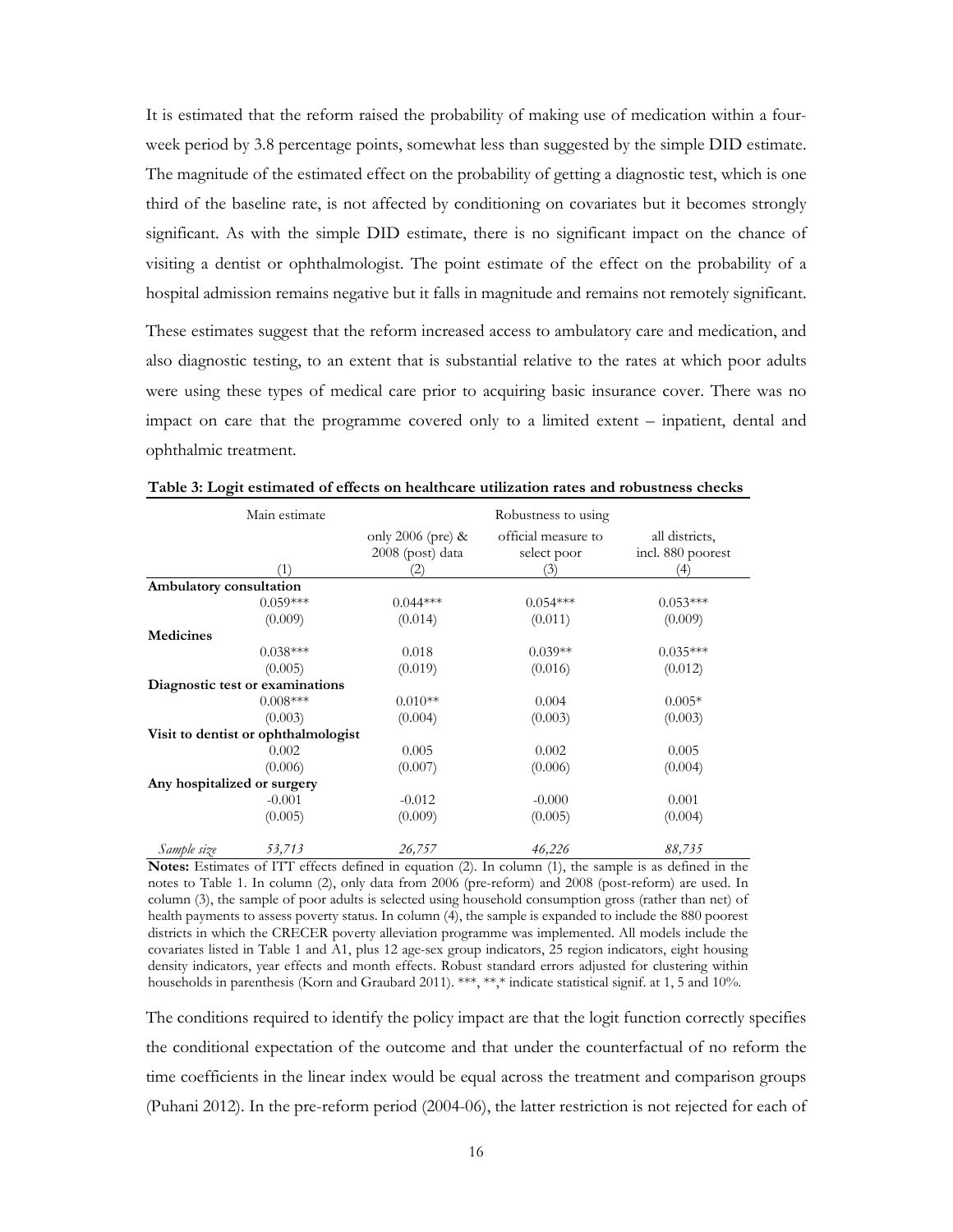the three types of care for which the conditional DID estimate is significant (see Appendix Table A2 columns indicating control for covariates). Only for dental/ophthalmic care is there a significantly different year coefficient, but the conditional DID estimate is not significant for this category in any case.<sup>15</sup>

### *4.3 Impact on unmet need for treatment*

A positive impact of insurance on healthcare utilization may raise or lower welfare depending on whether it arises from an income or a pure price effect (Nyman 1999). In poor, credit-constrained populations, there is likely to be a strong access motive for insurance. Redistribution from the healthy to the sick can provide access to otherwise unaffordable but needed healthcare. Moral hazard – price induced utilization of low value healthcare – is of less concern. While it is very difficult to discriminate between moral hazard and income effects, the data do provide some opportunity to explore whether the extension of coverage reduced unmet need for treatment.

|                    | All                    |                 | Observations reporting illness |
|--------------------|------------------------|-----------------|--------------------------------|
|                    | Report illness in last | Received formal | Did not receive formal         |
|                    | 4 weeks                | treatment       | treatment due to finances      |
|                    |                        | 2)              | $\mathcal{I}$                  |
|                    | 0.016                  | $0.067***$      | $-0.080***$                    |
|                    | (0.014)                | (0.011)         | (0.030)                        |
| Baseline (treated) | 0.555                  | 0.174           | 0.301                          |
| Sample size        | 53,713                 | 31,276          | 31,276                         |

**Table 4: Effects on reported illness and healthcare access conditional on illness** 

Notes: DID estimates of effects derived from logit models using equation (2). Sample (in column (1)) defined as in notes to Table 1. Covariates as in notes to Table 3. Robust standard errors corrected for within household clustering in parenthesis (Korn and Graubard 2011). \*\*\*, \*\*,\* indicate statistical significance at 1, 5 and 10%.

The first column of Table 4 shows the logit DID estimate of the impact of the reform on the probability of reporting illness in the previous four weeks.<sup>16</sup> It is not remotely significant and is small relative to the baseline incidence of illness. This suggests that there is unlikely to be much selection bias in the DID estimate of the impact on the probability of receiving formal treatment when sick, which is presented in the second column.<sup>17</sup> The estimate indicates a seven percentage point increase in the probability of treatment, which is almost two fifths of the baseline utilization

<sup>&</sup>lt;sup>15</sup> An alternative way of testing common trends in the pre-reform period is to use the 2004 and 2006 data to obtain a logit DID estimate of the 'effect' of a placebo reform purportedly implemented in 2005. For each type of care, this estimate is small in magnitude and never close to being statistically significant (see online Appendix Table A3).<br><sup>16</sup> Illness is defined as experiencing any of the following in the last four weeks: a) disease symptoms (co

fever, nausea), b) illness (flu, colitis, etc.), c) chronic disease relapse, d) accident. 17 Selection corrected (heckprobit) estimates of effects on the probability of formal treatment and forgone treatment

for financial reasons when sick are extremely close in magnitude and significance to those presented in Table 4. In the absence of plausible exclusion restrictions, identification is through nonlinearity.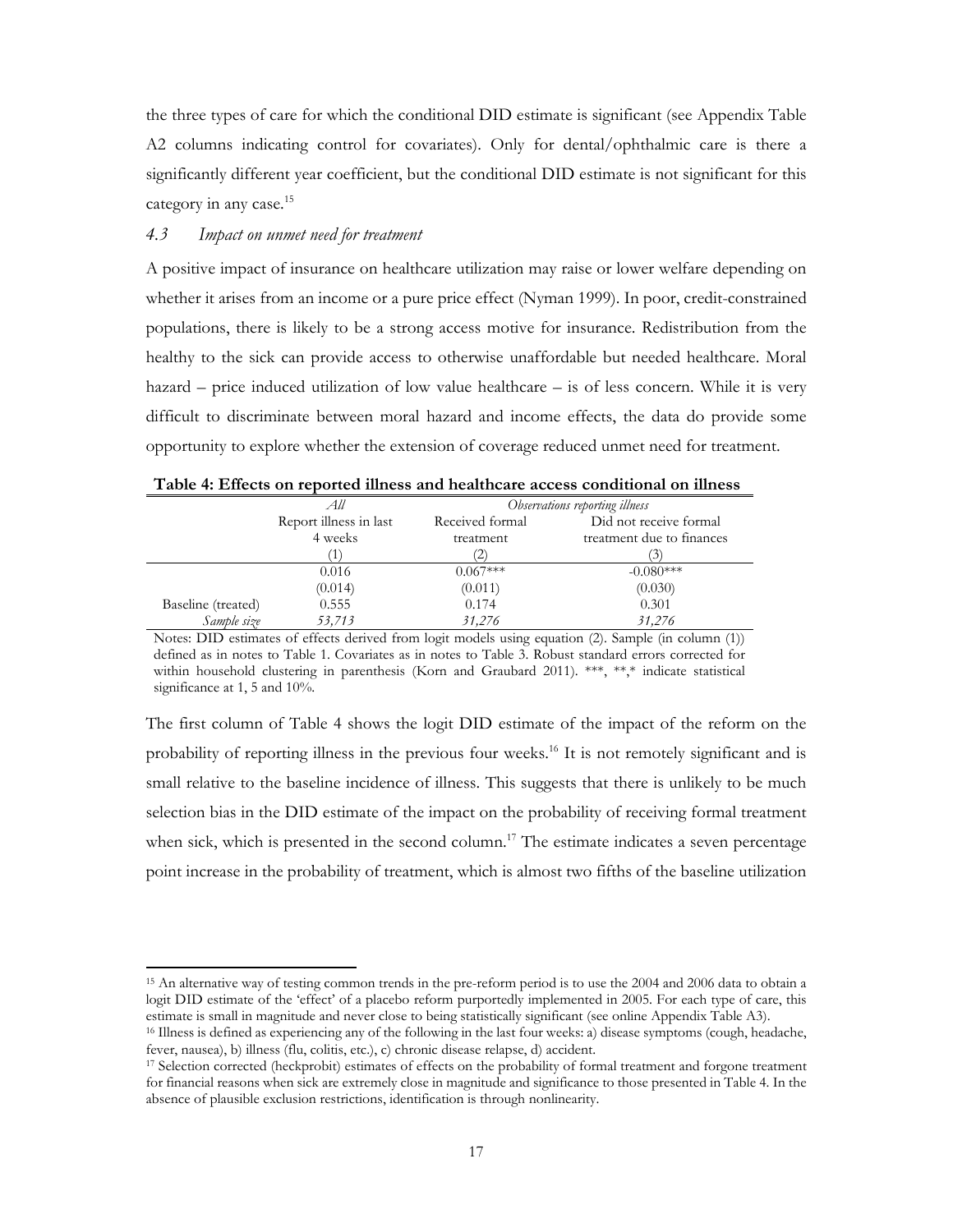rate.<sup>18</sup> The third column shows that the probability of not receiving formal treatment when sick because of lack of insurance or money is reduced by eight percentage points, or more than a quarter.<sup>19</sup> This is consistent with the insurance programme making needed medical care affordable to poor adults.

#### *4.4 Robustness*

The results presented in columns (2)-(4) of Table 3 demonstrate that the estimates are largely robust to alternative choices that could be made in selecting the sample. For the main analysis, we use a two-year window around the 2007 reform. Given the gradual increase in enrolment in health insurance for the poor observed in Figure 1, a two-year post-reform period increases the likelihood of capturing the full effect of the reform. Moreover, because the comparison group is rather small in comparison with the treatment group, a wider window makes the estimate less susceptible to statistical aberrations. On the other hand, a narrower window would reduce the risk of compositional bias.20

Column 2 of Table 3 shows estimates obtained using the 2006 and 2008 observations only. The point estimate of the effect on ambulatory consultations diminishes by about 25% in size relative to the main estimate but it remains highly significant and also large relative to the consultation rate prior to the reform.<sup>21</sup> The estimated impact on the utilization of medicines is less than half of that obtained using all four years of data and statistical significance is lost. This may reflect substitution of over-the-counter medicines with prescription drugs immediately after coverage of the latter was introduced with a positive net effect only emerging later. The positive, significant impact on diagnostic testing is somewhat larger with the narrower estimation period. There remains no significant effect on dental/ophthalmic care and on inpatient care, although for the latter there is a substantial rise in the magnitude of the negative point estimate.<sup>22</sup>

Poverty is officially defined as total household consumption below a threshold. We depart from this by identifying the poor as those with consumption net of health payments below the poverty

<sup>18</sup> Formal treatment is defined as receipt of care in response to illness or accident at any on nine types of public and private healthcare facilities as opposed to being treated at a pharmacy/drugstore, a traditional healer, home or not seeking care at all.

<sup>&</sup>lt;sup>19</sup> Those reporting illness but not having received formal treatment are asked why they did not visit a health centre or facility. We identify those answering that they did not have insurance or money.

<sup>&</sup>lt;sup>20</sup> The changes between 2006 and 2008 in the means of the covariates are more similar across the treatment and comparison groups than are the changes between 2005-06 (pooled) and 2008-09 (see Appendix Table A4 and compare with Table 1 and Appendix Table A1). A possible reason is that the economy slowed in 2009 after a period of rapid growth.

 $^{21}$  In 2006, the mean utilization rate of the treatment group was 14.6%. The estimated effect of 0.049 is 34% of this.<br><sup>22</sup> This is due to 2006 being an outlier year for the inpatient utilization rate in the comparison the rate is 7.6% but it dips to 5.7% in 2006. It is the recovery from this drop that is generating the negative point estimate despite a rise in the rate of inpatient utilization in the treatment group in the post-reform period (Table 2).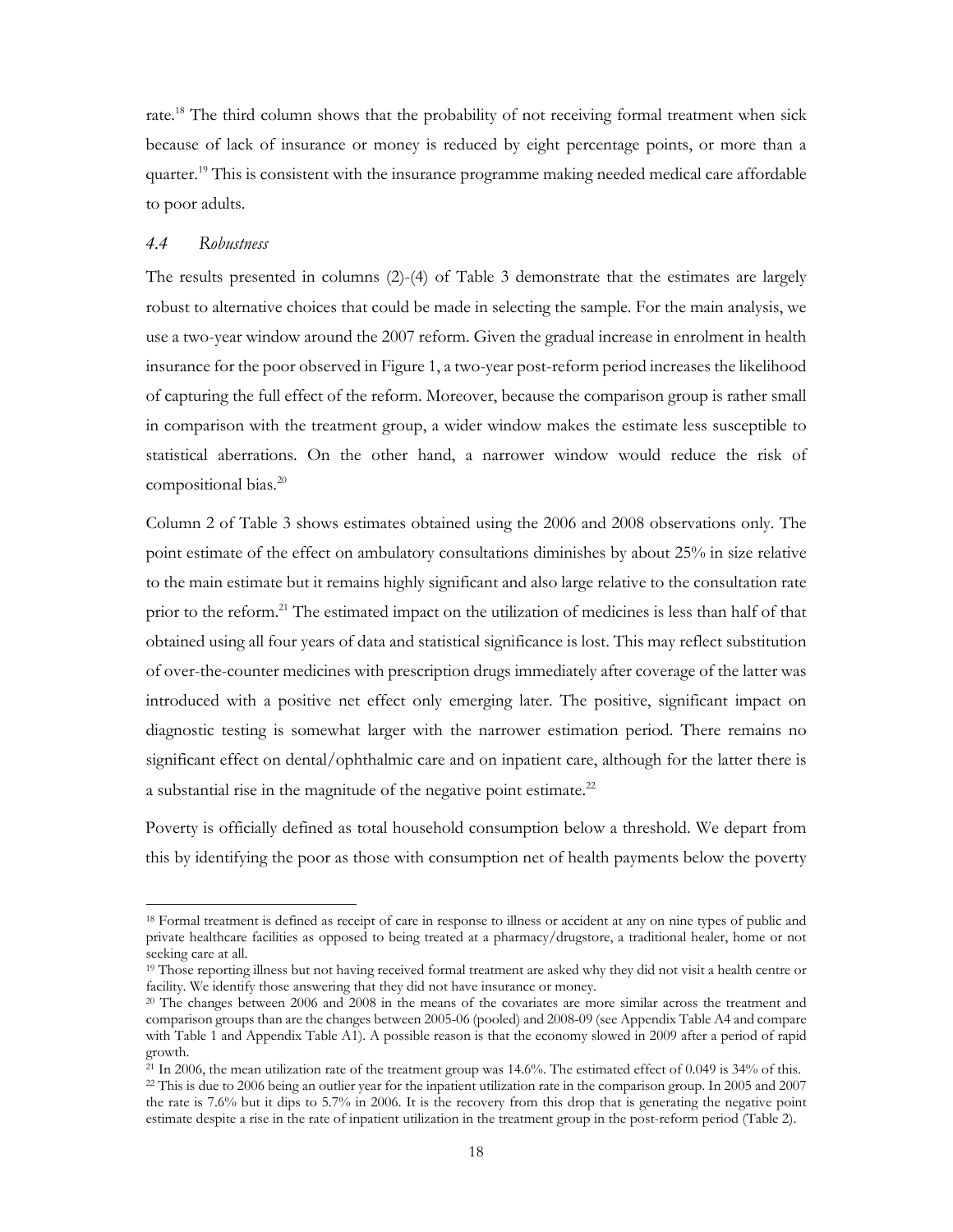line. This is done to reduce the risk of selection bias due to healthcare utilization and related expenditure raising total household consumption above the poverty line (see footnote 12). Arguably, this leads to a discrepancy between our sample and the target population. And it may still result in selection on the outcome if medical expenses crowd-out expenditures on other goods. The results in column (3) of Table 3 reveal that, apart from the effect on utilization of diagnostic tests, the estimates are highly robust to sticking strictly to the official measure of poverty.

The results given in column (4) demonstrate that the estimates are generally robust to including the 880 poorest districts in which the anti-poverty strategy was implemented simultaneously to the extension of basic health insurance to poor adults. The estimated effect on diagnostic testing again falls to approximately half of the main estimate but in this case it remains marginally significant. The sensitivity of the estimated impact on this outcome is likely to due to the fact that it has the lowest prevalence – only 2.5% of the treatment group had a diagnostic test prior to the reform.

The estimates are generally robust not only to the selection of the sample but also to the estimator. The least squares estimate of the effect on ambulatory care given in the first column of Table 5 is closer to the simple DID estimate than it is to the logit estimate but it remains strongly significant. The estimated effect on medication is even more robust to estimation by least squares. The point estimate of the effect on diagnostic tests falls somewhat using least squares and, as might be expected, the standard error increases such that significance is lost.

In columns (2)-(4) of Table 5, the comparisons and with pre-reform treatment group observations are made observationally equivalent to the treated observations by applying inverse probability weights that are based on estimated propensity scores of being treated.<sup>23</sup> This is a flexible way of making the common trends identification assumption conditional on covariates that may be associated with the dynamics of the outcome (Abadie 2005). It is particularly advantageous in this application given the marked differences in covariates between the treatment and comparison groups. In addition to application of weights in columns (2)-(4), we also condition on covariates by including them in least squares regressions. This gives a doubly robust estimator that is consistent (given conditional independence) if either the propensity score model or the regression model, but not necessarily both, is correctly specified (Robins and Rotnitzky 1995). Besides

<sup>&</sup>lt;sup>23</sup> The propensity score of being treated is estimated by three separate probit models that discriminate between treated observations and, in turn, comparison observations pre-reform (*k=1*), comparisons post-reform (*k=2*) and treatment group observations pre-reform ( $k=3$ ). Let the estimated propensity score for an individual in group  $k$  be  $\Phi(\mathbf{X}_i \hat{\boldsymbol{\gamma}}_k)$ . Φ

Then, that observation is given a weight equal to  $\Phi(\mathbf{X}_i \hat{\boldsymbol{\gamma}}_k)$   $\left.\left| \boldsymbol{\delta}(\mathbf{X}_i \hat{\boldsymbol{\gamma}}_k)\right|$  $-\Phi$  $\mathbf{X}_{ii} \hat{\mathbf{\gamma}}_k$   $\left\langle \frac{\hat{\mathbf{x}}_i \hat{\mathbf{\gamma}}_k}{1 - \Phi(\mathbf{X}_n \hat{\mathbf{\gamma}}_k)} \right\rangle$ . Greater weight is therefore given to comparison observations and pre-reform treatment group observations that are more similar to the post-reform treatment group observations with respect to covariates. The treated observations are given a weight of 1.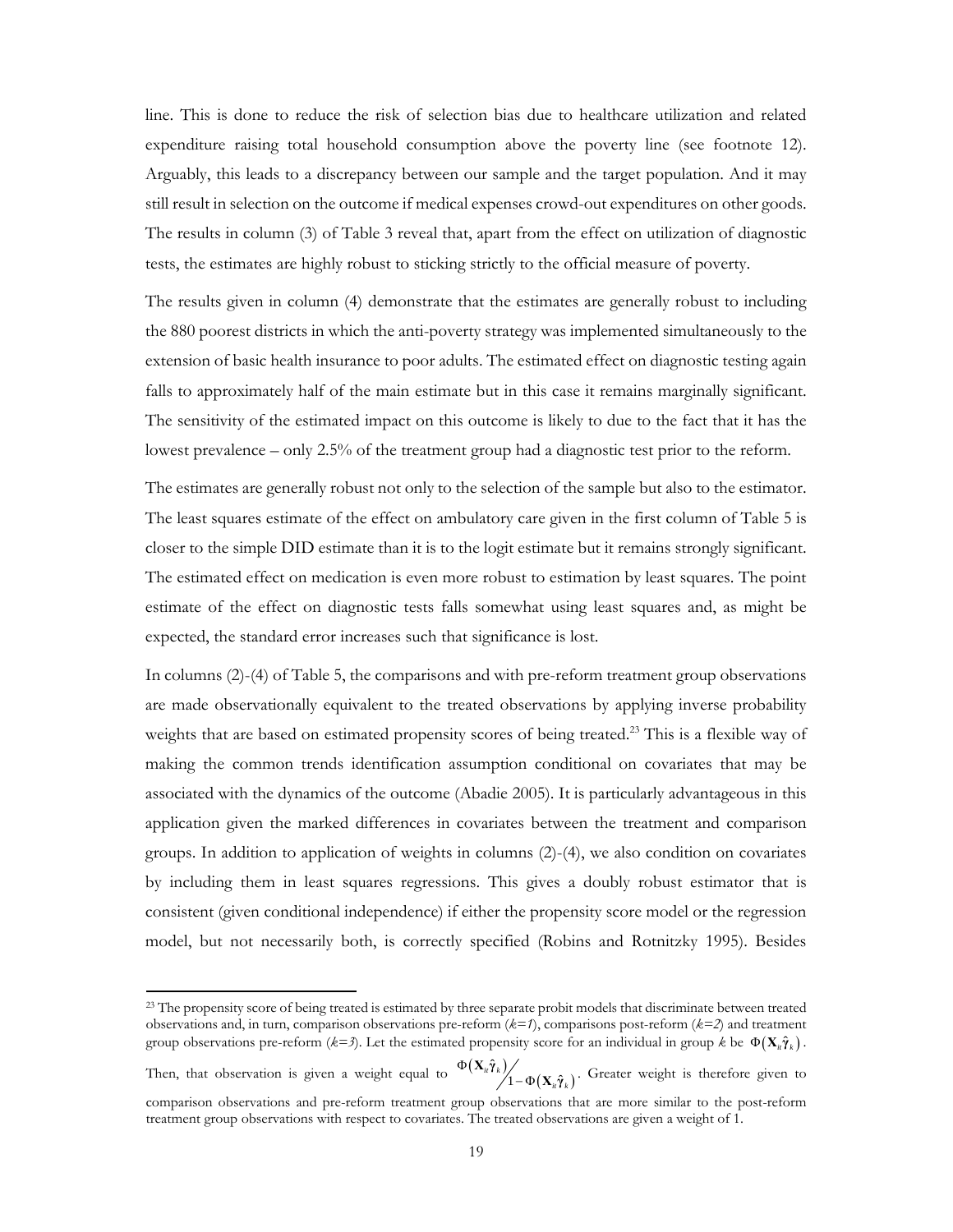correcting for selection on observables in this unrestrictive way, taking the difference-indifferences still allows for differences in time invariant unobservables across the treatment and comparison groups. Bootstrap standard errors are used.

|                         | No weights                          |             | Inverse probability weights                         |                                                    |  |  |  |  |
|-------------------------|-------------------------------------|-------------|-----------------------------------------------------|----------------------------------------------------|--|--|--|--|
|                         |                                     | No trimming | Trim controls with weight<br>$> 1\%$ sum of weights | Trim observations with<br>propensity score $> 0.9$ |  |  |  |  |
|                         | (1)                                 | (2)         | (3)                                                 | (4)                                                |  |  |  |  |
| Ambulatory consultation |                                     |             |                                                     |                                                    |  |  |  |  |
|                         | $0.046***$                          | $0.060**$   | $0.071**$                                           | $0.068***$                                         |  |  |  |  |
|                         | (0.014)                             | (0.029)     | (0.028)                                             | (0.019)                                            |  |  |  |  |
| <b>Medicines</b>        |                                     |             |                                                     |                                                    |  |  |  |  |
|                         | $0.037**$                           | 0.028       | 0.046                                               | $0.036*$                                           |  |  |  |  |
|                         | (0.014)                             | (0.036)     | (0.033)                                             | (0.021)                                            |  |  |  |  |
|                         | Diagnostic test or examinations     |             |                                                     |                                                    |  |  |  |  |
|                         | 0.006                               | 0.006       | 0.008                                               | 0.014                                              |  |  |  |  |
|                         | (0.007)                             | (0.010)     | (0.010)                                             | (0.012)                                            |  |  |  |  |
|                         | Visit to dentist or ophthalmologist |             |                                                     |                                                    |  |  |  |  |
|                         | 0.001                               | 0.050       | 0.009                                               | $-0.010$                                           |  |  |  |  |
|                         | (0.009)                             | (0.044)     | (0.015)                                             | (0.013)                                            |  |  |  |  |
| Hospitalized or surgery |                                     |             |                                                     |                                                    |  |  |  |  |
|                         | $-0.007$                            | 0.046       | 0.004                                               | $-0.003$                                           |  |  |  |  |
|                         | (0.007)                             | (0.046)     | (0.020)                                             | (0.011)                                            |  |  |  |  |
| Sample size             | 53,713                              | 53,713      | 53,712                                              | 38,246                                             |  |  |  |  |

**Table 5: Least squares estimated of effects on healthcare utilization** 

**Notes:** All models include the covariates listed in Table 1 and Appendix Table A1, plus 12 age-sex group indicators, 25 region indicators, eight housing density indicators, a post-treatment period indicator and month effects. Robust standard errors corrected for within household clustering reported in parenthesis in column (1) (Rogers 1994) and bootstrapped standard errors (1,000 repetitions) in columns (2)-(4). \*\*\*, \*\*,\* indicate statistical significance at 1, 5 and 10%.

In general, the estimates are reasonably robust to the application of inverse probability weights. In column (2), all observations are used. The effect on ambulatory care increases in magnitude relative to the unweighted OLS estimate and differs little from the logit estimate. The estimated effect on medication declines in magnitude and loses significance. Using all observations potentially makes the estimates highly sensitive to comparison observations that are given very large weights. To avoid this, column (3) trims the sample by dropping any observation (there is only one) with a weight that is more than one percent of the sum of all weights (Huber, Lechner, and Wunsch 2013). The estimated effect both on ambulatory care and on medication increases in magnitude, and the effect on the latter moves closer to significance (p-value=0.163). Extrapolation to treated observations that are off the support of the distribution of propensity scores for the comparisons may also be a concern when conditioning on covariates. Restriction to the common support comes at the cost of no longer estimating the average effect across all in the target treatment group. Nonetheless, in column (4) we drop all observations with an estimated propensity score greater than 0.9 (Crump et al. 2009). Despite the fact that this results in the loss of around 29% of the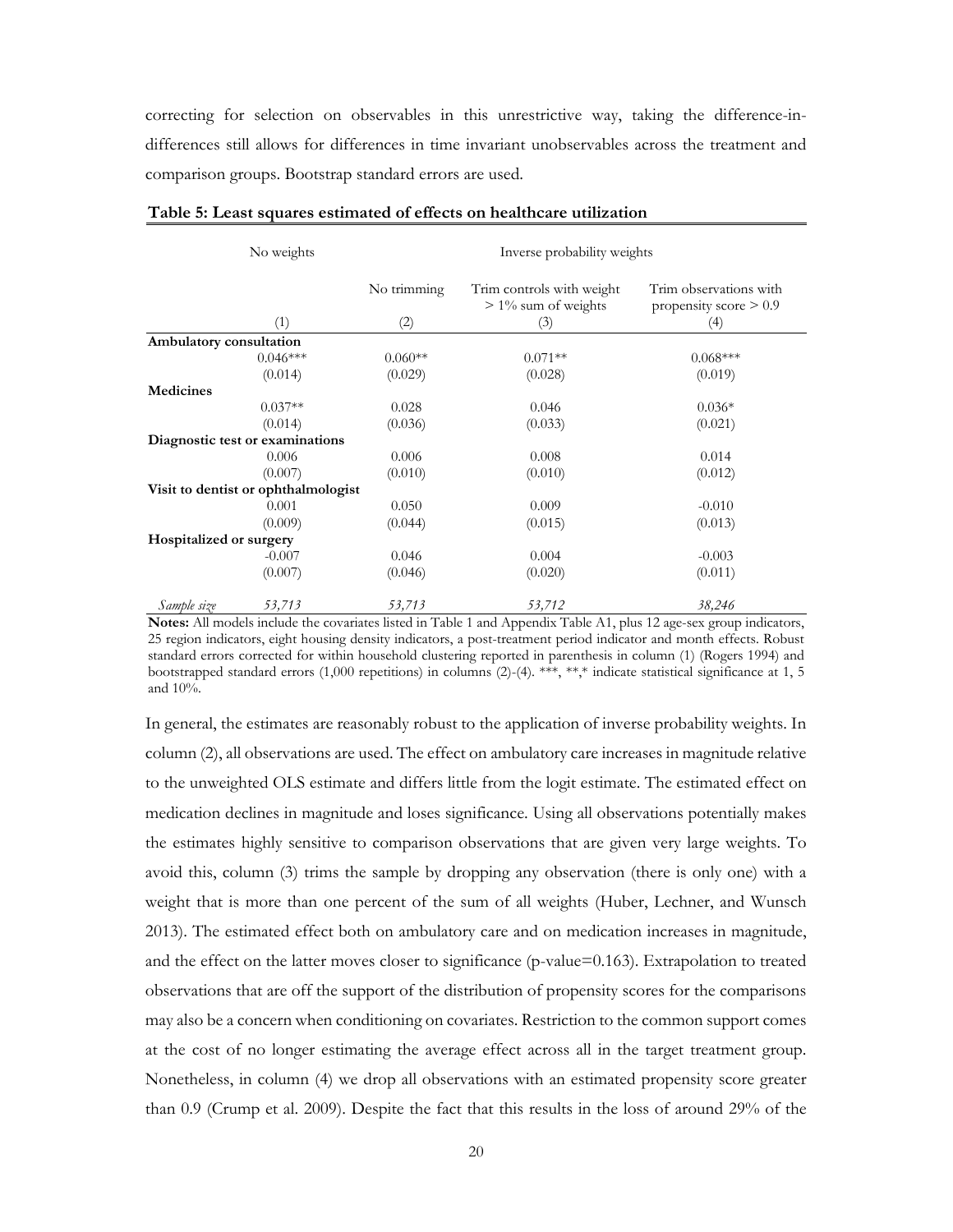sample, the estimated effect on ambulatory care differs little from that obtained with the one heavily weighted comparison observation dropped. The estimated effect on medication use is the same as the unweighted least squares estimate and similar to the logit estimate, and it is significant at the 10% level.

Overall, estimates obtained from various samples and estimators all point to the extension of coverage having raised utilization of ambulatory care and medication in the target group of poor adults, but having had no impact on their access to dental/ophthalmic and inpatient care, which the programme covered only to a limited degree. There is some evidence that utilization of diagnostic tests increased, but the estimated effect is less robust, probably because prevalence is very low.

## *4.5 Heterogeneous effects*

The analysis conducted in the previous sub-section revealed some sensitivity of the estimates to narrowing the window of analysis around the reform. A possible reason is that the full effect of the coverage extension was not reached in the first year after implementation because beneficiaries were not yet aware of their newly acquired entitlement. We assess this hypothesis by using two years of data either side of the reform but allowing the effect to differ in the first and second postreform years. Specifically, we extend (1) by interacting the treatment group indicator with a year 2008 dummy and a year 2009 dummy. Average partial effects of each interaction calculated over the treatment group sample observed in each of these years are given in the first two columns of Table 6. For all types of healthcare, the point estimate of the effect is larger in 2009 than it is in 2008, but none of the differences is statistically significant. The coverage extension is estimated to have raised the probability of consultation by 6.9 percentage points in 2009 and by 5.2 points in 2008. Since the nonlinearity of the logit model can produce differential effects, we also test for heterogeneity using the linear probability model. The results given in Appendix Table A5 are generally consistent with the logit estimates with respect to differences in the point estimates by year but again no difference is significant. There is some indication of a delay in the reform taking full effect but the evidence is not strong.

Within the adult population, healthcare needs rise strongly with age. If the poor were previously forgoing needed healthcare, then the extension of coverage should have a larger impact in the older population, at least in absolute terms. We test for this by splitting the sample into younger (20-49 years) and older (50+) individuals and estimating a set of models separately for each. The resulting average partial effects are presented in the third and fourth columns of Table 6. All point estimates are larger for the older sample. The differences are significant for ambulatory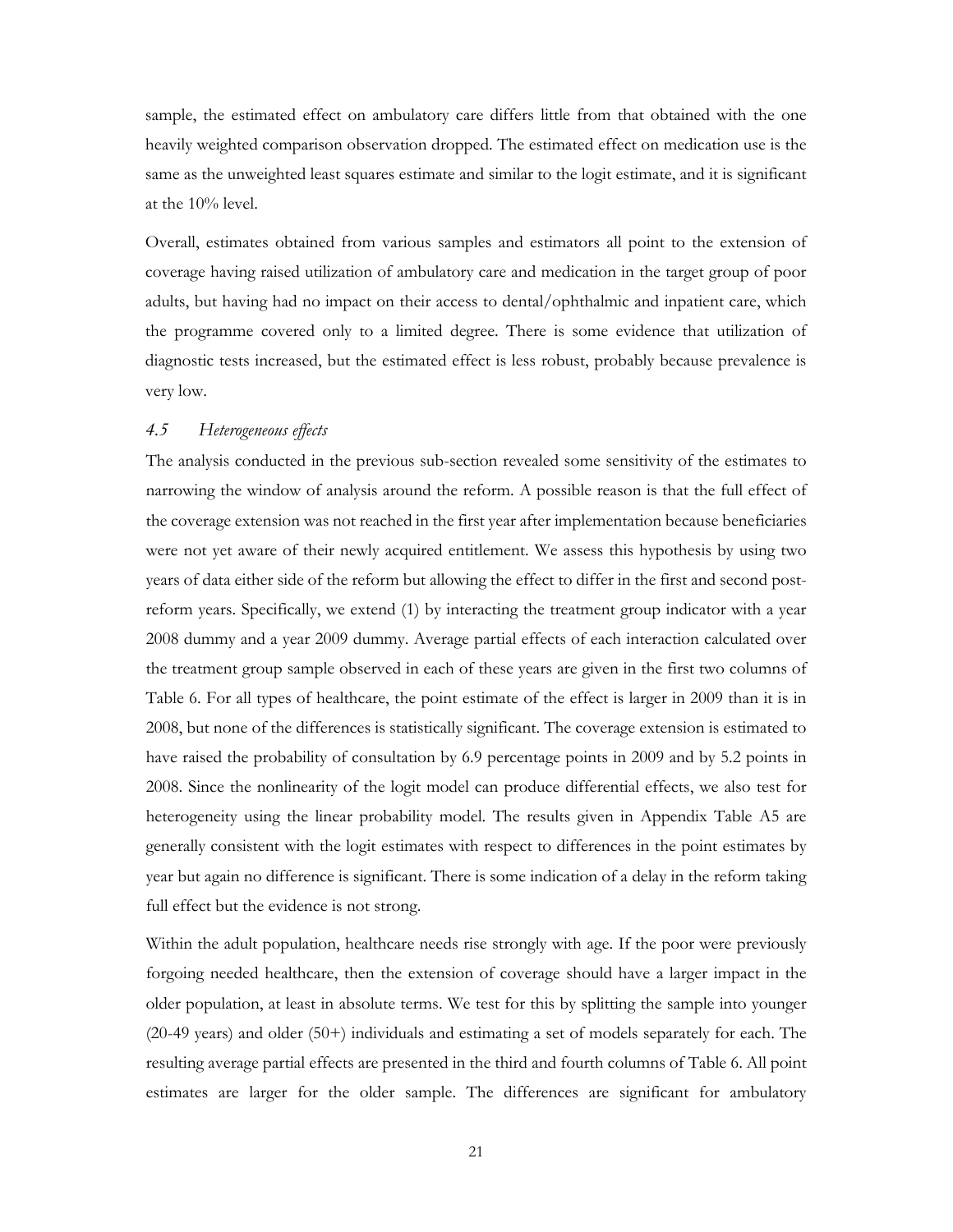consultations, diagnostic testing and dental/ophthalmic care. It is estimated that while the reform raised the probability of an ambulatory consultation in the older population by 8.8 percentage points, the impact on the younger adult population was 4.2 points. This difference does not simply reflect the elderly's higher rate of utilization. Relative to the baseline mean, the effect on older individuals is still approximately twice that on younger adults. The estimated effect on the probability of receiving medication is four-fifths larger for the older group – a 5.2 compared with a 2.9 percentage point increase. There is a significant impact on the likelihood of getting a diagnostic test only for older individuals. This effect is large: the utilization rate is estimated to almost double as a result of the reform. Even for dental or ophthalmic treatment there is a significant effect for the older group that is 39% of the baseline utilization rate. For inpatient treatment, the point estimate is positive only for the older sample but even then it is not remotely significant. Overall, the results suggest that the reform had a substantially larger impact on the healthcare utilization of older compared with younger poor adults. Using a linear probability model to estimate the effects does not change this conclusion (see Appendix Table A5).

If the removal of user fees raised utilization by making previously unaffordable care accessible, then the effect should be greater among the poorest. To test this, we split the sample by household per capita consumption below and above the median, and estimate effects for each group (Table 6). Bearing in mind that the sample consists of poor adults only, this discriminates between the poorest and the not-quite-so-poor. The estimated effect on ambulatory care is greater among the poorest (10% level of significance). The point estimate of the effect on medication is also larger for the poorest, but this difference is not significant. Moreover, there is a significant positive effect on the use of dental and ophthalmic care only for the poorest. In contrast, the estimated effect on diagnostic testing is larger and significant only for the less poor. Although this difference across the groups is not significant, it is consistent with diagnostic tests, which may not be fully covered, remaining unaffordable for the poorest. But for a general loss of precision, the ordering of effects by poverty severity remains intact using ordinary least squares (Appendix Table A5).

Given poverty is considerably more severe in rural areas where accessibility remained limited even after the affordability constraint on utilization was relaxed, any greater impact of the programme on those previously least able to afford healthcare could be partially or fully offset by a smaller effect in the rural localities where these individuals reside disproportionately.<sup>24</sup> In the estimation sample, 77% of urban dwellers but only 30% of rural dwellers lived in a district with a public hospital.<sup>25</sup> Only 3% of those in urban locations did not have a health centre within their district,

<sup>&</sup>lt;sup>24</sup> In 2007, the poverty rate was  $27\%$  in urban areas and 66% in rural areas.

<sup>25</sup> Figures obtained by linking ENAHO with Peru's National Registry of Municipalities (RENAMU)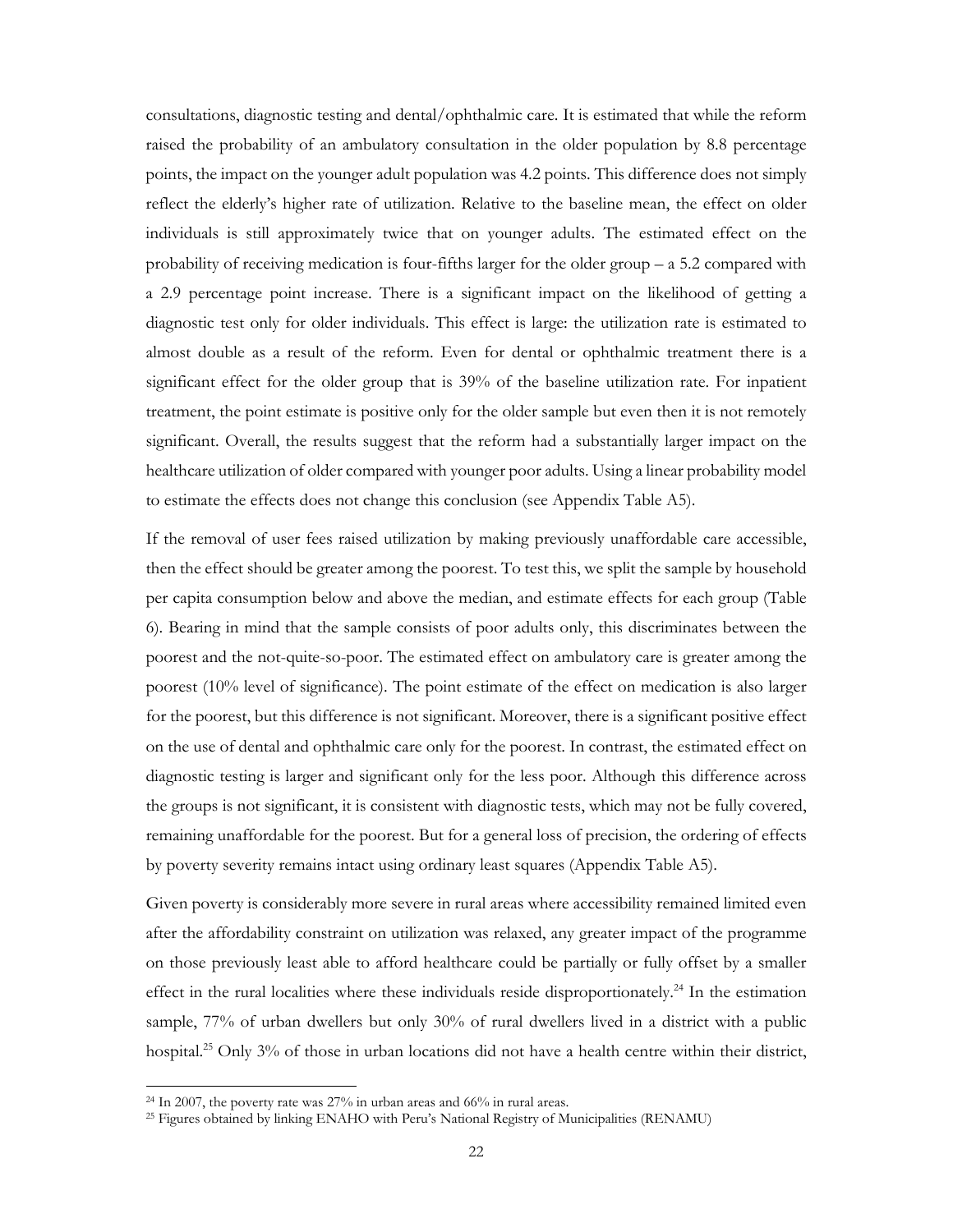compared with 18% of those in rural areas. Granting entitlement to free healthcare may have little impact if medical facilities and/or manpower are insufficient to respond to the increased demand. The final two columns of Table 6 provide estimates for urban and rural dwellers separately.<sup>26</sup> The point estimates for ambulatory care, medication and diagnostic tests are all larger for the urban sample but none of the differences is significant. The absence of a clear discrepancy could be due to the offsetting effects of differential accessibility to facilities and severity of poverty.<sup>27</sup> In any case, there is no strong evidence the extension of coverage had no impact on utilization of healthcare in rural areas with a lower density of health facilities and manpower.

|                         | o<br>Post-reform year               |            | Age        |            |               | Non-health consumption | Area of residence |            |  |
|-------------------------|-------------------------------------|------------|------------|------------|---------------|------------------------|-------------------|------------|--|
|                         | 2008                                | 2009       | $50$       | $\geq 50$  | $\geq$ median | $<$ median             | Urban             | Rural      |  |
|                         | Ambulatory consultation             |            |            |            |               |                        |                   |            |  |
|                         | $0.052***$                          | $0.069***$ | $0.042***$ | $0.088***$ | $0.055***$    | $0.082***$             | $0.064***$        | $0.056***$ |  |
|                         |                                     |            |            |            |               |                        |                   |            |  |
|                         | (0.012)                             | (0.012)    | (0.013)    | (0.015)    | (0.012)       | (0.015)                | (0.012)           | (0.017)    |  |
| Baseline                |                                     | 0.145      | 0.139      | 0.161      | 0.159         | 0.133                  | 0.154             | 0.134      |  |
| p-value                 |                                     | 0.318      |            | 0.038      |               | 0.078                  | 0.911             |            |  |
| <b>Medicines</b>        |                                     |            |            |            |               |                        |                   |            |  |
|                         | $0.034**$                           | $0.042**$  | $0.029*$   | $0.052**$  | $0.030*$      | $0.048*$               | $0.039**$         | 0.030      |  |
|                         | (0.017)                             | (0.017)    | (0.017)    | (0.022)    | (0.017)       | (0.025)                | (0.017)           | (0.024)    |  |
| Baseline                |                                     | 0.332      | 0.314      | 0.378      | 0.366         | 0.301                  | 0.367             | 0.290      |  |
| p-value                 |                                     | 0.678      |            | 0.431      |               | 0.499                  |                   | 0.811      |  |
|                         | Diagnostic test or examination      |            |            |            |               |                        |                   |            |  |
|                         | $0.007*$                            | $0.009**$  | 0.001      | $0.022***$ | $0.010**$     | 0.005                  | $0.012***$        | 0.004      |  |
|                         | (0.004)                             | (0.004)    | (0.005)    | (0.005)    | (0.005)       | (0.006)                | (0.004)           | (0.005)    |  |
| Baseline                |                                     | 0.025      | 0.023      | 0.029      | 0.031         | 0.019                  | 0.032             | 0.017      |  |
| p-value                 |                                     | 0.710      | 0.014      |            | 0.839         |                        | 0.584             |            |  |
|                         | Visit to dentist or ophthalmologist |            |            |            |               |                        |                   |            |  |
|                         | $-0.001$                            | 0.004      | $-0.011$   | $0.018***$ | $-0.003$      | $0.014*$               | $-0.001$          | 0.008      |  |
|                         | (0.007)                             | (0.007)    | (0.008)    | (0.006)    | (0.008)       | (0.008)                | (0.008)           | (0.009)    |  |
| Baseline                |                                     | 0.063      | 0.069      | 0.046      | 0.078         | 0.049                  | 0.077             | 0.046      |  |
| p-value                 |                                     | 0.557      |            | 0.003      |               | 0.113                  |                   | 0.437      |  |
| Hospitalized or surgery |                                     |            |            |            |               |                        |                   |            |  |
|                         | $-0.003$                            | 0.002      | $-0.002$   | 0.004      | $-0.003$      | $-0.001$               | $-0.000$          | $-0.003$   |  |
|                         | (0.006)                             | (0.006)    | (0.006)    | (0.008)    | (0.006)       | (0.010)                | (0.006)           | (0.009)    |  |
| Baseline                |                                     | 0.036      | 0.035      | 0.038      | 0.040         | 0.032                  | 0.042             | 0.029      |  |
| p-value                 |                                     | 0.526      |            | 0.564      |               | 0.908                  |                   | 0.797      |  |
| N                       | 53,713                              |            | 37,592     | 16,121     | 26,858        | 26,855                 | 29,529            | 24,184     |  |

**Table 6: Heterogeneous effects on healthcare utilization** 

Notes: DID estimates from logit models. Year-specific average partial effects obtained from a model that allows the coefficient on the *Treat × Post* indicator to vary across the two years. Average partial effects for remaining sub-groups obtained from splitsample estimates. Treatment and comparison groups defined as in notes to Table 1. Covariates as in notes to Table 3. 'Baseline' is the mean outcome in the sub-treatment group in the pre-reform period. p-value is for Wald test of null of equal effects across years and sub-populations. Robust standard errors adjusted for clustering at the household level in parentheses (Korn and Graubard 2011). \*\*\*, \*\* and \* indicates significance at  $1\%$ , 5% and 10% respectively.

## **5. Impact on healthcare expenditure**

The stated objective of the 2007 reform was to increase utilization of healthcare by the poor and so reduce inequality in access. Pursuing this through targeted removal of user fees at public facilities promised a second potential benefit – reduced exposure to medical expenditure risk. In

<sup>&</sup>lt;sup>26</sup> To ensure a sufficient number of comparison observations in the subsample of rural residents, we deviate from the official definition of a rural area by setting the threshold at less than 4000 homes, rather than less than 400 homes.

<sup>&</sup>lt;sup>27</sup> Given the limited size of our comparison group, particularly in rural areas, it is not possible to estimate effects across groups discriminated by location and severity of poverty simultaneously.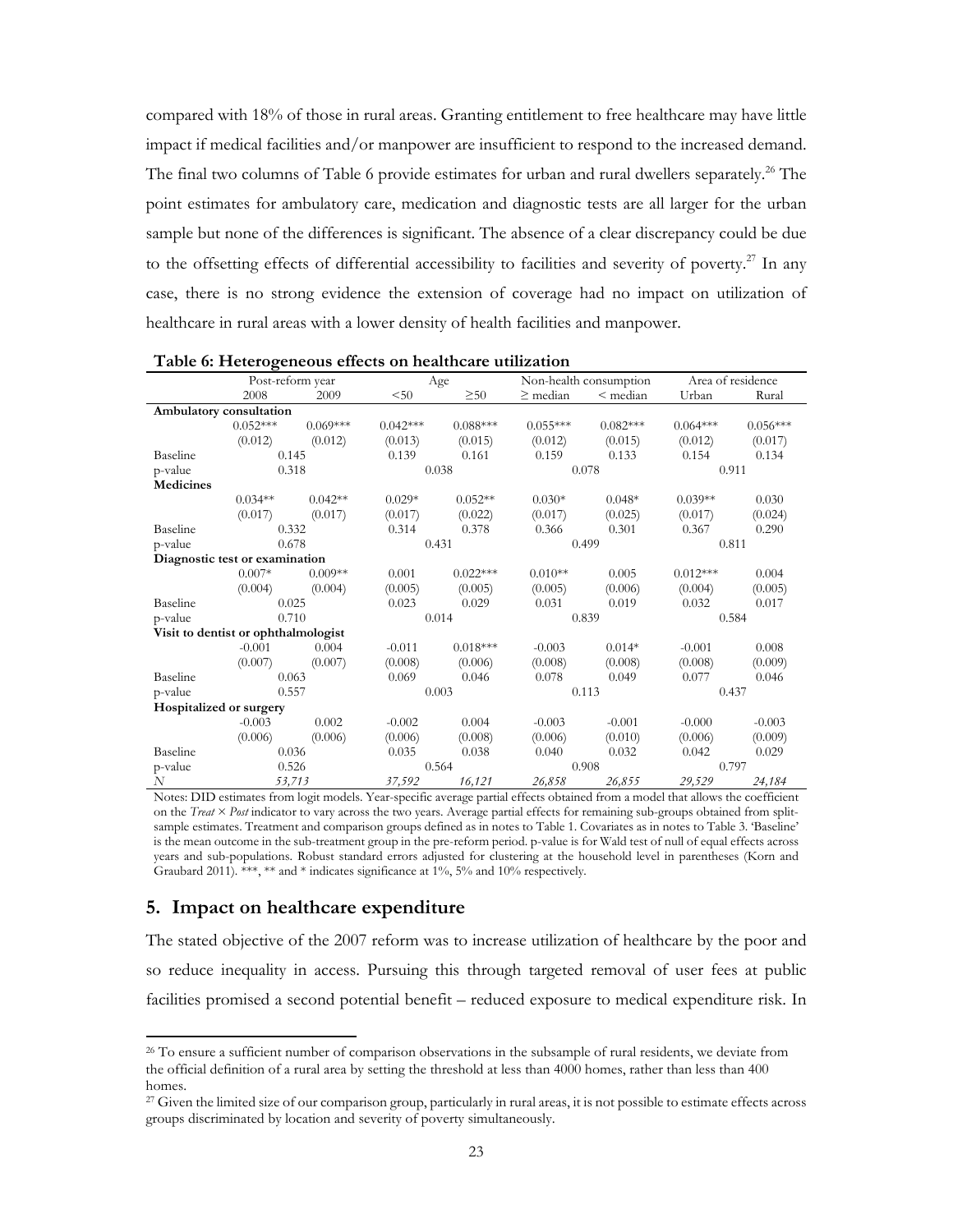this section, we examine whether the fee waiver succeeded in reducing OOP payments for healthcare incurred by the poor.

#### *5.1 Outcomes and simple difference-in-differences*

Out-of-pocket spending on each of 15 categories of healthcare and medicines is recorded for each person in the household.28 Since poor children and pregnant women were covered prior to the reform and are dropped from the estimation sample, we exclude spending on child and maternity care. We also exclude expenditure on items that are not part of the SIS programme benefit package.29 We aggregate spending over the remaining categories, after pro rata scaling to adjust for different recall periods, to get total OOP spending per person for a four week period.

Table 7 shows mean spending in the pre- and post-reform periods for both the treatment and comparison groups. Prior to the reform, the sample mean of spending in the treatment group was slightly greater than that of the comparison group but the difference is not significant (top panel). This may seem surprising given that only the comparison group had insurance in this period. One must keep in mind that the substantially lower utilization of the treatment group (Table 2) offsets the higher price it faced. In the bottom panel, we restrict attention to individuals who used formal healthcare and/or received medication. In this sample of patients, mean spending prior to the reform was significantly higher in the treatment group than in the comparison group (pvalue=0.000). Those who were using healthcare without insurance were paying more out-ofpocket than those who had insurance.

In the full sample, mean spending increased for both groups between the pre- and post-reform periods. The change is smaller in the treatment group that acquired insurance cover, which results in a negative simple DID estimate that is not significant. Again, one must factor in the greater increase in utilization of the treatment group (at least of ambulatory care and medication). Restricting attention to those who used healthcare, the point DID estimate is again negative and is substantially larger in magnitude than that obtained from the full sample but it is still not remotely significant. This simple analysis produces no evidence to suggest that the removal of user fees for poor adults reduced their OOP expenditures.30

<sup>&</sup>lt;sup>28</sup> We include all OOP spending on treatment for someone within the household irrespective of whether the payment was made by the household itself or by another on its behalf.

<sup>29</sup> Specifically, spectacles, contraceptives and orthopaedic and other devices. Spending on vaccinations is also excluded since these are provided by vertical programmes.

<sup>&</sup>lt;sup>30</sup> To gauge the plausibility of the identification assumption on which the simple DID estimates rest, as for the utilization outcomes, we test whether the trends in the pre-treatment period were equal between the treatment and comparison groups. The results in Appendix Table A6 (columns indicating no control for covariates) show that the null of equal trends is never rejected.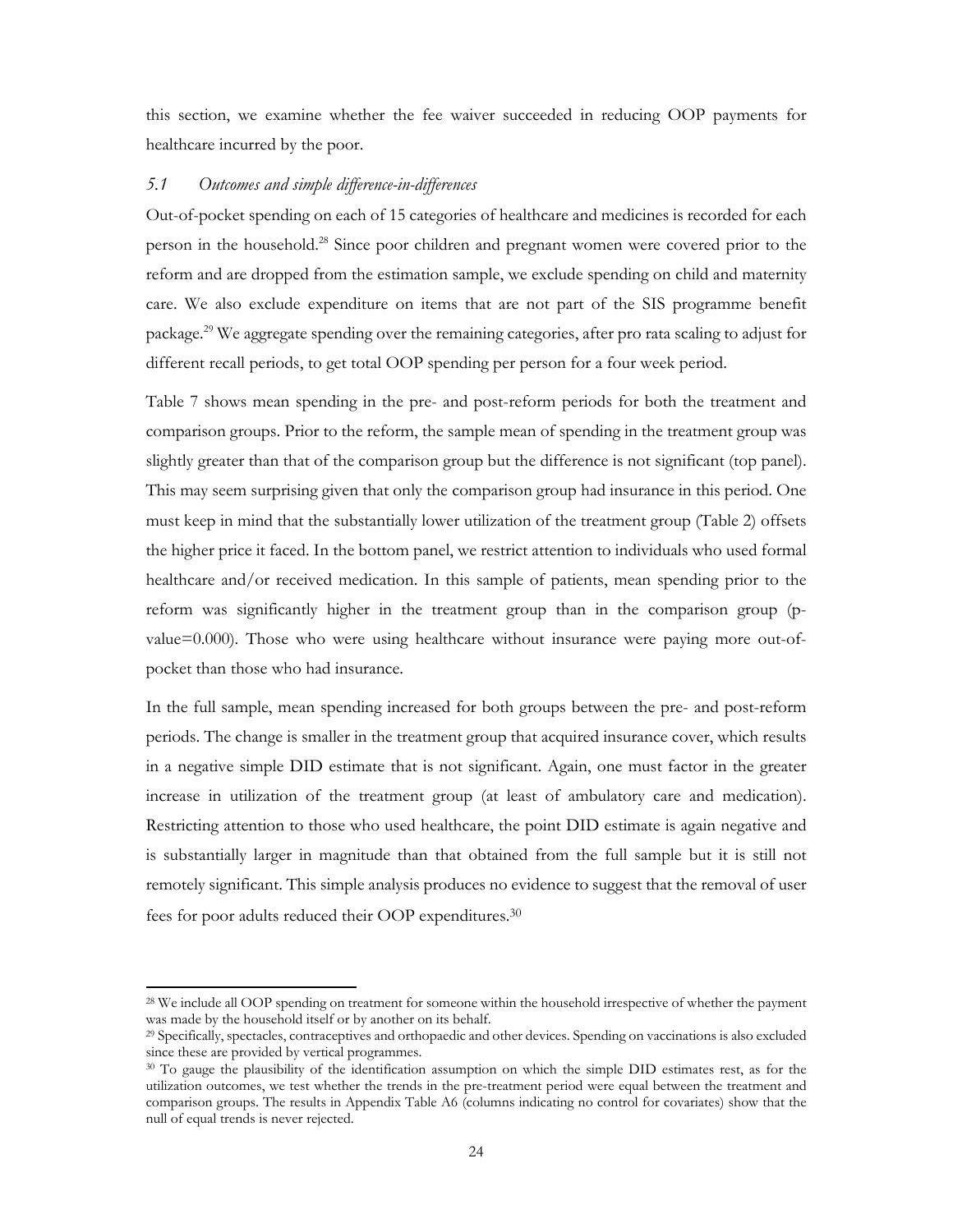|                                       | Pre-reform<br>(2005/6) | Post-reform<br>(2008/9) | Difference<br>(post-pre) | Difference-in-<br>differences | Sample size<br>(by group) |
|---------------------------------------|------------------------|-------------------------|--------------------------|-------------------------------|---------------------------|
| Full sample                           |                        |                         |                          |                               |                           |
| Treatment                             | 10.618                 | 12.772                  | $2.154***$               | $-0.750$                      | 47,284                    |
|                                       | (0.270)                | (0.393)                 | (0.476)                  | (1.622)                       |                           |
| Comparison                            | 9.963                  | 12.867                  | $2.905*$                 |                               | 5,528                     |
|                                       | (0.679)                | (1.395)                 | (1.551)                  |                               |                           |
| Sample size (by period)               | 30,866                 | 21,946                  |                          |                               | 52,812                    |
| If use formal healthcare or medicines |                        |                         |                          |                               |                           |
| Treatment                             | 27.708                 | 28.761                  | 1.053                    | $-3.479$                      | 19,320                    |
|                                       | (0.671)                | (0.854)                 | (1.086)                  | (3.031)                       |                           |
| Comparison                            | 19.201                 | 23.733                  | 4.532                    |                               | 2,920                     |
|                                       | (1.269)                | (2.531)                 | (2.831)                  |                               |                           |
| Sample size (by period)               | 12,277                 | 9,963                   |                          |                               | 22,240                    |

**Table 7: Out-of-pocket expenditure means (Soles Nuevos)**

Notes: Amounts are per person for a four-week period. The sample, as well as the treatment and comparison groups, defined as in notes to Table 1. OOP expenditure amounts in 2006 Soles Nuevos (S/.), with 1S./≈0.3\$US. 'Difference-in-differences' is the post-pre reform difference in means of the treated minus that of the comparisons. Robust standard errors adjusted for clustering within households in parentheses (Rogers 1994). \*\*\*, \*\*,\* indicate significantly different from zero at 1%, 5% and 10%.

#### *5.2 Conditional difference-in-differences*

We condition on observables using a Generalised Linear Model (GLM) that specifies mean medical expenditure  $(m_{ij})$  as an exponential function of covariates,

$$
E\Big[m_{ii}\Big|Treat_i, Year_i, \mathbf{X}_{ii}\Big] = \exp\Big(\theta Treat_i + \tau_i Year_i + \delta Treat_i \times Post_i + \mathbf{X}_{it}\mathbf{\beta}\Big) \tag{3}
$$

where we use the same notation as in (1) but obviously the parameters are different. We estimate the conditional means by Gamma Pseudo Maximum Likelihood (GPML) (Gourieroux, Monfort, and Trognon 1984; Manning and Mullahy 2001; Silva and Tenreyro 2006). This estimator has been shown to perform well even when there is a large proportion of observations with zero values (Silva and Tenreyro 2011). In our sample, 63% of individuals report no OOP spending.

Under the assumption that the proportionate change in spending would have been the same in the treatment and comparison groups if there had been no reform, the interaction term in (3) is attributable entirely to the policy and the intention-to-treat effect is (Lechner 2011):

$$
ITT^m = \frac{1}{N_{TP}} \sum_{i} \left( Treat_i \times Post_i = 1 \right) \exp \left( \hat{\theta} + \hat{\tau}_i Year_i + \mathbf{X}_{it} \hat{\beta} \right) \left[ \exp \left( \hat{\delta} \right) - 1 \right] \tag{4}
$$

The term in square brackets is the effect relative to counterfactual expenditure of the treated in the absence of the reform.

The top panel of Table 8 gives estimates obtained from the full sample. The point estimates in column (1) are negative, but not remotely significant. If we select the sample using the official measure of poverty, then the estimated negative impact of the fee-waiver on the level of OOP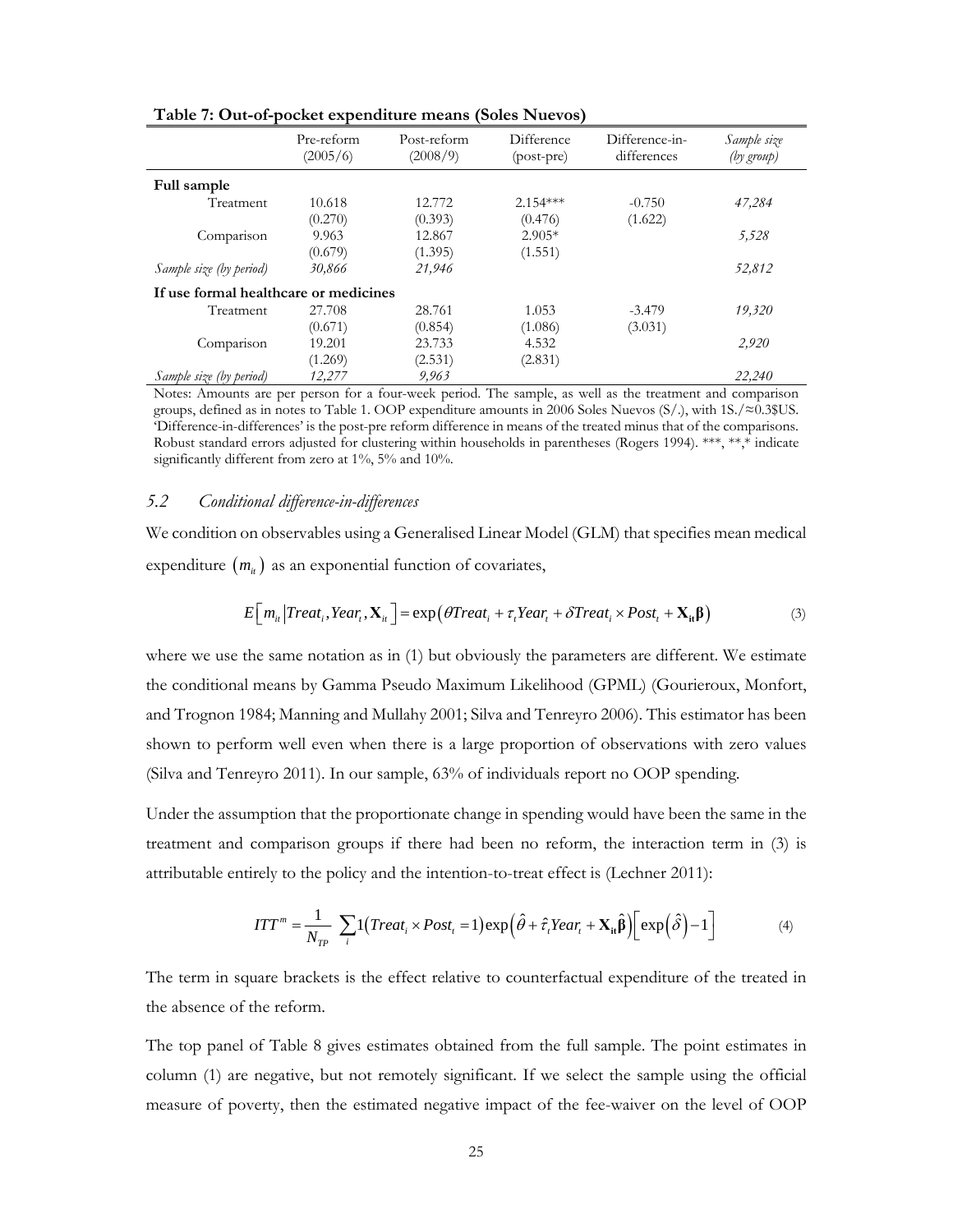spending is borderline significant (p-value=0.108) and the relative effect indicates a reduction of 18%. If the sample is extended to include the poorest districts in which the anti-poverty strategy was implemented simultaneous to the extension of health insurance to poor adults, then the absolute effect increases in magnitude and reaches significance at the 10% level, while the relative reduction increases to 20%. But we are apprehensive of attributing this to the coverage extension alone.

|                    | Main estimate                         |                  | Robustness to using                                              |                                            |  |  |  |
|--------------------|---------------------------------------|------------------|------------------------------------------------------------------|--------------------------------------------|--|--|--|
|                    | (1)                                   | (post) data<br>2 | only 2006 (pre) & 2008 official measure to select<br>poor<br>(3) | all districts,<br>incl. 880 poorest<br>(4) |  |  |  |
| Full sample        |                                       |                  |                                                                  |                                            |  |  |  |
| ΙТΤ                | $-1.249$                              | 0.117            | $-1.562$                                                         | $-2.587*$                                  |  |  |  |
|                    | (1.511)                               | (1.841)          | (0.971)                                                          | (1.354)                                    |  |  |  |
| Relative<br>effect | $-0.090$                              | 0.009            | $-0.175*$                                                        | $-0.203**$                                 |  |  |  |
|                    | (0.099)                               | (0.142)          | (0.090)                                                          | (0.086)                                    |  |  |  |
| Sample size        | 52,812                                | 26,405           | 45,501                                                           | 87,679                                     |  |  |  |
|                    | If use formal healthcare or medicines |                  |                                                                  |                                            |  |  |  |
| ITT                | $-5.101$                              | $-0.362$         | $-5.068**$                                                       | $-8.836***$                                |  |  |  |
|                    | (3.339)                               | (3.871)          | (2.222)                                                          | (3.320)                                    |  |  |  |
| Relative           |                                       |                  |                                                                  |                                            |  |  |  |
| effect             | $-0.154*$                             | $-0.012$         | $-0.224***$                                                      | $-0.268***$                                |  |  |  |
|                    | (0.087)                               | (0.130)          | (0.077)                                                          | (0.074)                                    |  |  |  |
| Sample size        | 22,240                                | 11,357           | 17,759                                                           | 34,003                                     |  |  |  |

**Table 8: Estimated effects on out-of-pocket expenditure** 

Notes: ITT are GPML estimates obtained from equation (4). They are effects on individual spending over four week period (Soles Nuevos). Relative effect is  $\exp(\hat{\delta})-1$  from equation (4). The sample, as well as the treatment and comparison groups, defined as in notes to Table 1. Covariates as in notes to Table 3. Bottom panel restricts sample to individuals who have used formal healthcare or medicines. Robust standard errors adjusted for clustering within households in parentheses (Korn and Graubard 2011). \*\*\*, \*\*,\* indicate significantly different from zero at 1%, 5% and 10%.

In the bottom panel, we restrict the sample to individuals who made some use of formal healthcare or medicines. The main estimate of the ITT increases in magnitude and moves closer to significance (p-value=0.133), while the estimate of the relative effect indicates a significant  $15\%$ reduction in the amount patients spend out-of-pocket. If we use the official measure of poverty to select the sample, or include the poorest districts, then both the absolute and relative effects are significant.

Using the baseline selection of the sample, least squares estimates of the impact on the OOP amount are broadly consistent in magnitude and (non) significance with the GPML estimates given in column (1) of Table 8 (see Appendix Table A7, top panel).<sup>31</sup> Overall, while the estimates in

<sup>&</sup>lt;sup>31</sup> Correcting for selection bias when restricting the sample to users of healthcare has little impact on the least squares estimates (see Appendix Table A7). Using least squares, the effect is identified under the assumption of parallel trends in the level of expenditure, as opposed to equi-proportionate changes in expenditure. The latter is again the identification condition if we model the log of expenditures by least squares. We do this for positive OOP payments in the bottom panel of Table A7. This also indicates no significant impact.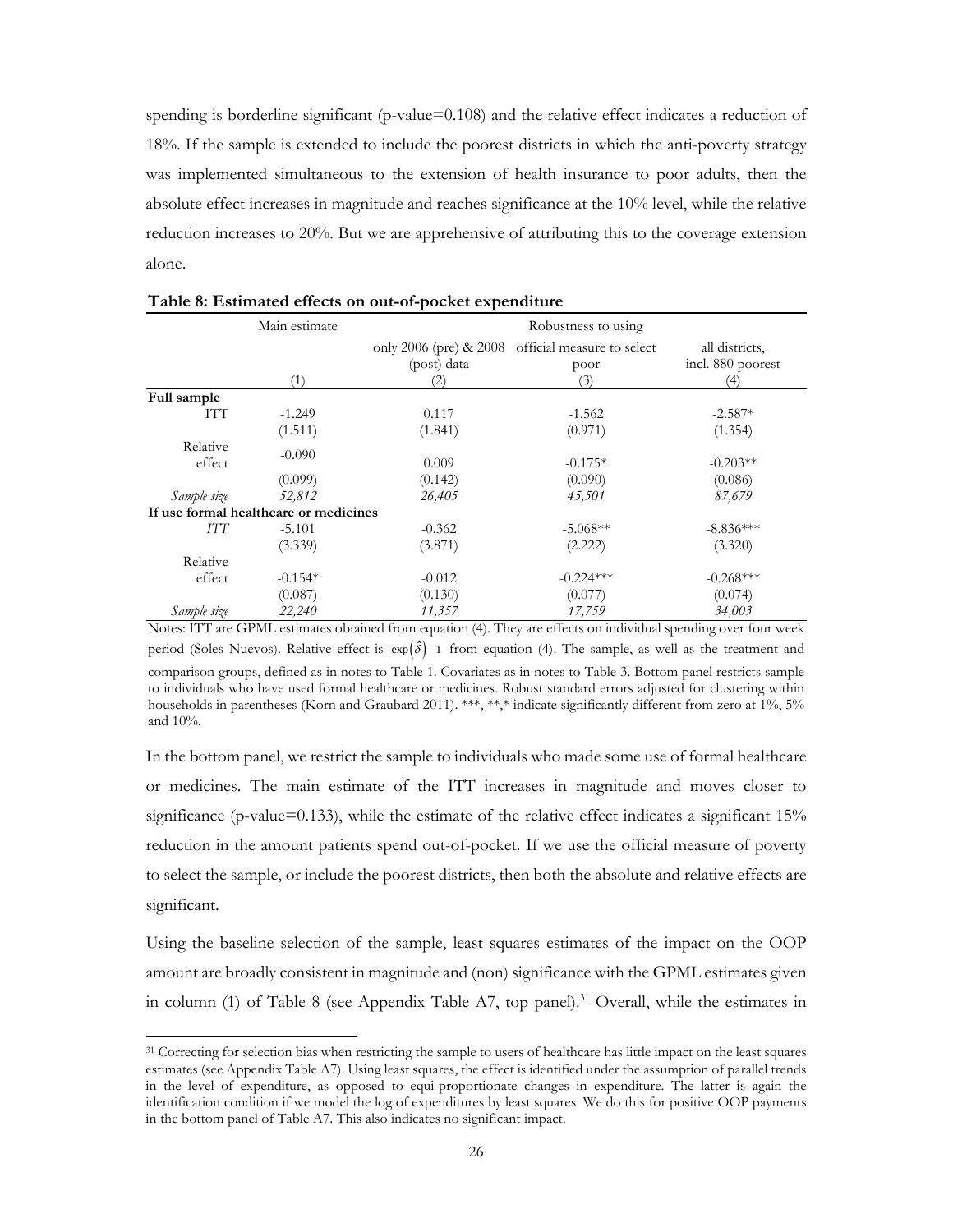columns (3) and (4) of Table 8 hint at the possibility that extending cover to poor adults succeeded in reducing the payments they incurred when using healthcare, there is no robust evidence of an impact on mean OOP expenditure.

#### *5.3 Effects across the distribution healthcare expenditure*

Lack of strong evidence of an impact on the conditional mean does not rule out effects on other parameters of the distribution. Given the limited benefit package offered and the ceiling on coverage, the healthcare for the poor programme might be expected to have had little impact on extremely high expenses that exert a strong influence on the mean of the typically skewed distribution of medical expenditure. The removal of user fees for basic services at public facilities could, however, reduce more modest levels of spending.

We estimate censored quantile regressions (CQR) that take account of the large fraction of observations with no OOP payments (Chernozhukov and Hong 2002).<sup>32</sup> The conditional quantile function is specified as,

$$
Q_{m}[(q) = \max(\theta_q Treat_i + \tau_{tq} Year_t + \delta_q Treat_i \times Post_t + \mathbf{X}_{it} \mathbf{\beta}_q, 0).
$$
 (5)

The difference-in-differences between the treatment and comparison groups in the (conditional) quantile *q* of the uncensored distribution is  $\delta_q$ . If without the extension of coverage, this quantile of the medical spending of treated individuals would have changed as did quantile *q* of the spending of comparison households, then  $\delta_q$  corresponds to the effect of the reform on that (conditional) quantile (Athey and Imbens 2006). We estimate the average *corner adjusted* effect by multiplying the CQR estimate of  $\delta_q$  by the proportion of households with positive predicted expenditure at the conditional quantile (Limwattananon et al 2015; Kowalski 2016). We estimate the effect relative to counterfactual spending at the quantile by the median of  $\frac{\hat{\delta}_q}{\hat{\theta}_q + \hat{\tau}_q \text{Year}, +\mathbf{X}_n \hat{\mathbf{\theta}}_q}$  $\hat{\tau}_q + \hat{\tau}_{tq}$ Year<sub>t</sub> δ  $\ddot{\theta}_q + \hat{\tau}_{iq}$ Year<sub>t</sub> + **X**<sub>it</sub> $\ddot{\beta}_q$  over treated observations with a positive predicted quantile. We report 90% confidence intervals constructed from a bootstrap.<sup>33</sup>

The top panel of Figure 3 shows the estimates of effects from the  $50<sup>th</sup>$  to the  $90<sup>th</sup>$  quantiles in steps of 5 that are obtained from the full sample.<sup>34</sup> The absolute and relative effects are presented in the

<sup>32</sup> Computation is done using an adaptation to the Stata® ado cqiv (Chernozhukov et al. 2012). We are grateful to the programmers of the ado for making it available.

<sup>&</sup>lt;sup>33</sup> We draw 499 bootstrap samples with replacement.

<sup>34</sup> Because of the large proportion of zeros in the sample, most conditional quantiles and estimated effects below the 50<sup>th</sup> quantile are zero. Above the 90<sup>th</sup> quantile, the confidence interval is very wide. See Appendix Table A8 for the estimates.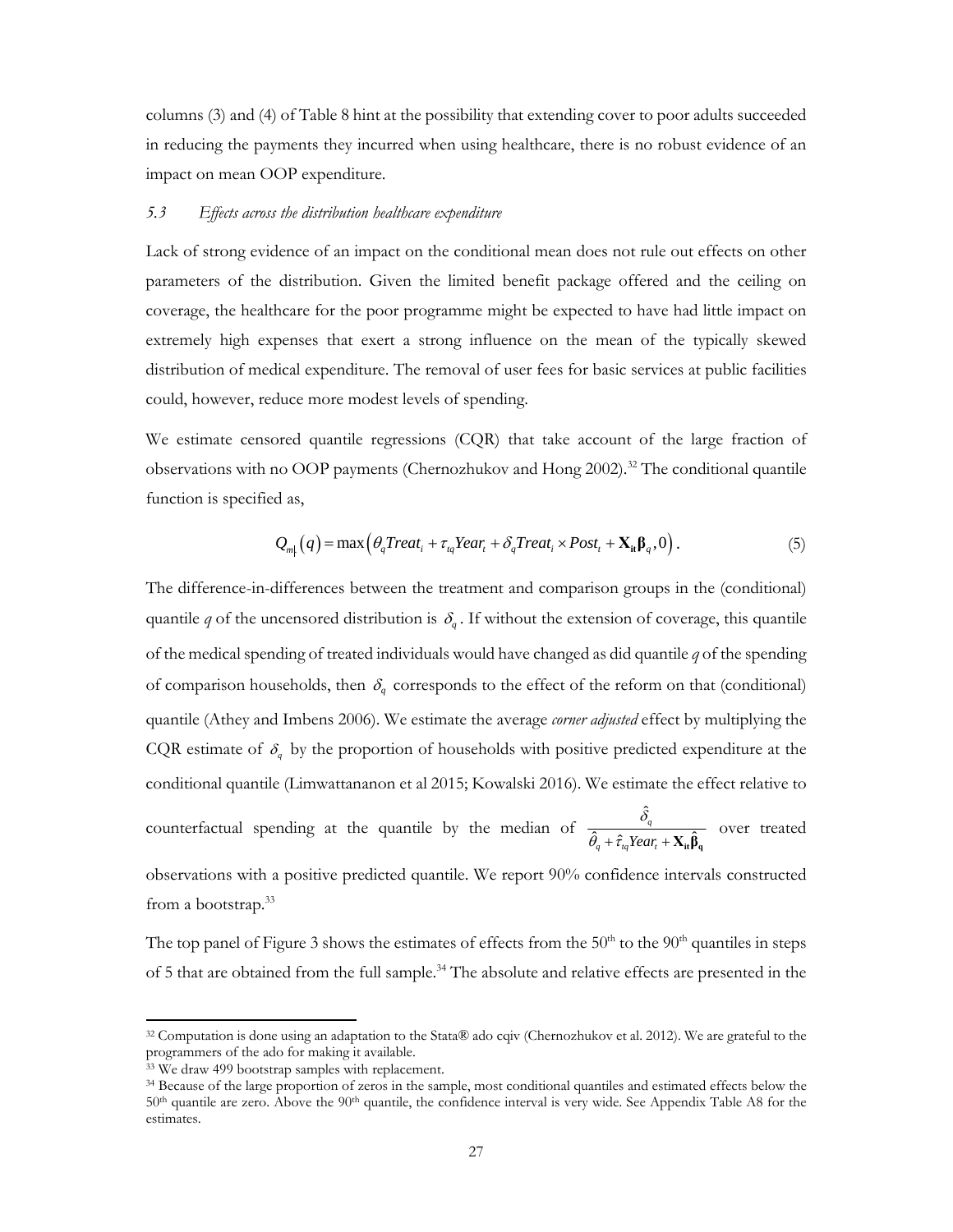left-hand and right-hand columns respectively. The point estimate of the absolute effect is very close to zero between the  $50<sup>th</sup>$  and  $65<sup>th</sup>$  quantile and is not significant below the  $75<sup>th</sup>$  quantile. There is a significant reduction in OOP expenditure that increases in magnitude from the  $75<sup>th</sup>$  to the  $85<sup>th</sup>$ quantiles. The increasing magnitude is simply an artefact of moving up the distribution. The relative effect declines from a 26% reduction at the  $75<sup>th</sup>$  quantile to a 17% decrease at the  $85<sup>th</sup>$ quantile.



**Figure 3: Effects on conditional quantiles of out-of-pocket expenditure** 



 $70$  $75$  $80$ 85

60

Oua

 $-25$ 

 $10$ 

15 20 25 35 40 45 50 55 65

 $30$ 

Notes: Effects estimated from censored (at zero) quantile regressions in blue. Bootstrapped 90% confidence intervals in green.

 $-0.8$ 

 $10\,$ 

15 20

25 35

30 40 65

70

75 80 85 90

50 55 60

45

Ouantile

In the bottom panel we show the effects in the sample of individuals who make use of formal healthcare or medicines. In this sample there are far fewer with zero OOP payments and we show the effects from the  $10<sup>th</sup>$  to the  $90<sup>th</sup>$  quantile. Spending is reduced significantly at the bottom of the distribution. In relative terms, the reform is estimated to have cut OOP expenditure at the  $10<sup>th</sup>$ conditional quantile by 63%. The effect decreases in relative terms but remains significant until the  $25<sup>th</sup>$  quantile, at which point it is 21%. The effect is imprecisely estimated from the  $25<sup>th</sup>$  to the 45<sup>th</sup> quantiles. Thereafter, it is significant and decreasing in relative terms until the 80<sup>th</sup> quantile, where it is 15%.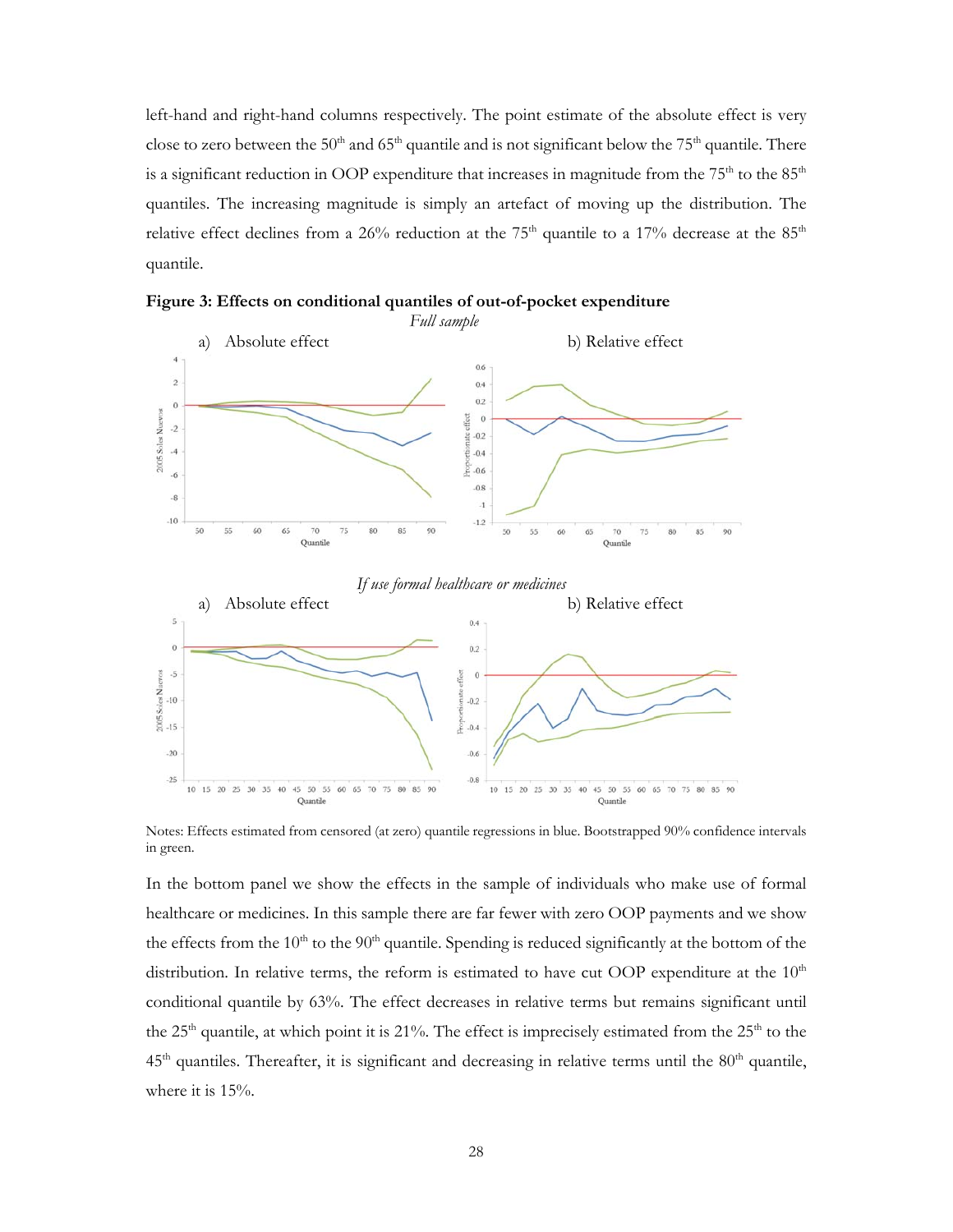These results suggest that the programme may well have reduced OOP expenses. This is not apparent in mean spending of the full sample because the positive impact on utilization of services that are not fully covered offsets the reduction in price for a given quantity, and also because the effects differ across the distribution. Consistent with the narrow benefit package offered, the impact is strongest in relative terms on lower levels of spending of healthcare users.

## **Conclusion**

Health systems of low- and middle-income countries that give priority to providing the poor with basic healthcare aim to correct the most blatant inequities. Achieving this is not a foregone conclusion. There are plenty examples of subsidies that are inefficiently targeted on the poor, fee waivers that are ineffectively implemented and public health facilities that are so lacking in manpower and supplies that even the poor are discouraged from using them. Before *progressive universalism* (Gwatkin and Ergo, 2011; Jamison et al, 2013) becomes a shallow slogan that is hijacked in defence of underperforming public health systems, it is important to establish that targeting can be effective in improving the poor's access to healthcare and their protection from medical expenditure risks.

This paper demonstrates that granting poor Peruvians entitlement to free basic healthcare has been partially successful in realizing these goals. We estimate that it raised the one-month utilization rate of ambulatory care by six percentage points against a baseline of 14.5. This very substantial increase in access to first line medical treatment was accompanied by a one third increase in the rate of diagnostic testing, while the medication rate was raised more modestly by 11%. These gains appear to have contributed to a reduction in inequality in utilization of ambulatory care that is evident in the significant inward shift of the concentration curve on the left-hand panel of Figures 4a.35 The figure on the right reveals that the substantially greater inequality in access to inpatient treatment also decreased between the pre- and post-reform periods. But consistent with our finding of no significant impact of the coverage extension on inpatient care, the shift in this distribution is appreciably more modest. This reflects the design of the policy, which offered a narrow benefit package and imposed ceilings on coverage. It is also likely due to the fact that reimbursement only for medication and consumables but not salary costs gave facilities very little incentive to deliver inpatient treatment even for conditions that were in the benefit package. And it likely reflects lack of physical access of the poor rural population to distant hospitals providing inpatient treatment.

<sup>35</sup> In both figures, the 2005-06 curve dominates (lies significantly below) the 2008-09 according to the test of Bishop, Chow, and Formby (1994).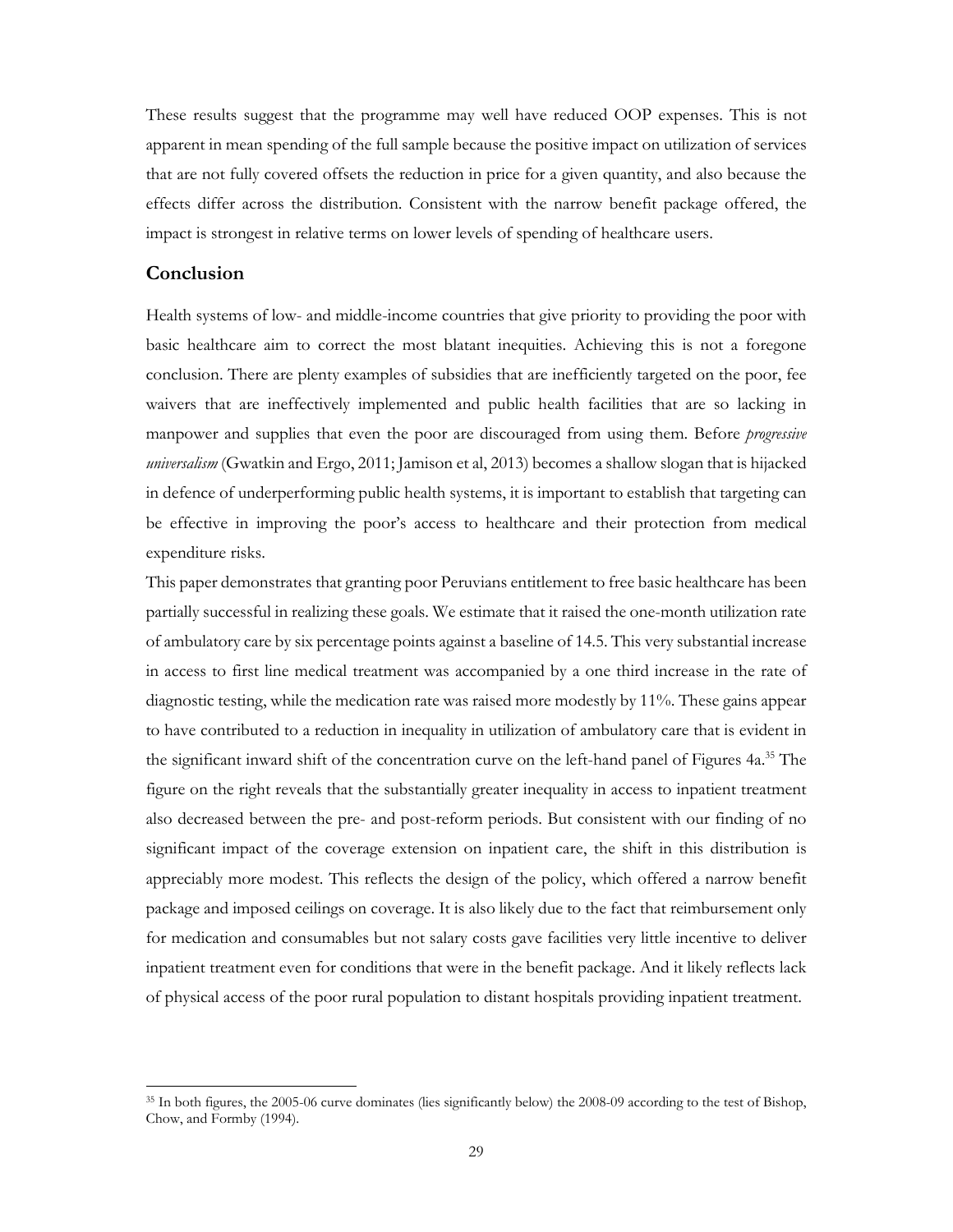**Figure 4: Concentration curves for ambulatory care (left) and inpatient care (right) in prereform (2005/6) and post-reform (2008/9) periods.** 



Notes: Sample as described in notes to Table 1. Individuals are ranked by per capita household consumption net of medical expenditure. Both healthcare indicators are binary.

The lack of any significant impact on mean out-of-pocket spending on healthcare may be attributable to both the lack of effective coverage of expensive hospital care and the offsetting effect of increased utilization of only partially covered treatments. Restricting attention to users of healthcare, we estimate a 15% drop in mean payments and the proportionate reduction in expenses incurred by patients is even larger below the bottom quartile of the distribution. The smaller relative impact further up the distribution again reflects the limited benefit package. Basic insurance does not protect against major medical expenditure risks. With limited public funds, reducing exposure to such risks would require cutting back on first dollar coverage of basic healthcare. The goal of the reform in Peru was to improve the poor's access to healthcare. Against this objective, increased utilization of ambulatory care and medicines along with a more modest impact on out-of-pocket spending may still be judged a success.

In any case, when insurance raises utilization, its impact on financial risks associated with illness cannot be inferred only from the effect on OOP expenditure. Spending would have fallen by more if utilization had remained constant. If utilization of treatments that are only partially covered rises sufficiently, then the impact on spending unconditional on use could even be positive. This is the explanation offered by Bernal et al (2015) for their positive estimated effect on OOP expenditure of a later version of the health insurance for the poor programme in Lima. This is a more credible scenario in the capital city, where there is an abundance of private providers ready to meet inflated demand, than it is in the periphery. The reason we do not find this paradoxical result may be because we estimate the effect of a substantially more limited programme in the whole country. It may also be because we estimate the impact across the target poor population, as opposed to the effect on those at the margin of poverty. The latter might be able to afford partially, or even wholly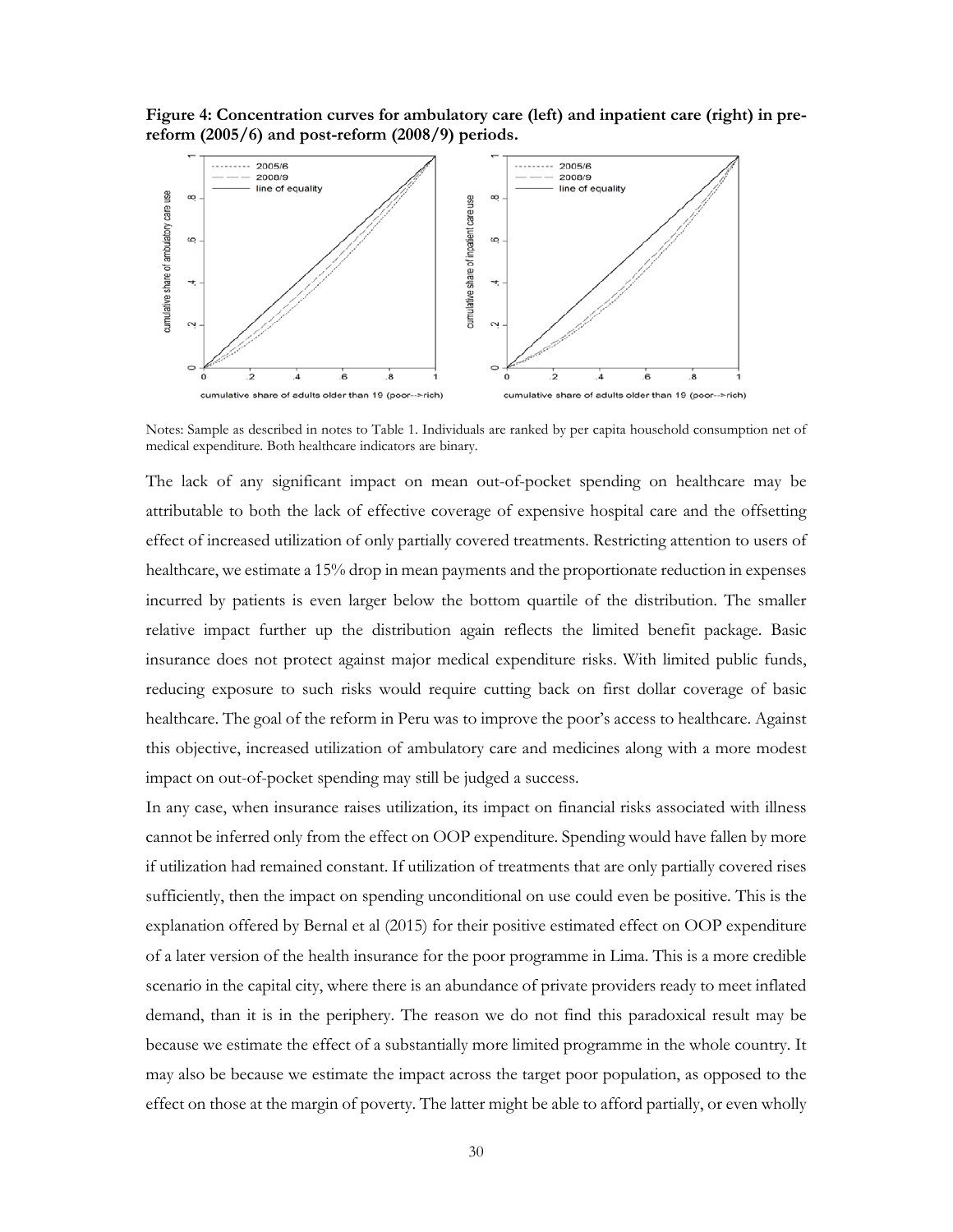uncovered, treatments as a result of increased awareness of their medical care needs, while those in deeper poverty may have to settle for what they get for free.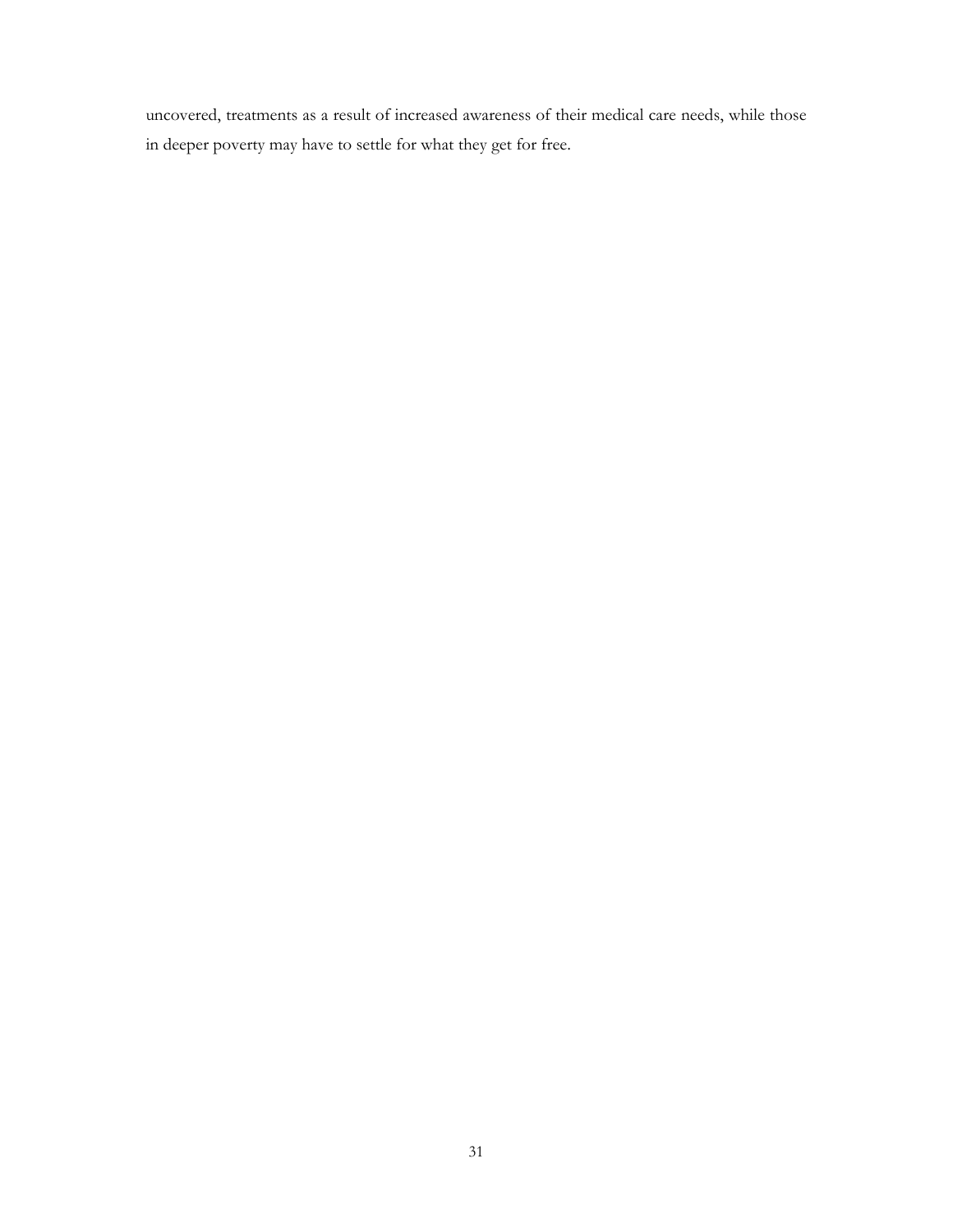#### **References**

- Abadie, Alberto. 2005. "Semiparametric Difference-in-Differences Estimators." *The Review of Economic Studies* 72 (1): 1-19.
- Arróspide, M., K. Rozas, and J. Valderrama. 2009*. Presupuesto Evaluado: Seguro Integral De Salud*. Lima, Peru: Ministerio de Economía y Finanzas.
- Athey, Susan and Guido W. Imbens. 2006. "Identification and Inference in Nonlinear Difference in differences Models." *Econometrica* 74 (2): 431-497.
- Bauhoff, Sebastian, David R. Hotchkiss, and Owen Smith. 2011. "The Impact of Medical Insurance for the Poor in Georgia: A Regression Discontinuity Approach." *Health Economics* 20 (11): 1362-1378.
- Bernal, Noelia, Miguel A. Carpio, and Tobias J. Klein. 2015. "The Effects of Access to Health Insurance for Informally Employed Individuals in Peru." *Mimeo University of Piura, Lima*.
- Bishop, John A., K. Victor Chow, and John P. Formby. 1994. "Testing for Marginal Changes in Income Distributions with Lorenz and Concentration Curves." *International Economic Review*: 479-488.
- Borra, Virginia. 2010*. Estrategia Nacional CRECER Política De Gestión De La Secretaría Técnica De La Comisión Interministerial De Asuntos Sociales*. Lima: Comisión interministerial de asuntos sociales.
- Chernozhukov, Victor, Ivan Fernandez-Val, Sukjin Han, and Amanda Kowalski. 2012. "CQIV: Stata Module to Perform Censored Quantile Instrumental Variables Regression." *Statistical Software Components*.
- Chernozhukov, Victor and Han Hong. 2002. "Three-Step Censored Quantile Regression and Extramarital Affairs." *Journal of the American Statistical Association* 97 (459).
- Cotlear, Daniel, Somil Nagpal, Owen Smith, Ajay Tandon, and Rafael Cortez. 2015. *Going Universal: How 24 Developing Countries are Implementing Universal Health Coverage from the Bottom Up.* Washington, D.C.: World Bank Publications.
- Crump, Richard K., V. Joseph Hotz, Guido W. Imbens, and Oscar A. Mitnik. 2009. "Dealing with Limited Overlap in Estimation of Average Treatment Effects." *Biometrika*: asn055.
- Diaz, Juan José and Martin Valdivia. 2011. "The Vulnerability of the Uninsured to Health Shocks in Peru." In *Household Spending and Impoverishment. Volume 1 of Financing Health in Latin America Series.*, edited by Felicia Marie Knaul, Rebeca Wong and Héctor Arreola-Ornelas. Vol. 53, 249-285. Cambridge, MA: Cambridge, MA: Harvard Global Equity Initiative, in collaboration with Mexican Health Foundation and International Development Research Centre, distributed by Harvard University Press.
- EsSalud. 2010*. Memoria Anual 2009*. Lima, Peru: EsSalud.
- ———. . 2006*. Memoria Institucional 2005*. Lima, Peru: EsSalud.
- ———. . 2007*. Memoria Institucional 2006*. Lima, Peru: EsSalud.
- ———. . 2008*. Memoria Institucional 2007*. Lima, Peru: EsSalud.
- Flores, Gabriela, Por Ir, Chean R. Men, Owen O'Donnell, and Eddy Van Doorslaer. 2013. "Financial Protection of Patients through Compensation of Providers: The Impact of Health Equity Funds in Cambodia." *Journal of Health Economics* 32 (6): 1180-1193.
- Francke, Pedro. 2013. *Peru's Comprehensive Health Insurance and New Challenges for Universal Coverage. Universal Health Coverage (UNICO) Studies Series; no. 11*. Washington, DC: World Bank Group.
- Gertler, Paul, Luis Locay, and Warren Sanderson. 1987. "Are User Fees Regressive?: The Welfare Implications of Health Care Financing Proposals in Peru." *Journal of Econometrics* 36 (1): 67-88.
- Gourieroux, Christian, Alain Monfort, and Alain Trognon. 1984. "Pseudo Maximum Likelihood Methods: Applications to Poisson Models." *Econometrica: Journal of the Econometric Society*: 701-720.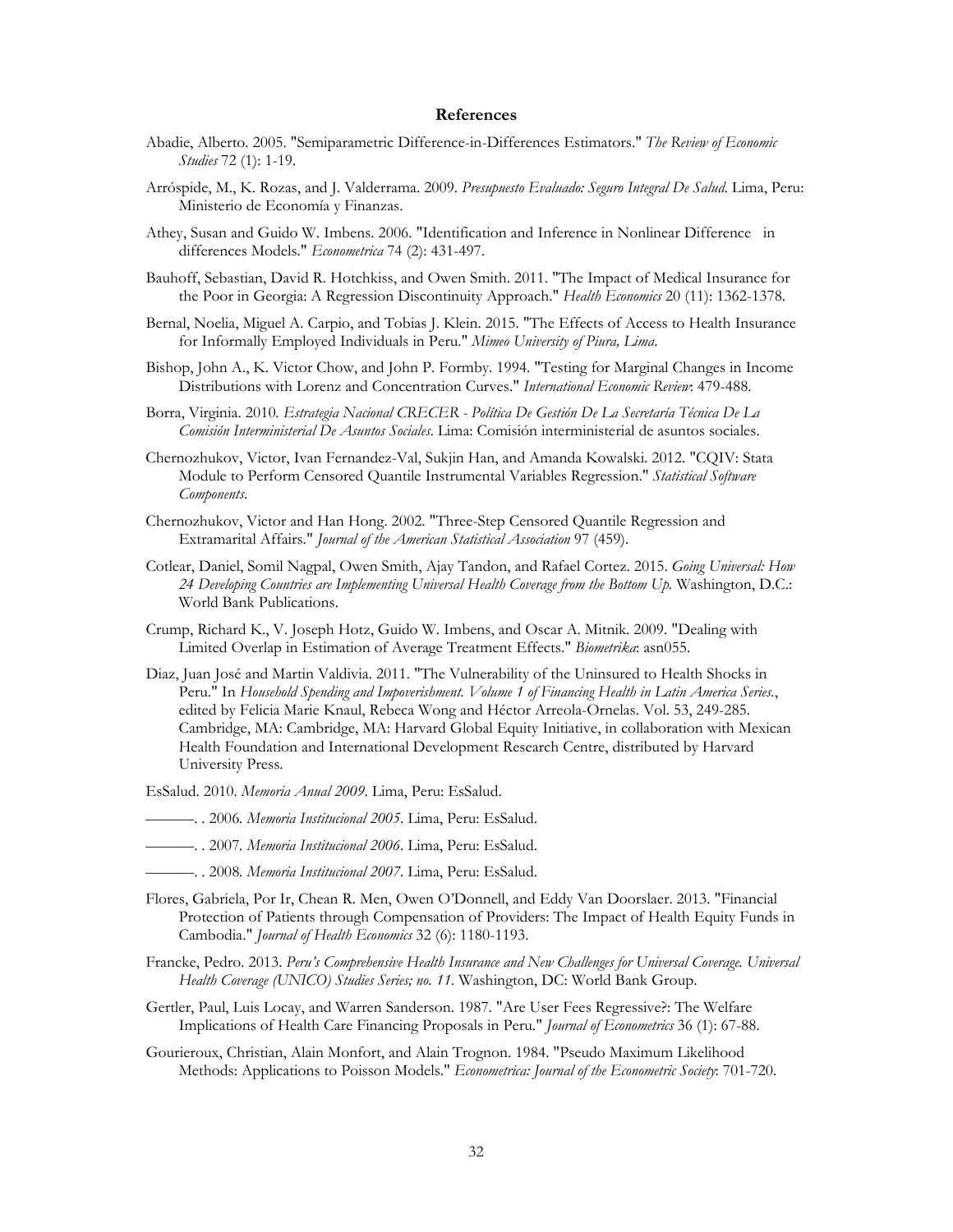- Grogger, J., T. Arnold, A. S. Leon, and A. Ome. 2015. "Heterogeneity in the Effect of Public Health Insurance on Catastrophic Out-of-Pocket Health Expenditures: The Case of Mexico." *Health Policy and Planning* 30 (5): 593-599.
- Gwatkin, Davidson R. and Alex Ergo. 2011. "Universal Health Coverage: Friend Or Foe of Health Equity?" *The Lancet* 377 (9784): 2160-2161.
- Huber, Martin, Michael Lechner, and Conny Wunsch. 2013. "The Performance of Estimators Based on the Propensity Score." *Journal of Econometrics* 175 (1): 1-21.
- INEI. 2006. *Encuesta Nacional De Hogares ENAHO 2006*. Lima, Perú: Instituto Nacional de Estadística e Informática.
- Jamison, Dean T., Lawrence H. Summers, George Alleyne, Kenneth J. Arrow, Seth Berkley, Agnes Binagwaho, Flavia Bustreo, et al. 2013. "Global Health 2035: A World Converging within a Generation." *The Lancet* 382 (9908): 1898-1955.
- King, Gary, Emmanuela Gakidou, Kosuke Imai, Jason Lakin, Ryan T. Moore, Clayton Nall, Nirmala Ravishankar, Manett Vargas, Martha María Téllez-Rojo, and Juan Eugenio Hernández Ávila. 2009. "Public Policy for the Poor? A Randomised Assessment of the Mexican Universal Health Insurance Programme." *The Lancet* 373 (9673): 1447-1454.
- Korn, Edward L. and Barry I. Graubard. 2011. *Analysis of Health Surveys*. Vol. 323 John Wiley & Sons.
- Kowalski, Amanda. 2016. "Censored Quantile Instrumental Variable Estimates of the Price Elasticity of Expenditure on Medical Care." *Journal of Business & Economic Statistics* 34 (1): 107-117.
- Lagarde, Mylene and Natasha Palmer. 2008. "The Impact of User Fees on Health Service Utilization in Low-and Middle-Income Countries: How Strong is the Evidence?" *Bulletin of the World Health Organization* 86 (11): 839-848C.
- Lechner, Michael. 2011. *The Estimation of Causal Effects by Difference-in-Difference Methods*. Foundations and Trends in Econometrics: Vol. 4: No. 3, pp.165-224 ed. Boston - Delft: Now publishers inc.
- Lépine, A., M. Lagarde, and A. Le Nestour. 2015. "Free Primary Care in Zambia: An Impact Evaluation using a Pooled Synthetic Control Method." *Available at SSRN:Http://Ssrn.Com/abstract=2520345*.
- Limwattananon, Supon, Sven Neelsen, Owen O'Donnell, Phusit Prakongsai, Viroj Tangcharoensathien, Eddy van Doorslaer, and Vuthiphan Vongmongkol. 2015. "Universal Coverage with Supply-Side Reform: The Impact on Medical Expenditure Risk and Utilization in Thailand." *Journal of Public Economics* 121: 79-94.
- Manning, Willard G. and John Mullahy. 2001. "Estimating Log Models: To Transform Or Not to Transform?" *Journal of Health Economics* 20 (4): 461-494.
- Miller, G., D. Pinto, and M. Vera-Hernández. 2013. "Risk Protection, Service use and Health Outcomes Under Colombia's Health Insurance Program for the Poor." *American Economic Journal: Applied Economics* 5 (4): 61-91.
- Ministerio de Salud. 2015*. Personal Del Ministerio De Salud Y Gobiernos Regionales Por Grupos Ocupacionales*.
- Nyman, John A. 1999. "The Value of Health Insurance: The Access Motive." *Journal of Health Economics* 18 (2): 141-152.
- Powell-Jackson, Timothy, Kara Hanson, Christopher JM Whitty, and Evelyn K. Ansah. 2014. "Who Benefits from Free Healthcare? Evidence from a Randomized Experiment in Ghana." *Journal of Development Economics* 107: 305-319.
- Puhani, Patrick A. 2012. "The Treatment Effect, the Cross Difference, and the Interaction Term in Nonlinear "difference-in-Differences" Models." *Economics Letters* 115 (1): 85-87.
- Robins, James M. and Andrea Rotnitzky. 1995. "Semiparametric Efficiency in Multivariate Regression Models with Missing Data." *Journal of the American Statistical Association* 90 (429): 122-129.
- Rogers, William. 1994. "Regression Standard Errors in Clustered Samples." *Stata Technical Bulletin* 3 (13).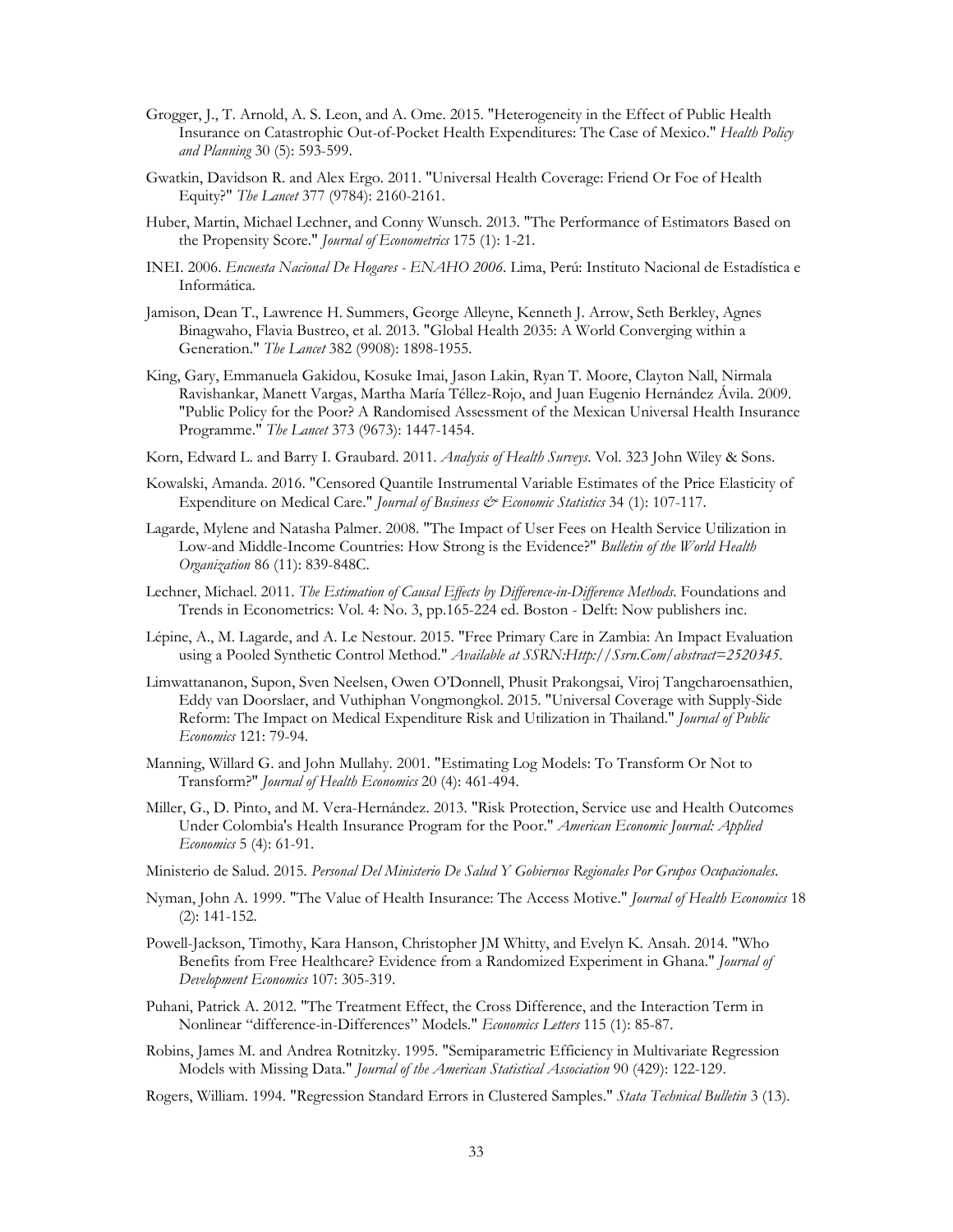- Silva, JMC Santos and Silvana Tenreyro. 2011. "Further Simulation Evidence on the Performance of the Poisson Pseudo-Maximum Likelihood Estimator." *Economics Letters* 112 (2): 220-222.
	- ———. 2006. "The Log of Gravity." *The Review of Economics and Statistics* 88 (4): 641-658.
- SIS. 2007*. Memoria Anual Del Seguro Integral De Salud*. Lima, Perú: Seguro Integral de Salud.
	- ———. . 2011*. Memoria Institutional Año 2010<br />*. Lima, Perú: Seguro Integral de Salud.
- Sparrow, Robert, Asep Suryahadi, and Wenefrida Widyanti. 2013. "Social Health Insurance for the Poor: Targeting and Impact of Indonesia's Askeskin Programme." *Social Science & Medicine* 96: 264-271.
- Vermeersch, Christel, Andre C. Medici, and Rory Narvaez. 2014*. Peru Universal Health Coverage for Inclusive and Sustainable Development : Country Summary Report*. Washington, DC: World Bank Group.
- Wagstaff, Adam. 2010. "Estimating Health Insurance Impacts Under Unobserved Heterogeneity: The Case of Vietnam's Health Care Fund for the Poor." *Health Economics* 19 (2): 189-208.
- World Bank. 2011*. Peru Recurso Programmatic AAA Phase IV Improving Health Outcomes by Strengthening Users' Entitlements and Reinforcing Public Sector Management*. Washington DC: World Bank Group.
- World Health Organization. "Global Health Expenditure Database.", accessed 2/6, 2016, http://apps.who.int/nha/database.

———. 2013. "A Universal Truth: No Health without a Workforce." *2013-2- 24].Http://Www.Who.Int/Workforcealliance/Knowledge/Resources/hrhreport2013/En/Index.Html*.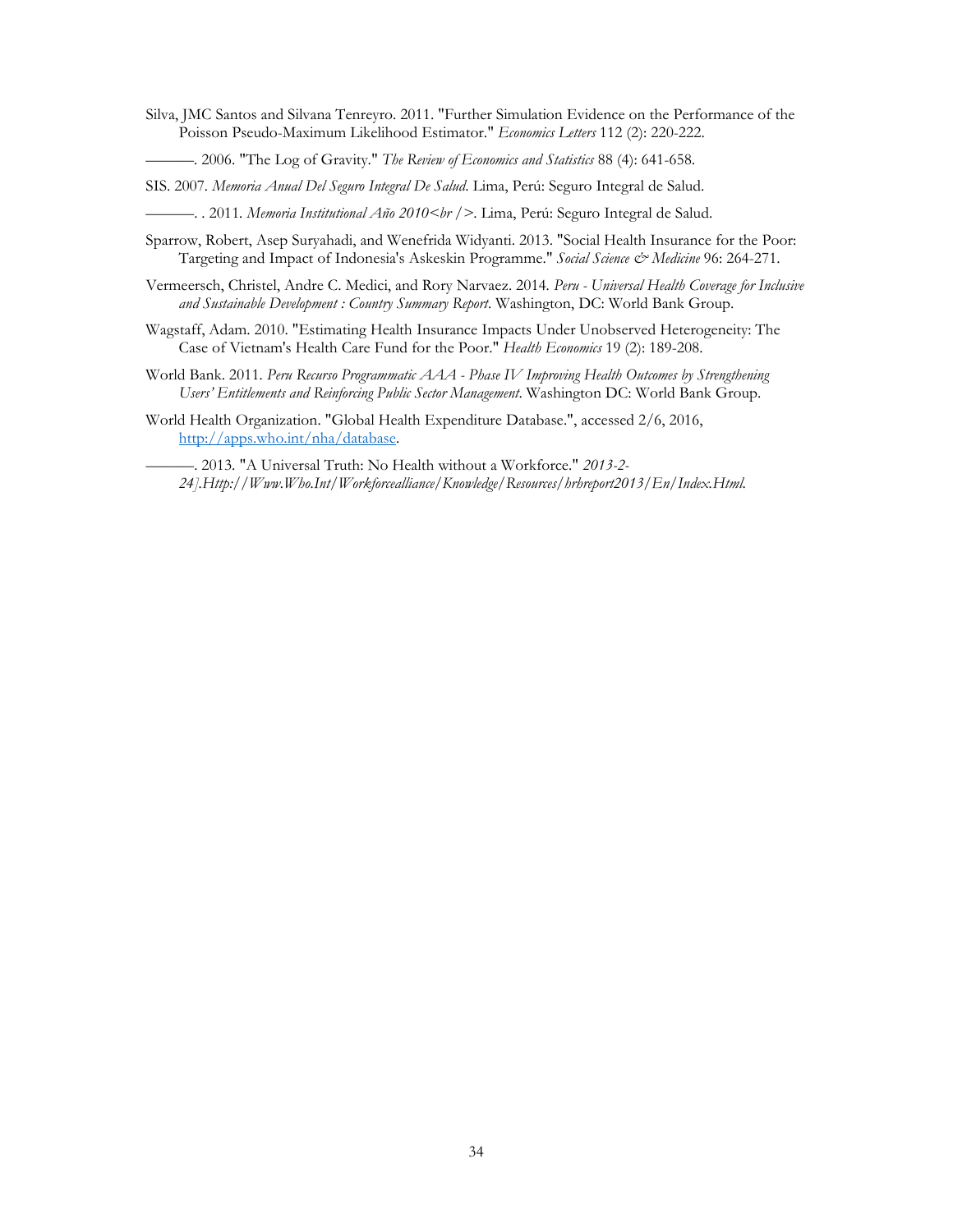|                           | Pre-reform $(2005/6)$ |                |                  | Change pre-post reform $(2005/6-2008/9)$ |                               |                                        |  |
|---------------------------|-----------------------|----------------|------------------|------------------------------------------|-------------------------------|----------------------------------------|--|
|                           | Treatment (T)         | Comparison (C) | $T=C$<br>p-value | Treatment<br>$(\Delta T)$                | Comparison<br>$(\triangle C)$ | $\triangle T = \triangle C$<br>p-value |  |
| Water source              |                       |                |                  |                                          |                               |                                        |  |
| Tap in home               | 0.562                 | 0.728          | 0.000            | $-0.058***$                              | $-0.020$                      | 0.024                                  |  |
| Tap in building           | 0.038                 | 0.039          | 0.391            | $0.034***$                               | $0.021***$                    | 0.112                                  |  |
| Public fountain           | 0.034                 | 0.033          | 0.821            | 0.004                                    | $-0.002$                      | 0.337                                  |  |
| Water truck               | 0.034                 | 0.028          | 0.074            | $-0.005*$                                | $0.011*$                      | 0.015                                  |  |
| Well                      | 0.079                 | 0.053          | 0.000            | $-0.013***$                              | $-0.019**$                    | 0.458                                  |  |
| River or canal            | 0.191                 | 0.072          | 0.000            | $0.021***$                               | $-0.005$                      | 0.012                                  |  |
| Other                     | 0.062                 | 0.046          | 0.000            | $0.017***$                               | $0.013*$                      | 0.666                                  |  |
| Sewage type               |                       |                |                  |                                          |                               |                                        |  |
| Public system in home     | 0.385                 | 0.631          | 0.000            | $-0.042***$                              | $-0.020$                      | 0.221                                  |  |
| Public system in building | 0.034                 | 0.040          | 0.037            | $0.018***$                               | $0.017**$                     | 0.818                                  |  |
| Septic tank               | 0.209                 | 0.136          | 0.000            | $-0.035***$                              | $-0.052***$                   | 0.138                                  |  |
| None                      | 0.372                 | 0.192          | 0.000            | $0.058***$                               | $0.055***$                    | 0.856                                  |  |
| Main cooking fuel         |                       |                |                  |                                          |                               |                                        |  |
| Electricity or gas        | 0.303                 | 0.595          | 0.000            | $0.014***$                               | 0.023                         | 0.637                                  |  |
| Kerosene                  | 0.067                 | 0.068          | 0.767            | $-0.046***$                              | $-0.044***$                   | 0.815                                  |  |
| Charcoal                  | 0.058                 | 0.064          | 0.184            | $-0.001$                                 | $-0.006$                      | 0.626                                  |  |
| Wood                      | 0.478                 | 0.228          | 0.000            | 0.005                                    | 0.014                         | 0.582                                  |  |
| Other                     | 0.075                 | 0.028          | 0.000            | $0.033***$                               | $0.013*$                      | 0.006                                  |  |
| Does not cook             | 0.018                 | 0.017          | 0.471            | $-0.005***$                              | 0.001                         | 0.195                                  |  |
| Number of observations    | 3,470                 | 28,073         |                  |                                          |                               |                                        |  |

#### **Appendix Tables**

#### **Table A1: Covariate means and changes in means by treatment status, additional covariates**

Notes: Sample of poor individuals aged 20+ who do not report use of maternity care in past 12 months and reside outside the 880 poorest districts. Treatment group (T) consists of those reporting cover through health insurance for the poor or no insurance. Comparison group (C) includes those reporting employment-based health insurance. \*\*\*, \*\*, \* indicate that the change over time is significant at 1%, 5% and 10% respectively. Means for other covariates included in the estimation models given in Table 1.

|                         |            | Ambulatory<br>consultation in last 4<br>weeks | Medicines in last 4<br>weeks |          | Diagnostic tests or<br>examinations in last 4<br>weeks |          | Visit to dentist or<br>ophthalmologist in<br>last 3 months |           | Inpatient stay or<br>surgery in last 12<br>months |          |
|-------------------------|------------|-----------------------------------------------|------------------------------|----------|--------------------------------------------------------|----------|------------------------------------------------------------|-----------|---------------------------------------------------|----------|
| Treatment $\times$ 2005 | $-0.012$   | $-0.129$                                      | $-0.022$                     | $-0.088$ | 0.011                                                  | 0.061    | $0.027**$                                                  | $0.231**$ | $-0.002$                                          | $-0.175$ |
|                         | (0.016)    | (0.080)                                       | (0.018)                      | (0.073)  | (0.009)                                                | (0.139)  | (0.011)                                                    | (0.112)   | (0.009)                                           | (0.132)  |
| Treatment $\times$ 2006 | 0.011      | $-0.016$                                      | 0.013                        | 0.054    | 0.007                                                  | $-0.098$ | 0.003                                                      | 0.074     | $0.018**$                                         | 0.160    |
|                         | (0.016)    | (0.083)                                       | (0.018)                      | (0.075)  | (0.010)                                                | (0.144)  | (0.012)                                                    | (0.110)   | (0.009)                                           | (0.145)  |
| Model                   | <b>OLS</b> | Logit                                         | <b>OLS</b>                   | Logit    | <b>OLS</b>                                             | Logit    | <b>OLS</b>                                                 | Logit     | <b>OLS</b>                                        | Logit    |
| Covariates              | No         | Yes                                           | $\rm No$                     | Yes      | No                                                     | Yes      | No                                                         | Yes       | $\rm No$                                          | Yes      |
| Sample size             |            | 49,586                                        |                              | 49,586   |                                                        | 49,585   |                                                            | 49,586    | 49,586                                            |          |

Notes: Treatment and comparison group defined as in notes to Table A1. Data from 2004, 2005 and 2006 ENAHO. Coefficients are OLS and logit estimates of treatment group  $\times$  year interactions. All models include indicators for treatment group, year 2005 and year 2006. Logit estimates additionally control for covariates defined as in notes to Table 3 (except for cooking fuel, which is available only from July 2004). Robust standard errors robust to clustering at the household level in parentheses. \*\*\*, \*\*,\* indicate significantly different from zero at 1%, 5% and 10%.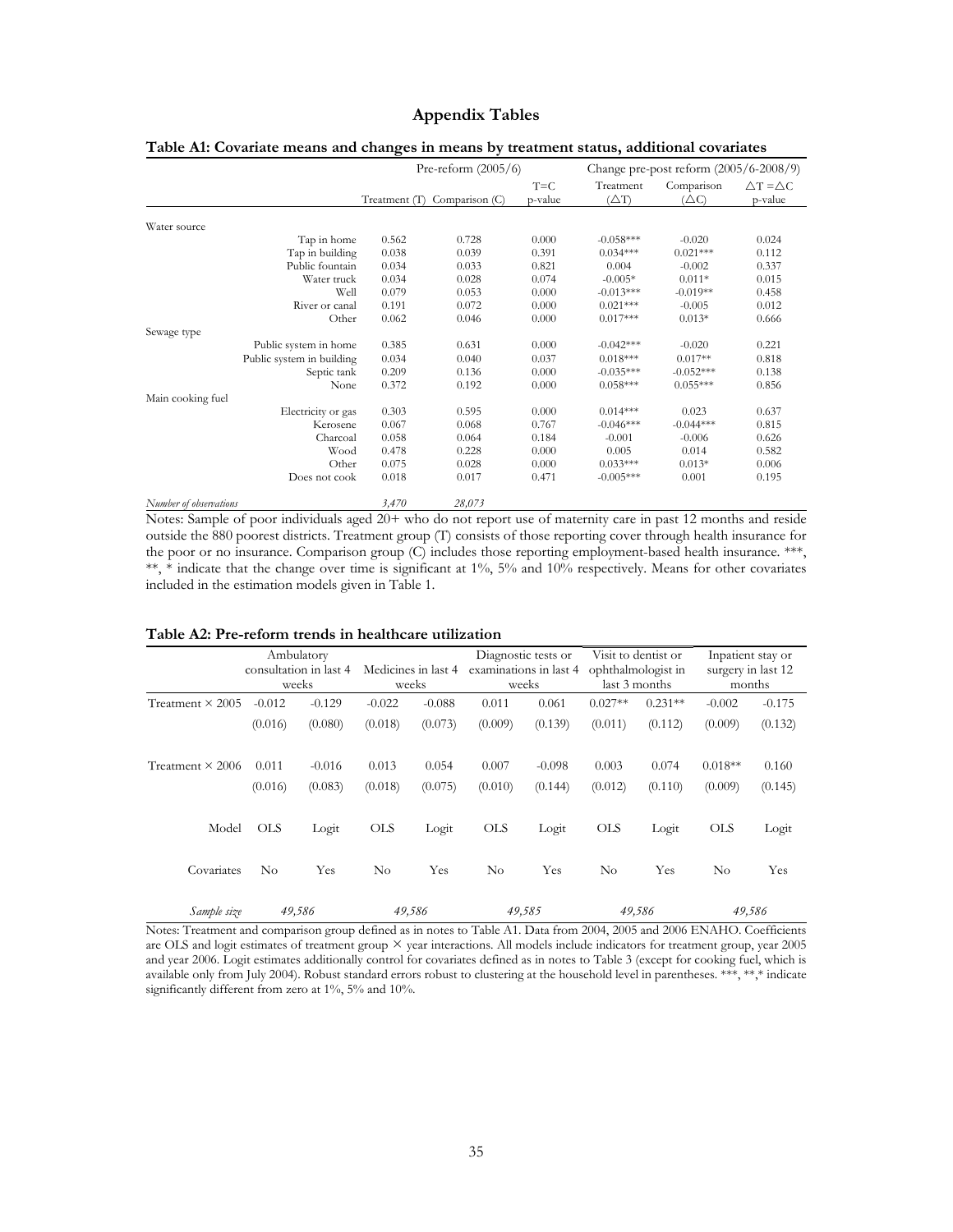**Table A3: 'Effects' of placebo reform purportedly implemented in 2005**

|                    | Ambulatory<br>weeks | weeks   | Diagnostic tests or<br>consultation in last 4 Medicines in last 4 examinations in last 4 ophthalmologist in<br>weeks | Visit to dentist or<br>last 3 months | Inpatient stay or<br>surgery in last 12<br>months |
|--------------------|---------------------|---------|----------------------------------------------------------------------------------------------------------------------|--------------------------------------|---------------------------------------------------|
|                    |                     |         |                                                                                                                      |                                      |                                                   |
| 'Effect'           | $-0.002$            | 0.012   | $-0.002$                                                                                                             | 0.005                                | 0.005                                             |
|                    | (0.010)             | (0.016) | (0.004)                                                                                                              | (0.006)                              | (0.004)                                           |
| Baseline (treated) | 0.166               | 0.348   | 0.030                                                                                                                | 0.064                                | 0.048                                             |
| Sample             | 33,249              | 33,249  | 33,248                                                                                                               | 33.249                               | 33,249                                            |

Notes: Data from 2004 and 2006 ENAHO. 'Effect' is average partial effect of treatment group × year 2006 interaction derived from a logit model akin to equation (1). This is equivalent to a logit DID estimate of the placebo reform purportedly implemented in 2005. Treatment and comparison group defined as in notes to Table A1. Covariates as in notes to Table 3. 'Baseline (treated)' is the respective outcome variable's treatment group mean in 2004. Robust standard errors corrected for within household clustering in parentheses (Korn and Graubard 2011).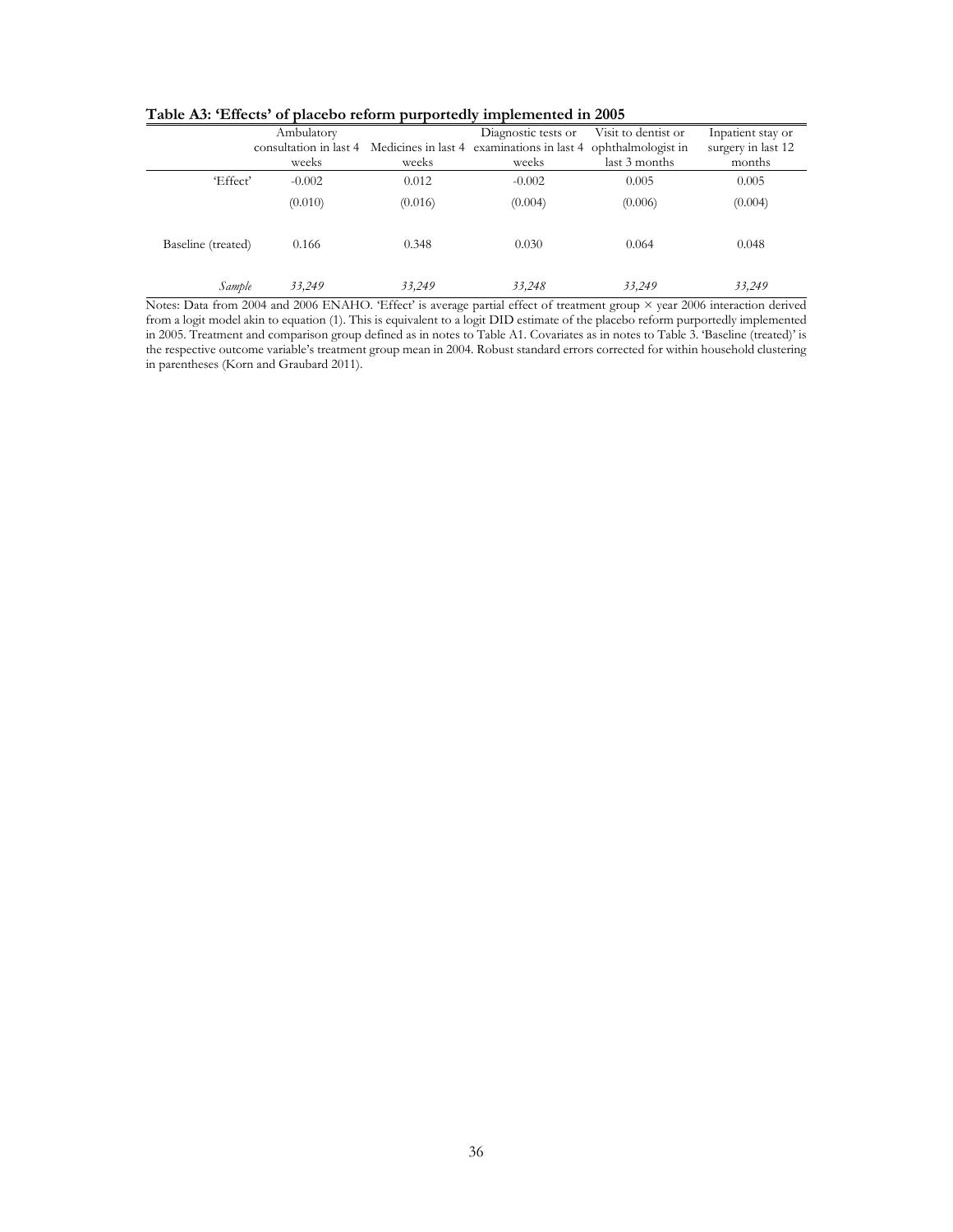| Table A4: Covariate means by treatment status, 2006-8 sample |  |
|--------------------------------------------------------------|--|
|--------------------------------------------------------------|--|

|                                              |        | Pre-reform (2006) |         |               | Change pre-post reform (2006-08) |                             |
|----------------------------------------------|--------|-------------------|---------|---------------|----------------------------------|-----------------------------|
|                                              |        |                   | $T = C$ |               |                                  | $\triangle T = \triangle C$ |
|                                              | T      | $\mathsf{C}$      | p-value | $\triangle T$ | $\triangle \mathsf{C}$           | p-value                     |
| Demographics                                 |        |                   |         |               |                                  |                             |
| Age in years                                 | 41.261 | 46.630            | 0.000   | $1.276***$    | $1.663**$                        | 0.632                       |
| Male                                         | 0.502  | 0.534             | 0.013   | $-0.005$      | 0.011                            | 0.263                       |
| Married or legal partnership                 | 0.656  | 0.743             | 0.000   | 0.001         | 0.016                            | 0.434                       |
| # of household members                       | 5.611  | 5.989             | 0.000   | $-0.162***$   | $-0.248*$                        | 0.516                       |
| Highest level of education                   |        |                   |         |               |                                  |                             |
| None                                         | 0.105  | 0.058             | 0.000   | $0.016***$    | $0.030***$                       | 0.232                       |
| Incomplete primary                           | 0.228  | 0.163             | 0.000   | $0.012**$     | 0.017                            | 0.773                       |
| Complete primary                             | 0.185  | 0.139             | 0.000   | $-0.011**$    | 0.005                            | 0.269                       |
| Incomplete secondary                         | 0.162  | 0.110             | 0.000   | $-0.007$      | 0.015                            | 0.115                       |
| Complete secondary                           | 0.220  | 0.276             | 0.000   | $-0.007$      | $-0.013$                         | 0.744                       |
| Any tertiary                                 | 0.100  | 0.254             | 0.000   | $-0.003$      | $-0.054***$                      | 0.004                       |
| Occupation                                   |        |                   |         |               |                                  |                             |
| Not working                                  | 0.218  | 0.306             | 0.000   | $-0.019***$   | $-0.011$                         | 0.669                       |
| Agriculture/fishing                          | 0.368  | 0.130             | 0.000   | 0.001         | 0.006                            | 0.743                       |
| Mining/manufacturing/construction            | 0.105  | 0.151             | 0.000   | $0.017***$    | $-0.005$                         | 0.154                       |
| Services                                     | 0.310  | 0.413             | 0.000   | 0.002         | 0.009                            | 0.723                       |
| Job type                                     |        |                   |         |               |                                  |                             |
| Professional                                 | 0.020  | 0.117             | 0.000   | $-0.002$      | $-0.021*$                        | 0.133                       |
| Clerical support, service, or sales worker   | 0.092  | 0.153             | 0.000   | $-0.008**$    | $-0.004$                         | 0.764                       |
| Skilled agricultural/forestry/fishery worker | 0.175  | 0.061             | 0.000   | 0.006         | 0.014                            | 0.477                       |
| Craft and related trades worker              | 0.062  | 0.084             | 0.001   | $0.009**$     | 0.008                            | 0.918                       |
| Plant/machine operator, assembler            | 0.057  | 0.056             | 0.788   | $0.011***$    | $-0.000$                         | 0.205                       |
| Elementary                                   | 0.375  | 0.224             | 0.000   | 0.003         | 0.014                            | 0.521                       |
| Water source                                 |        |                   |         |               |                                  |                             |
| Tap in home                                  | 0.561  | 0.729             | 0.000   | $-0.059***$   | $-0.024$                         | 0.128                       |
| Tap in building                              | 0.038  | 0.044             | 0.224   | $0.040***$    | 0.013                            | 0.014                       |
| Public fountain                              | 0.036  | 0.027             | 0.071   | $-0.000$      | 0.006                            | 0.498                       |
| Water truck                                  | 0.034  | 0.028             | 0.183   | $-0.001$      | 0.012                            | 0.156                       |
| Well                                         | 0.077  | 0.049             | 0.000   | $-0.012**$    | $-0.014$                         | 0.860                       |
| River or canal                               | 0.197  | 0.080             | 0.000   | 0.005         | $-0.007$                         | 0.397                       |
| Other                                        | 0.057  | 0.043             | 0.015   | $0.028***$    | 0.014                            | 0.211                       |
| Sewage type                                  |        |                   |         |               |                                  |                             |
| Public system in home                        | 0.385  | 0.644             | 0.000   | $-0.042***$   | $-0.043*$                        | 0.972                       |
| Public system in building                    | 0.034  | 0.045             | 0.024   | $0.020***$    | 0.010                            | 0.346                       |
| Septic tank                                  | 0.231  | 0.152             | 0.000   | $-0.063***$   | $-0.067***$                      | 0.829                       |
| None                                         | 0.351  | 0.160             | 0.000   | $0.085***$    | $0.100***$                       | 0.500                       |
| Main cooking fuel                            |        |                   |         |               |                                  |                             |
| Electricity or gas                           | 0.319  | 0.628             | 0.000   | $-0.001$      | $-0.028$                         | 0.272                       |
| Kerosene                                     | 0.051  | 0.052             | 0.868   | $-0.024***$   | $-0.029***$                      | 0.599                       |
| Charcoal                                     | 0.056  | 0.062             | 0.363   | $-0.000$      | 0.002                            | 0.864                       |
| Wood                                         | 0.473  | 0.208             | 0.000   | 0.008         | $0.036*$                         | 0.206                       |
| Other                                        | 0.082  | 0.032             | 0.000   | $0.022***$    | 0.014                            | 0.475                       |
| Does not cook                                | 0.019  | 0.017             | 0.553   | $-0.004*$     | 0.006                            | 0.125                       |
| Log monthly non-health consumption p.c.      | 4.898  | 5.169             | 0.000   | $0.050***$    | 0.021                            | 0.087                       |
| Living place with more than 400 homes        | 0.609  | 0.866             | 0.000   | 0.012         | $-0.007$                         | 0.332                       |
| N                                            | 13,570 | 1,636             |         |               |                                  |                             |

Notes: Pre-reform data from 2006, and post-reform data from 2008 ENAHO surveys. Sample selected and treatment (T) and comparison (C) groups defined as in Table A1. \*\*\*, \*\* and \* indicate that the change over time is statistically significance at 1%, 5% and 10% respectively.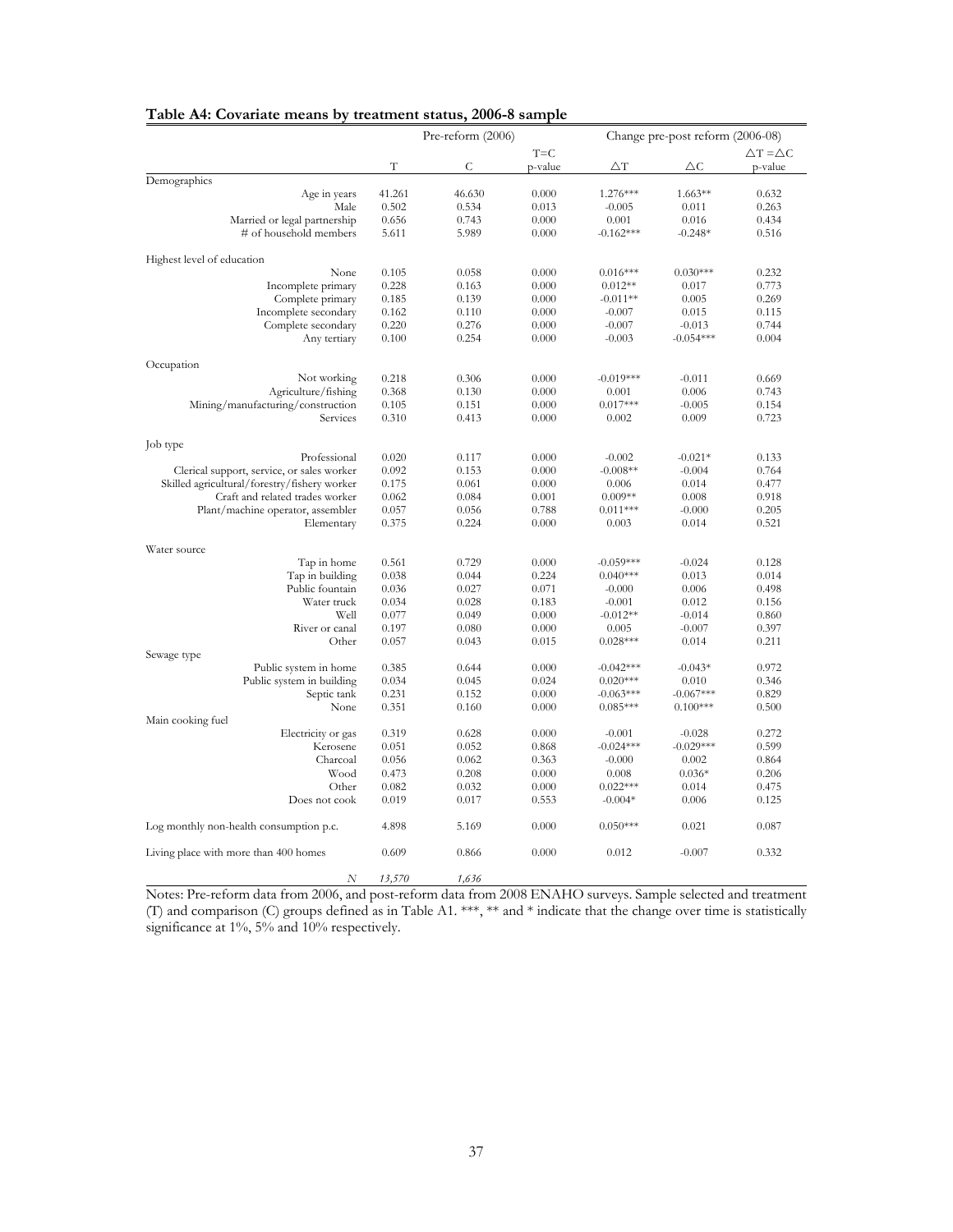| Table A5: Heterogeneous effects on healthcare utilization, least squares estimates |  |  |  |
|------------------------------------------------------------------------------------|--|--|--|
|                                                                                    |  |  |  |

|                         | Post-reform year                    |            |          | Age        |                | Non-health consumption | Area of residence |          |  |
|-------------------------|-------------------------------------|------------|----------|------------|----------------|------------------------|-------------------|----------|--|
|                         | 2008                                | 2009       | $<$ 50   | $\geq 50$  | $\geq$ median  | $<$ median             | Urban             | Rural    |  |
|                         | Ambulatory consultation             |            |          |            |                |                        |                   |          |  |
|                         | $0.038**$                           | $0.055***$ | 0.027    | $0.083***$ | $0.038**$      | $0.088***$             | $0.053***$        | 0.041    |  |
|                         | (0.017)                             | (0.017)    | (0.016)  | (0.022)    | (0.016)        | (0.027)                | (0.016)           | (0.026)  |  |
| Baseline                |                                     | 0.145      | 0.139    | 0.161      | 0.159          | 0.133                  | 0.154             | 0.134    |  |
| p-value                 |                                     | 0.415      |          | 0.034      |                | 0.115                  | 0.695             |          |  |
| <b>Medicines</b>        |                                     |            |          |            |                |                        |                   |          |  |
|                         | $0.032*$                            | $0.042**$  | 0.027    | $0.051**$  | $0.029*$       | $0.047*$               | $0.039**$         | 0.025    |  |
|                         | (0.018)                             | (0.019)    | (0.018)  | (0.023)    | (0.017)        | (0.028)                | (0.017)           | (0.027)  |  |
| Baseline                |                                     | 0.332      | 0.314    | 0.378      | 0.366          | 0.301                  | 0.367             | 0.290    |  |
| p-value                 |                                     | 0.653      |          | 0.404      |                | 0.579                  | 0.661             |          |  |
|                         | Diagnostic test or examination      |            |          |            |                |                        |                   |          |  |
|                         | 0.004                               | 0.008      | $-0.003$ | $0.025*$   | 0.008          | 0.005                  | 0.014             | $-0.014$ |  |
|                         | (0.009)                             | (0.010)    | (0.008)  | (0.014)    | (0.009)        | (0.015)                | (0.009)           | (0.014)  |  |
| Baseline                |                                     | 0.025      | 0.023    | 0.029      | 0.031          | 0.019                  | 0.032             | 0.017    |  |
| p-value                 |                                     | 0.716      |          | 0.085      |                | 0.851                  | 0.102             |          |  |
|                         | Visit to dentist or ophthalmologist |            |          |            |                |                        |                   |          |  |
|                         | $-0.002$                            | 0.004      | $-0.019$ | $0.033**$  | $-0.006$       | 0.025                  | $-0.002$          | 0.009    |  |
|                         | (0.012)                             | (0.012)    | (0.013)  | (0.013)    | (0.011)        | (0.017)                | (0.011)           | (0.016)  |  |
| Baseline                |                                     | 0.063      | 0.069    | 0.046      | 0.078          | 0.049                  | 0.077             | 0.046    |  |
| p-value                 |                                     | 0.716      |          | 0.004      |                | 0.130                  | 0.577             |          |  |
| Hospitalized or surgery |                                     |            |          |            |                |                        |                   |          |  |
|                         | $-0.012$                            | $-0.002$   | $-0.008$ | $-0.003$   | $-0.008$       | $-0.010$               | $-0.004$          | $-0.017$ |  |
|                         | (0.010)                             | (0.009)    | (0.009)  | (0.013)    | (0.009)        | (0.016)                | (0.009)           | (0.015)  |  |
| Baseline                |                                     | 0.036      | 0.035    | 0.038      | 0.040<br>0.032 |                        | 0.042             | 0.029    |  |
| p-value                 |                                     | 0.407      |          | 0.731      |                | 0.910                  | 0.482             |          |  |
| N                       |                                     | 53,713     | 37,592   | 16,121     | 26,858         | 26,855                 | 29,529            | 24,184   |  |

Notes: DID estimates from OLS models. Year-specific effects obtained from a model that allows the coefficient on the *Treat × Post* indicator to vary across the two years. Effects for remaining sub-groups obtained from split-sample estimates. Treatment and comparison groups defined as in notes to Table 1. Covariates as in notes to Table 3. 'Baseline' is the mean outcome in the sub-treatment group in the pre-reform period. p-value is for Wald test of null of equal effects across years and sub-populations. Robust standard errors adjusted for clustering at the household level in parentheses(Rogers 1994). \*\*\*, \*\* and \* indicates significance at 1%, 5% and 10% respectively.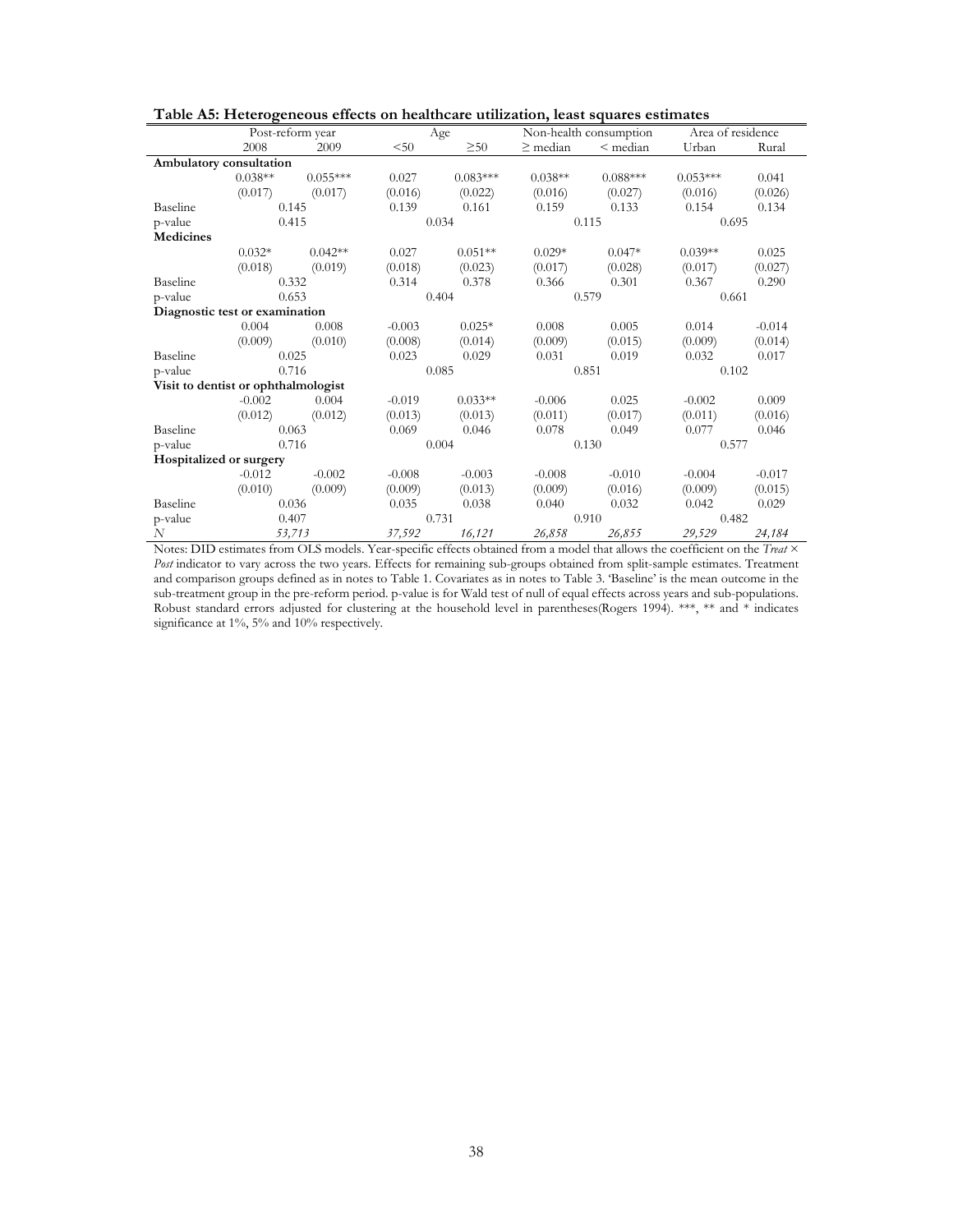**Table A6: Pre-reform trends in out-of-pocket expenditure** 

|                         |          | Full sample |            | If use healthcare or medicines |
|-------------------------|----------|-------------|------------|--------------------------------|
| Treatment $\times$ 2005 | 0.410    | 0.187       | 1.532      | 0.144                          |
|                         | (1.304)  | (0.128)     | (2.502)    | (0.121)                        |
|                         |          |             |            |                                |
| Treatment $\times$ 2006 | $-1.015$ | $-0.043$    | $-1.928$   | $-0.113$                       |
|                         | (1.555)  | (0.132)     | (2.973)    | (0.124)                        |
|                         |          |             |            |                                |
| Model                   | OLS.     | <b>GPML</b> | <b>OLS</b> | <b>GPML</b>                    |
|                         |          |             |            |                                |
| Covariates              | No       | Yes         | No         | Yes                            |
|                         |          |             |            |                                |
| Sample size             |          | 48,481      |            | 19,714                         |

Notes: Treatment and comparison group defined as in notes to Table A1. Data from 2004, 2005 and 2006 ENAHO. Coefficients are OLS and GPML estimates of treatment group  $\times$  year interactions. All models include indicators for treatment group, year 2005 and year 2006. GPML estimates additionally control for the covariates as in notes to Table 3 (except for cooking fuel, which is available only from July 2004). Robust standard errors robust to clustering at the household level in parentheses. \*\*\*, \*\*,\* indicate significantly different from zero at 1%, 5% and 10%.

|                        | Full sample | If use healthcare or medicines |                                 | If $OOP>0$ |
|------------------------|-------------|--------------------------------|---------------------------------|------------|
|                        | (1)         |                                | (2)                             | (3)        |
| <b>Including zeros</b> |             |                                |                                 |            |
|                        |             |                                | Correction for sample selection |            |
|                        |             | $\rm No$                       | Yes                             |            |
| OOP                    | $-1.267$    | $-4.376$                       | $-4.433$                        |            |
|                        | (1.630)     | (3.031)                        | (3.028)                         |            |
| Two-part model         |             |                                |                                 |            |
| P(OOP>0)               | $-0.022$    | $-0.075***$                    |                                 |            |
|                        | (0.015)     |                                | (0.005)                         |            |
| <b>OOP</b>             |             |                                |                                 | $-2.275$   |
|                        |             |                                |                                 | (4.547)    |
| $log$ OOP              |             |                                |                                 | $-0.041$   |
|                        |             |                                |                                 | (0.069)    |
| Sample size            | 52,812      |                                | 22,240                          | 19,548     |

| Table A7: Least squares and two-part model estimates of effects on out-of-pocket |
|----------------------------------------------------------------------------------|
| (OOP) expenditure                                                                |

Notes: Top panel gives estimates from least squares regressions of the amount of OOP spending per person in 4 weeks (Soles Nuevos) including observations with no spending. The estimates in column (2) are from models without and with Heckman correction for selection into using healthcare or medicines. The selection bias correction is identified from nonlinearity. The bottom panel gives estimates of two-part model for the probability of any OOP and the positive amount. Row labelled *P(OOP>0)* gives average partial effect akin to equation (2) from logit model of probability of positive OOP. Row labelled *OOP* gives OLS estimate of impact on positive level of OOP. Row labelled *log OOL* gives estimate of semi-elasticity (exp(b)-1) obtained from OLS of log (positive) OOP. All models include covariates as in notes to Table 3. Robust standard errors corrected for clustering within households in parenthesis. \*\*\*, \*\*,\* indicate statistical significance at 1, 5 and 10%.